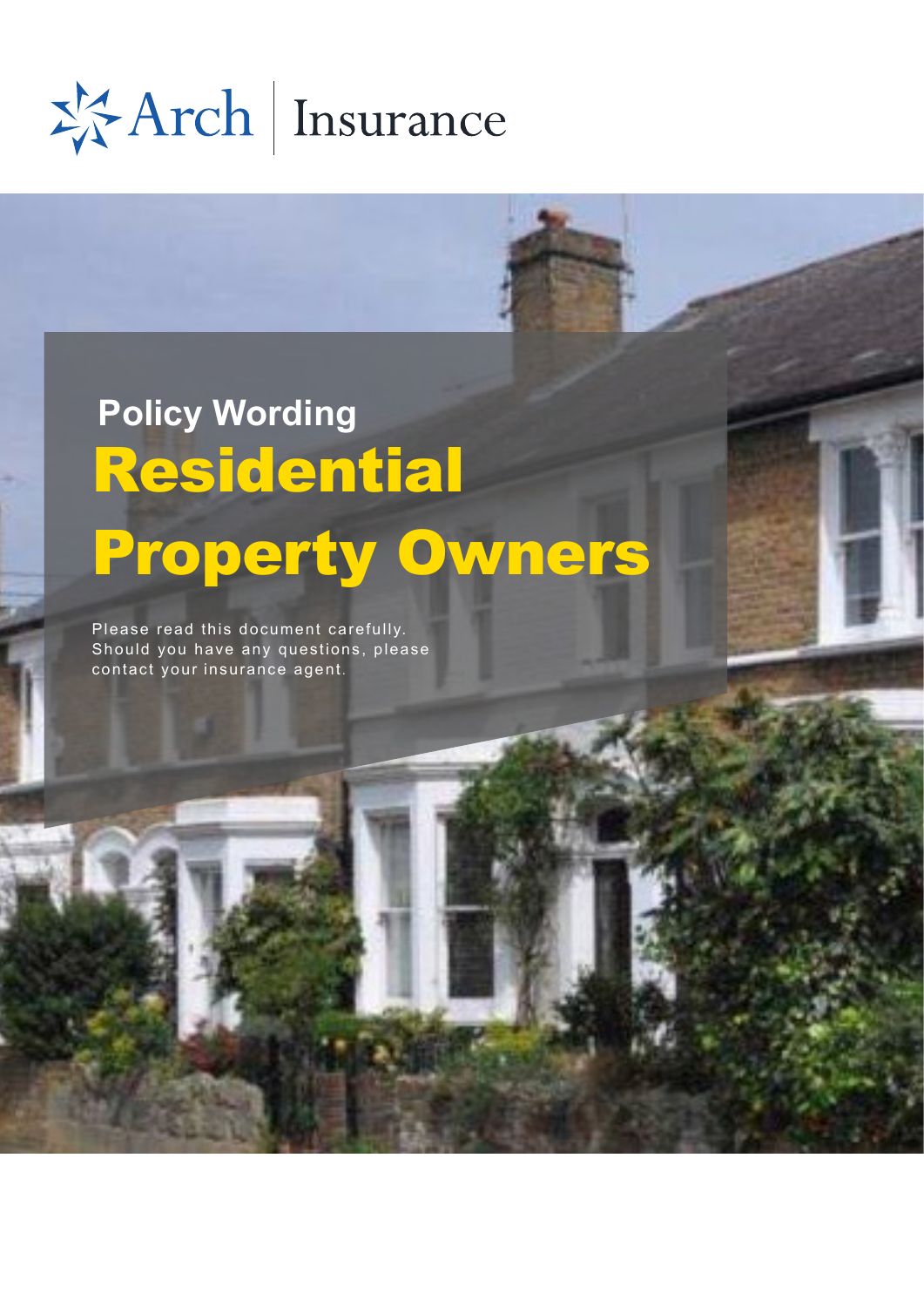# **Policy Information**

We are keen to work in partnership with You and avoid any misunderstandings.

This Policy has been prepared in accordance with Your instructions. Please read it carefully to ensure that it meets Your requirements.

This Policy consists of

- 1. the introduction which explains the basis on which cover is provided;
- 2. the Schedule which shows details of the Policyholder Period of Insurance the Business being covered the Property or Events insured Limits of Liability and certain amounts You will be responsible for and details of which Sections are operative;
- 3. Sections and/or Subsections prepared from a proposal form or declaration or Statement of Fact that You provided to Your insurance agent about You and Your Business upon which Your insurance Policy is based;
- 4. Policy Definitions and Conditions;
- 5. General Exceptions to cover applying to the whole Policy;
- 6. Any Endorsements or Conditions Precedent which might apply to the Policy or individual Sections and which incorporate cover amendments extensions limitations and the like.

Immediate notice should be given to Us of any changes which may affect the insurance provided by this Policy.

Alterations in the cover required after the issue of the Policy will be confirmed by a separate Endorsement and/or Schedule and/or Statement of Fact which You should file with Your Policy. You should refer to the Statement of Fact and/or Schedule and Endorsement(s) and the Policy to ascertain precise details of cover currently in force.

Should you require a hard copy of the policy schedule or policy wording please contact your broker.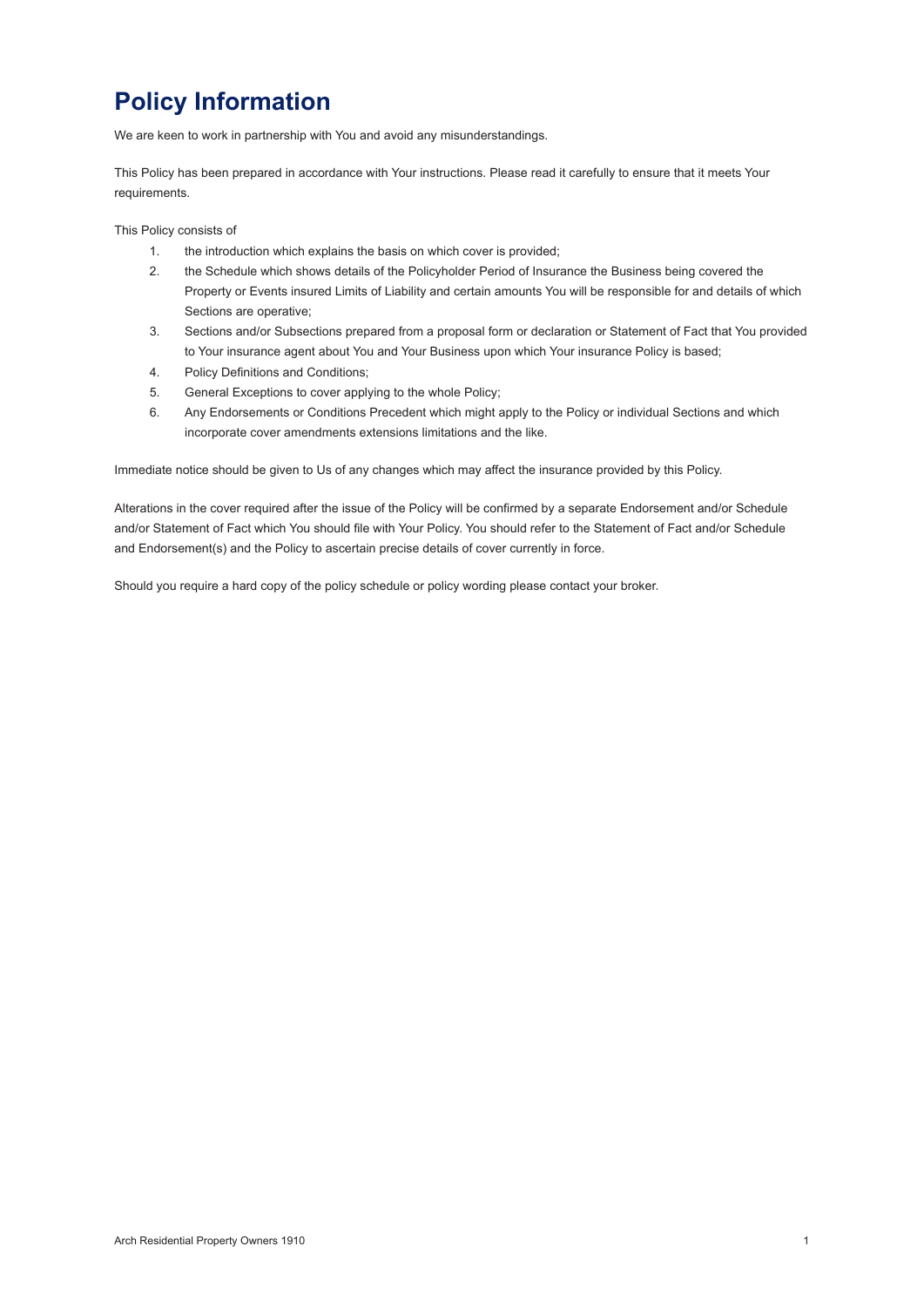### **Our Promise to You**

Our goal is to provide excellent customer service to all Our customers but we recognise that sometimes things may go wrong. We take complaints seriously and aim to resolve all of Our customers problems promptly.

If this cover does not meet with your requirements please return all your documents and any Employers Liability Certificate(s) to your insurance agent who has arranged the cover within 14 days of receipt and We will return part of the premium proportionate to the unexpired Period of Insurance provided that no claims have been paid or outstanding during the current Period of Insurance.

If You wish to terminate the cover at any other time please contact Your insurance agent who arranged it and any return premium will be at the discretion of Arch Insurance (UK) Limited.

### **Making a Claim**

To report or make a claim follow the instructions provided in the General Conditions – Claims Procedure

### **To make a legal expenses claim**

Please contact ARAG in the event that you need to make a claim including if you are considering carrying out a redundancy.

#### **Claims telephone number**: **0117 917 1698** or report on line at [www.arag.co.uk/newclaims](http://www.arag.co.uk/newclaims)

Under no circumstances should you instruct your own lawyer or accountant as ARAG will not pay the costs incurred and it could invalidate your cover.

### **All other claims**

To register a claim under any other Section You should email full details of the claim including your Arch policy number to [commercial.claims@archinsurance.co.uk](mailto:commercial.claims%40archinsurance.co.uk?subject=) or call **0345 258 3880**.

If You have a need to seek additional assistance please contact Your insurance agent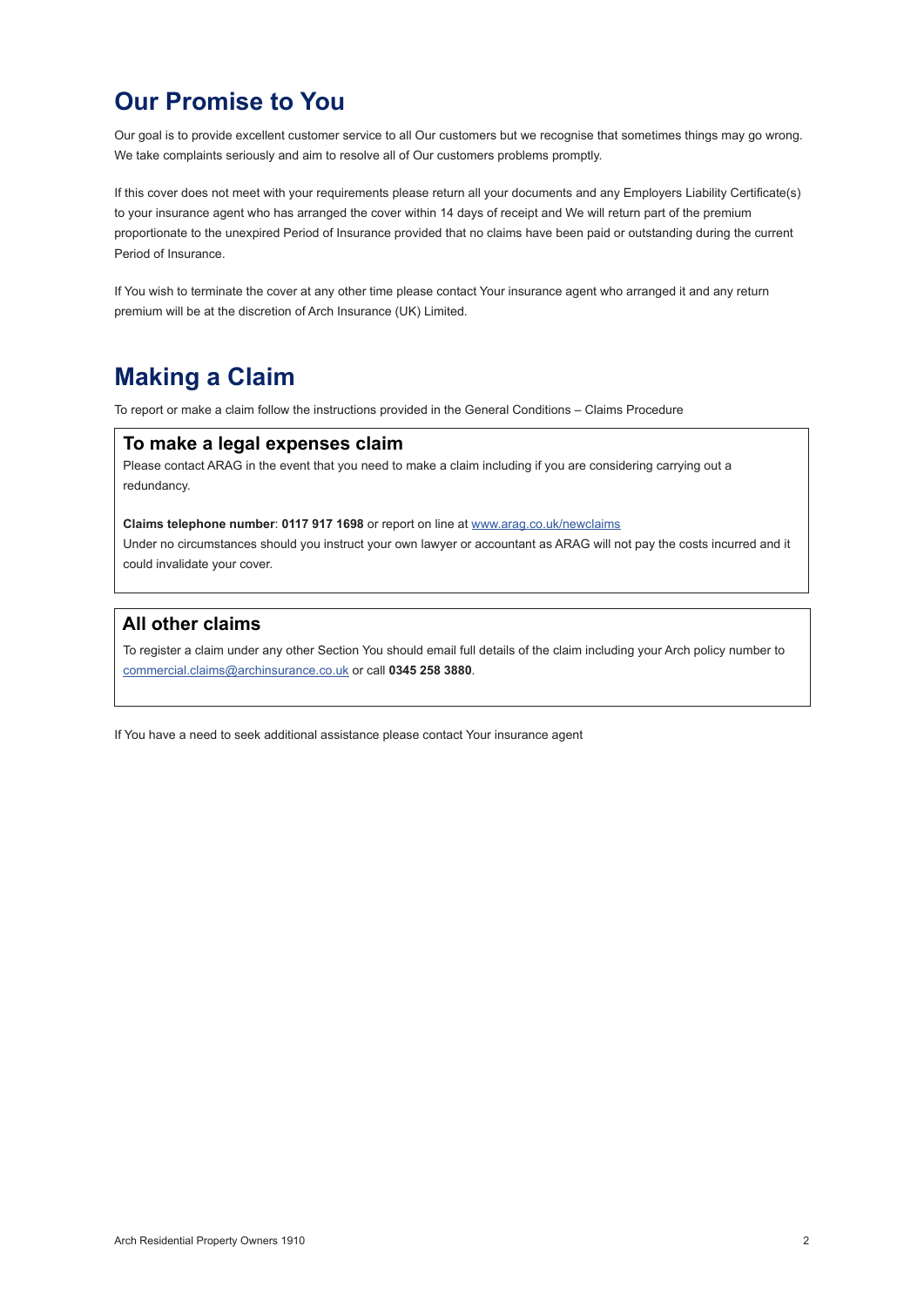# **Help and Assistance**

As an Arch customer you have access to a website and helplines as described below. Most of these helplines are available 24 hours a day 365 days a year and are available to you at no additional charge under your Business Legal Expenses cover.

#### **Legal and Tax Helpline 0344 472 2924**

Through this number Arch Policyholders have 24 hour access to legal advice on numerous topics including tax, employment issues and health and safety issues. The advice covers business-related legal matters within EU law and tax matters within the UK. Your query will be dealt with by a qualified specialist experienced in handling legal and tax-related matters. Use of this service does not constitute reporting of a claim.

#### **Staff Counselling Helpline 0333 000 2082**

This helpline is accessible by Your staff providing professional confidential support. The counselling can be used for any aspect of their life and is not restricted to work-related matters.

#### **Crisis Communication Helpline 0344 571 7964**

Where you need help to respond to negative publicity or media attention you can access professional public relations support and crisis communication support. You are insured against the cost of crisis communication services under Insured event 11 of your Business Legal Expenses cover when you use this helpline.

#### **Redundancy Approval Helpline 0117 917 1698**

### **(under Essential Business Legal Expenses cover)**

In relation to the Essential Business Legal Expenses cover We can arrange for specialist advice if you are planning redundancies. This will assist you to implement a fair selection process and ensure that the redundancy notices are correctly served. This service is available between 9am and 5pm on weekdays (except bank holidays) subject to a charge.

#### **Business Legal Services [www.araglegal.co.uk](http://www.araglegal.co.uk)**

By choosing Arch Insurance (UK) Limited, you also have free access to business support via [www.araglegal.co.uk](http://www.araglegal.co.uk). The Business Legal Services website provides the essential tools and services to prepare vital paperwork; for example, your Health & Safety Policy, up to date employment legal procedures, advice on management and recovery of debts. Register today at [www.araglegal.co.uk](http://www.araglegal.co.uk) and enter the voucher code shown on your policy schedule to access the law guide and download legal documents to help with commercial legal matters. For a fee you can have your documents reviewed by a solicitor to ensure they meet your specific requirements.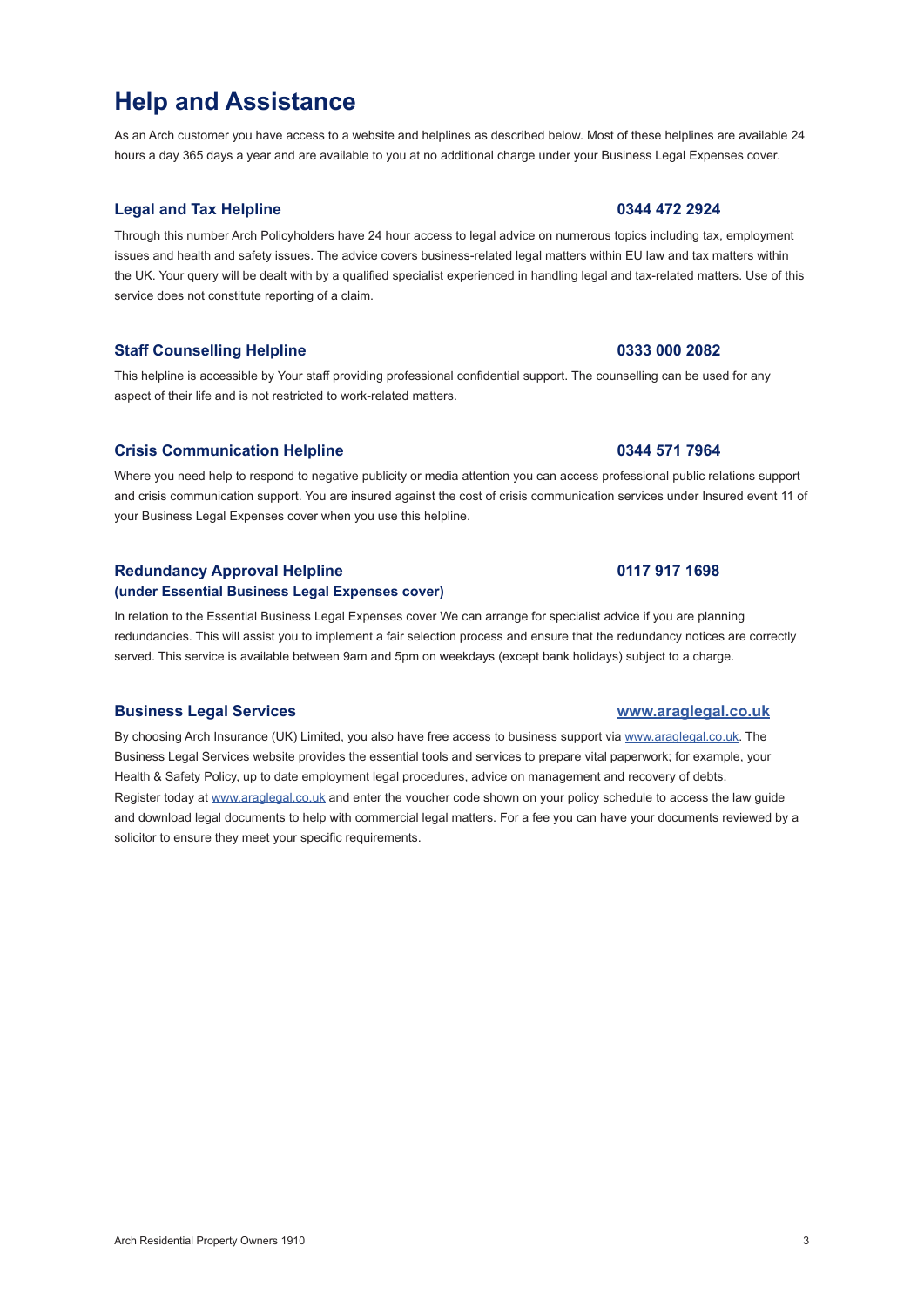### **How to Complain**

If You have an enquiry arising from Your Policy please contact Your insurance agent who arranged the Policy for You or the local Arch office quoting the Policy number in all cases

If You have a complaint arising from Your Policy please contact

Complaints Manager Arch Insurance Company (UK) Limited 5th Floor Plantation Place South 60 Great Tower Street London EC3R 5AZ

#### [complaints@archinsurance.co.uk](mailto:complaints@archinsurance.co.uk)

After this action if You are still not satisfied with the way a complaint has been dealt with Your complaint may also be referred to the Financial Ombudsman Service The address is Financial Ombudsman Service Exchange Tower London E14 9SR [www.financial-ombudsman.org.uk](http://www.financial-ombudsman.org.uk )

Telephone: 0800 023 4567/ 0300 123 9 123 Fax: 020 7964 1001 Email: [complaint.info@financial-ombudsman.org.uk](mailto:complaint.info%40financial-ombudsman.org.uk?subject=Complaint)

Following the complaints procedure does not affect Your rights to take legal proceedings

### **Financial Services Compensation Scheme**

Arch Insurance Company (UK) Limited and the insurers of this policy are covered by the Financial Services Compensation Scheme (FSCS).

If we are unable to meet our obligations, you may be entitled to compensation from the scheme, depending on the type of insurance and the circumstances of the claim.

Further information is available from the FSCS at [www.fscs.org.uk](http://www.fscs.org.uk)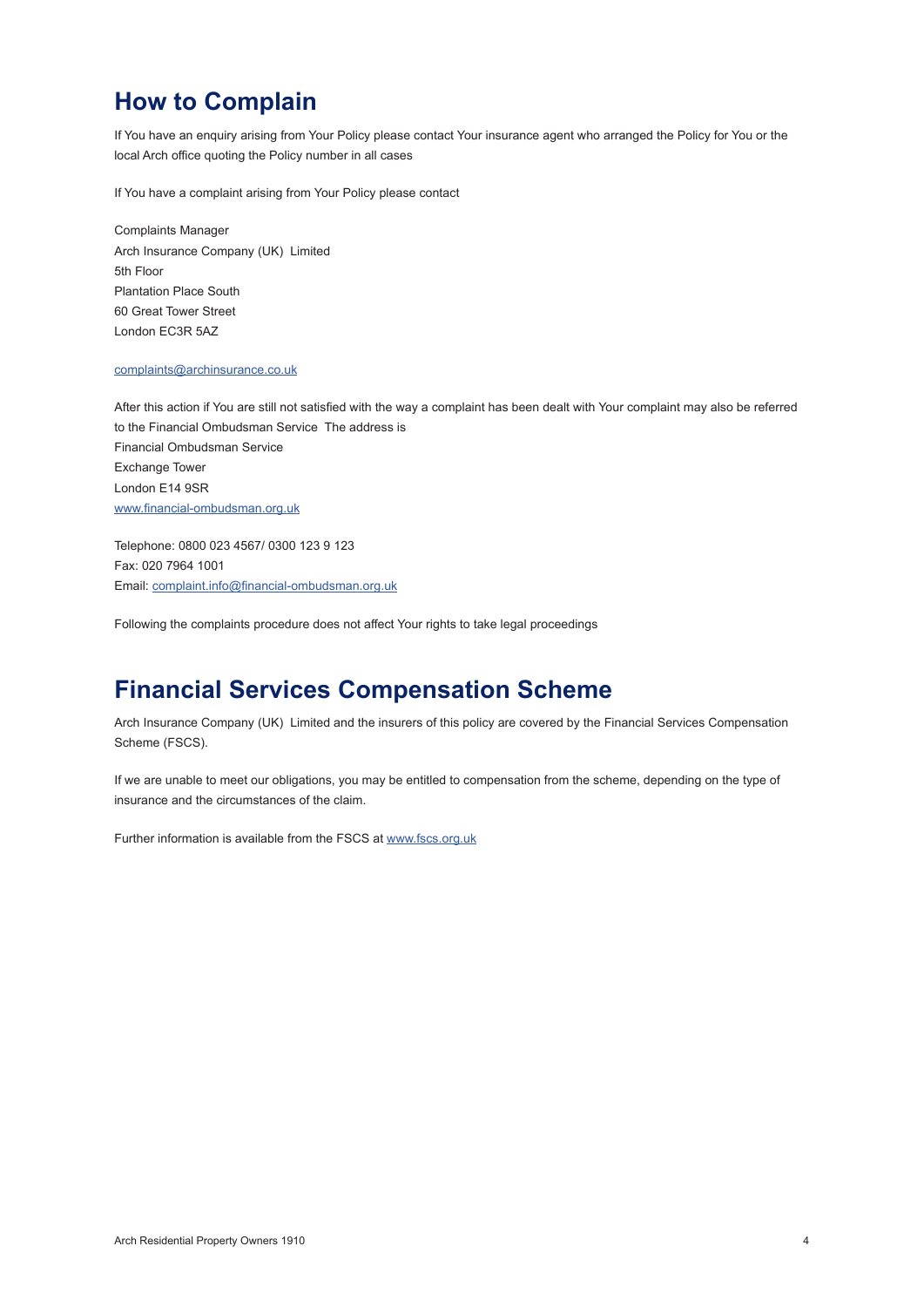### **Important Information**

The Employers Liability (Compulsory Insurance) Regulations 1998 lay down certain obligations for employers and in particular You should be aware of the following

#### **Display of Certificates**

We will provide You with a Certificate of Employers Liability Insurance and this will state clearly the companies covered by it You must display either an original copy or make available a copy of the Certificate of Employers Liability Insurance in an electronic format at each Business Premises where Your Employees can see it easily

#### **Retention of Certificates**

The Employers' Liability (Compulsory Insurance Amendment) Regulations 2008 remove the requirement for You to retain copies of Certificates of Employers Liability Insurance that have expired for at least 40 years However it is still good business practice to retain the Certificates because certain claims eg disease could be made many years after the disease is caused and if Your insurer can not be identified You could be liable for any payments

### **Fair Processing Notice**

The privacy and security of your information is important to us. This notice explains who we are, the types of information we hold, how we use it, who we share it with and how long we keep it. It also informs you of certain rights you have regarding your personal information under current data protection law. The terms used in this Fair Processing Notice relate to the Information Commissioner's Office guidance.

#### **Who are we?**

Arch Insurance Company (UK) Limited which is part of the Arch Insurance group ("Arch"). Arch is the Data Controller of the information you provide us and is registered with the Information Commissioner's Office for the products and services we provide to you.

You can contact us for general data protection queries by email to [DPO@archinsurance.co.uk](mailto:DPO%40archinsurance.co.uk?subject=) or in writing to Compliance Team, 5th Floor Plantation Place South, 60 Great Tower Street, London EC3R 5AZ. Please advise us of as much detail as possible to comply with your request.

#### **What information do we collect?**

We will collect personal information which may include your name, telephone number, email address, postal address, occupation, date of birth, additional details of risks related to your enquiry or product and payment details (including bank account number and sort code) which we need to offer and provide the service or product or deal with a claim.

We may need to request and collect sensitive personal information such as details of convictions or medical history that are necessary for providing you with the product, service or for processing a claim.

We only collect and process sensitive personal data where it is critical for the delivery of a product or service and without which the product or service cannot be provided. We will therefore not seek explicit consent to process this information as the processing is legitimised by its criticality to the service provision. If you object to use of this information then we will be unable to offer you the product or service requested.

#### **How do we use your personal information?**

We will use your personal information to

- assess and provide the products or services that you have requested
- communicate with you
- develop new products and services
- undertake statistical analysis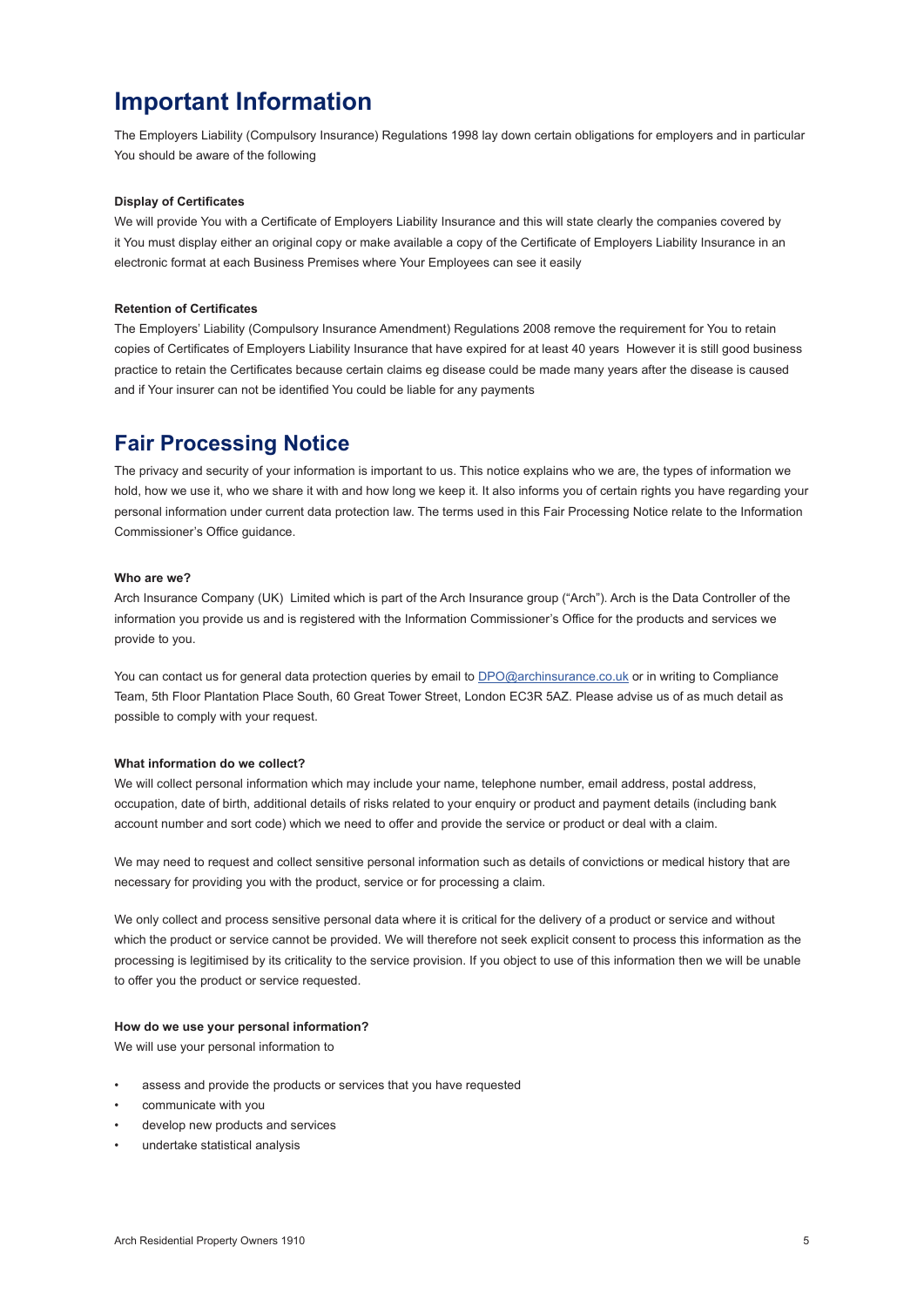We may also take the opportunity to

- contact you about products that are closely related to those you already hold with us
- provide additional assistance or tips about these products or services
- notify you of important functionality changes to our websites

We make outbound phone calls for a variety of reasons relating to many of our products or services (for example, to update you on the progress of a claim or to discuss renewal of your insurance contract). We are fully committed to the regulations set out by Ofcom and follow strict processes to ensure we comply with them.

To ensure confidentiality and security of the information we hold, we may need to request personal information and ask security questions to satisfy ourselves that you are who you say you are.

We may aggregate information and statistics on website usage or for developing new and existing products and services, and we may also provide this information to third parties. These statistics will not include information that can be used to identify any individual.

#### **Securing your personal information**

We follow strict security procedures in the storage and disclosure of your personal information in line with industry practices, including storage in electronic and paper formats.

We store all the information you provide to us, including information provided via forms you may complete on our websites, and information which we may collect from your browsing (such as clicks and page views on our websites).

Any new information you provide us may be used to update an existing record we hold for you.

#### **When do we share your information?**

To help us prevent financial crime, your details may be submitted to fraud prevention agencies and other organisations where your records may be searched, including the Claims and Underwriting Exchange (CUE) and the Motor Insurers Anti-Fraud and Theft Register (MIAFTR).

In addition to companies within the Arch Insurance group, third parties (for example insurers or loss adjustors) deliver some of our products or provide all or part of the service requested by you. In these instances, while the information you provide will be disclosed to these companies, it will only be used for the provision and administration of the service provided (for example verification of any quote given to you or claims processing, underwriting and pricing purposes or to maintain management information for analysis).

This may also include conducting a search with a credit reference bureau or contacting other firms involved in financial management regarding payment.

The data we collect about you may be transferred to, and stored at, a destination outside of the European Economic Area ("EEA"). It may also be processed by staff operating outside of the EEA who work for us or for one of our suppliers. Such staff may be engaged in, amongst other things, the provision of information you have requested.

If we provide information to a third party we will require it and any of its agents and/or suppliers to take all steps reasonably necessary to ensure that your data is treated securely and in accordance with this fair processing notice.

We may of course be obliged by law to pass on your information to the police or other law enforcement body, statutory or regulatory authority including but not limited to the Employer's Liability Tracing Office (ELTO) and the Motor Insurance Bureau (MIB).

We may also share your information with anyone you have authorised to deal with us on your behalf.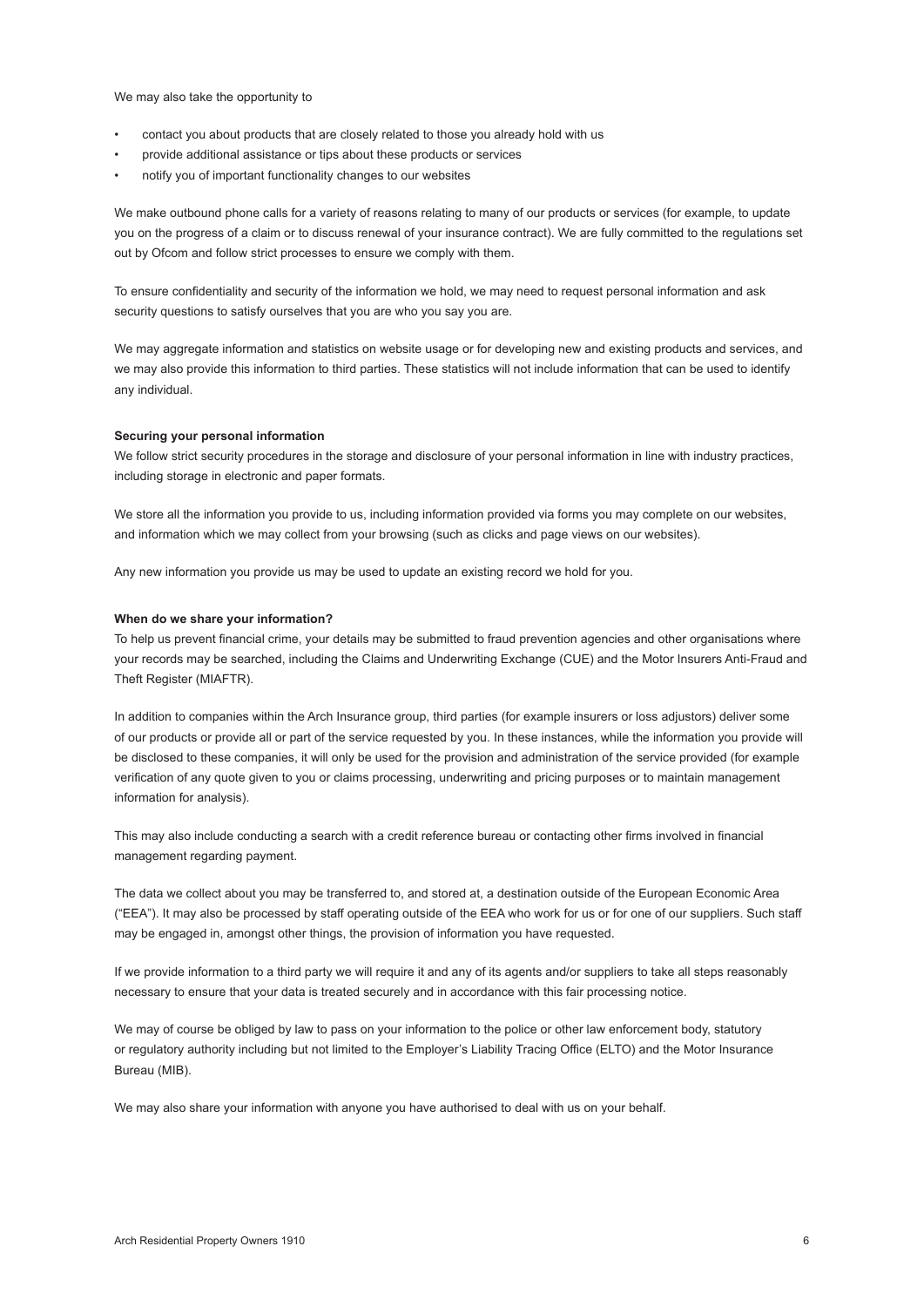#### **How long do we keep your information for?**

We will not keep your personal information longer than is necessary for the purpose for which it was provided unless we are required by law or have other legitimate reasons to keep it for longer (for example if necessary for any legal proceedings).

We will normally keep information for no more than 6 years after termination or cancellation of a product, contract or service we provide. In certain cases, we will keep your information for longer, particularly where a product includes liability insurances or types of insurance for which a claim could potentially be made by you or a third party at a future date, even after your contract with us has ended.

#### **Your rights**

Under data protection law you have the right to change or withdraw your consent and to request details of any personal data that we hold about you.

Where we have no legitimate reason to continue to hold your information, you have the right to be forgotten.

We may use automated decision making in processing your personal information for some services and products. You can request a manual review of the accuracy of an automated decision that you are unhappy with.

Further details of your rights can be obtained by visiting our long form notice at [www.archcapgroup.com/Privacy-and-Data-Protection-Policy](http://www.archcapgroup.com/Privacy-and-Data-Protection-Policy)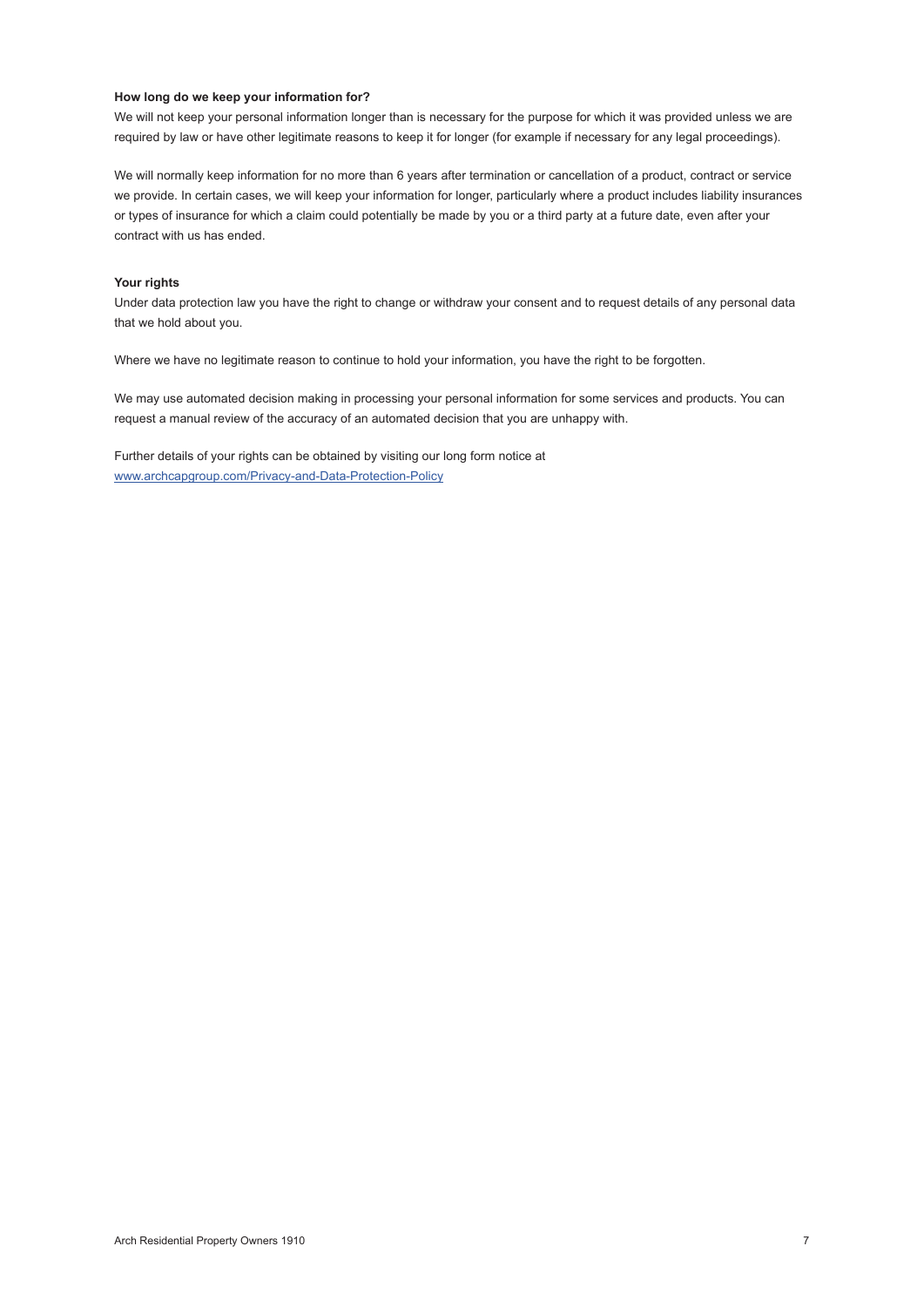### **Index**

|                                                | Page Number |
|------------------------------------------------|-------------|
| The Contract of Insurance and the Underwriters | 9           |
| <b>General Definitions</b>                     | 11          |
| <b>General Conditions</b>                      | 14          |
| <b>General Exceptions</b>                      | 20          |

# **Sections**

| <b>Property Damage Section</b>                       | 23 |
|------------------------------------------------------|----|
| Equipment Breakdown Section                          | 35 |
| Legal Liabilities Section                            | 41 |
| Landlords' Legal Expenses and Rent Indemnity Section | 47 |
| Extended Loss of Rental Income Section               | 52 |
| <b>Terrorism Section</b>                             | 57 |
| <b>Engineering Inspection Section</b>                | 59 |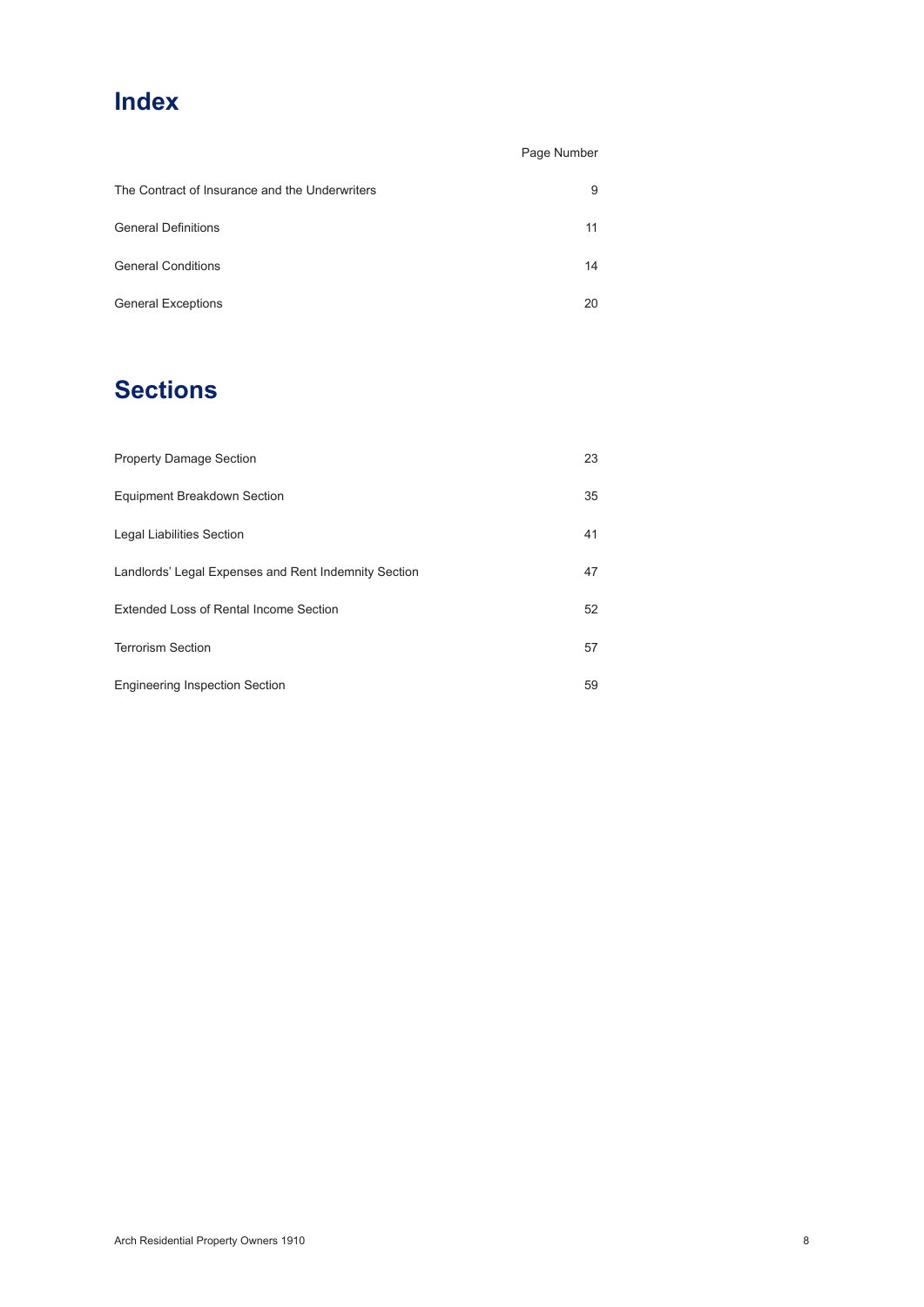### <span id="page-9-0"></span>**The Contract of Insurance and the Underwriters**

This policy is underwritten by Arch Insurance Company (UK) Limited

In consideration of payment of the premium the liability of an Underwriter under this contract is several and not joint with other insurers party to this contract to indemnify You within the limits terms conditions and exceptions of this Policy against the events set out in the sections operative and occurring in connection with the Business during the Period of Insurance and any subsequent period for which You pay and the Underwriter agrees to accept a premium

An Underwriter is not jointly liable for the proportion of liability underwritten by any other Underwriter Nor is an Underwriter otherwise responsible for any liability of any other Underwriter that may underwrite this contract

Where the Underwriter is a Lloyd's syndicate each member of the syndicate (rather than the syndicate itself) is an Underwriter Each member has underwritten a proportion of the total shown for the syndicate (that total itself being the total of the proportions underwritten by all the members of the syndicate taken together) The liability of each member of the syndicate is several and not joint with other members A member is liable only for that members proportion A member is not jointly liable for any other members proportion Nor is any member responsible for any liability of any other Underwriter that may underwrite this contract The business address of each member is Lloyd's, One Lime street, London EC3M 7HA The identity of each member of a Lloyds syndicate and their respective proportion may be obtained by writing to Market Services at the above address

Although reference is made at various points in this clause to "this contract" in the singular where circumstances so require this should be read as a reference to contracts in the plural

Each Underwriter is only liable in respect of the cover or engineering inspection service provided under the Section(s) of this Policy shown against them below and not any other section

| Landlords' Legal Expenses and<br><b>Rent Indemnity Section</b> | AmTrust Europe Limited Registered in England and Wales. Company No.<br>1229676. Authorised by the Prudential Regulation Authority and regulated<br>by the Financial Conduct Authority and the Prudential Regulation Authority.<br>Firm's reference number 202189. Registered office: Market Square House, St<br>James's Street, Nottingham, NG1 6FG, and administered by ARAG plc (FCA<br>Register No 452369) authorised by the Prudential Regulation Authority and<br>regulated by the Financial Conduct Authority and the Prudential Regulation<br>Authority |
|----------------------------------------------------------------|----------------------------------------------------------------------------------------------------------------------------------------------------------------------------------------------------------------------------------------------------------------------------------------------------------------------------------------------------------------------------------------------------------------------------------------------------------------------------------------------------------------------------------------------------------------|
| Equipment Breakdown Section                                    | HSB Engineering Insurance Limited (FCA Register No 202738) authorised by<br>the Prudential Regulation Authority and regulated by the Financial Conduct<br>Authority and the Prudential Regulation Authority. Registered office: New<br>London House, 6 London Street, London, EC3R 7LP. For details on how your<br>information is used and your rights in relation to your information, please see<br>our Privacy statement at https://www.munichre.com/HSBEIL                                                                                                 |
| <b>Engineering Inspection Section</b>                          | HSB Engineering Insurance Services Limited is accredited by UKAS as a<br>type A Inspection Authority in accordance with the recognised international<br>standard ISO/IEC 17020. Registered office: New London House, 6 London<br>Street, London, EC3R 7LP. For details on how your information is used and<br>your rights in relation to your information, please see our Privacy statement at<br>https://www.munichre.com/HSBEIL                                                                                                                              |
| All Other Sections                                             | Arch Insurance (UK) Limited, 5th Floor, Plantation Place South, 60 Great<br>Tower Street, London EC3R 5AZ - (FCA Register No 229887) authorised by<br>the Prudential Regulation Authority and regulated by the Financial Conduct<br>Authority and the Prudential Regulation Authority                                                                                                                                                                                                                                                                          |
|                                                                | Arch Insurance Group consist of FCA registered companies, including Thomas<br>Underwriting Agency Limited (FCA number 304302) and Axiom Underwriting<br>Agency Limited (FCA number 441460), registered at the address provided,<br>who may act as intermediaries for certain insurers.                                                                                                                                                                                                                                                                         |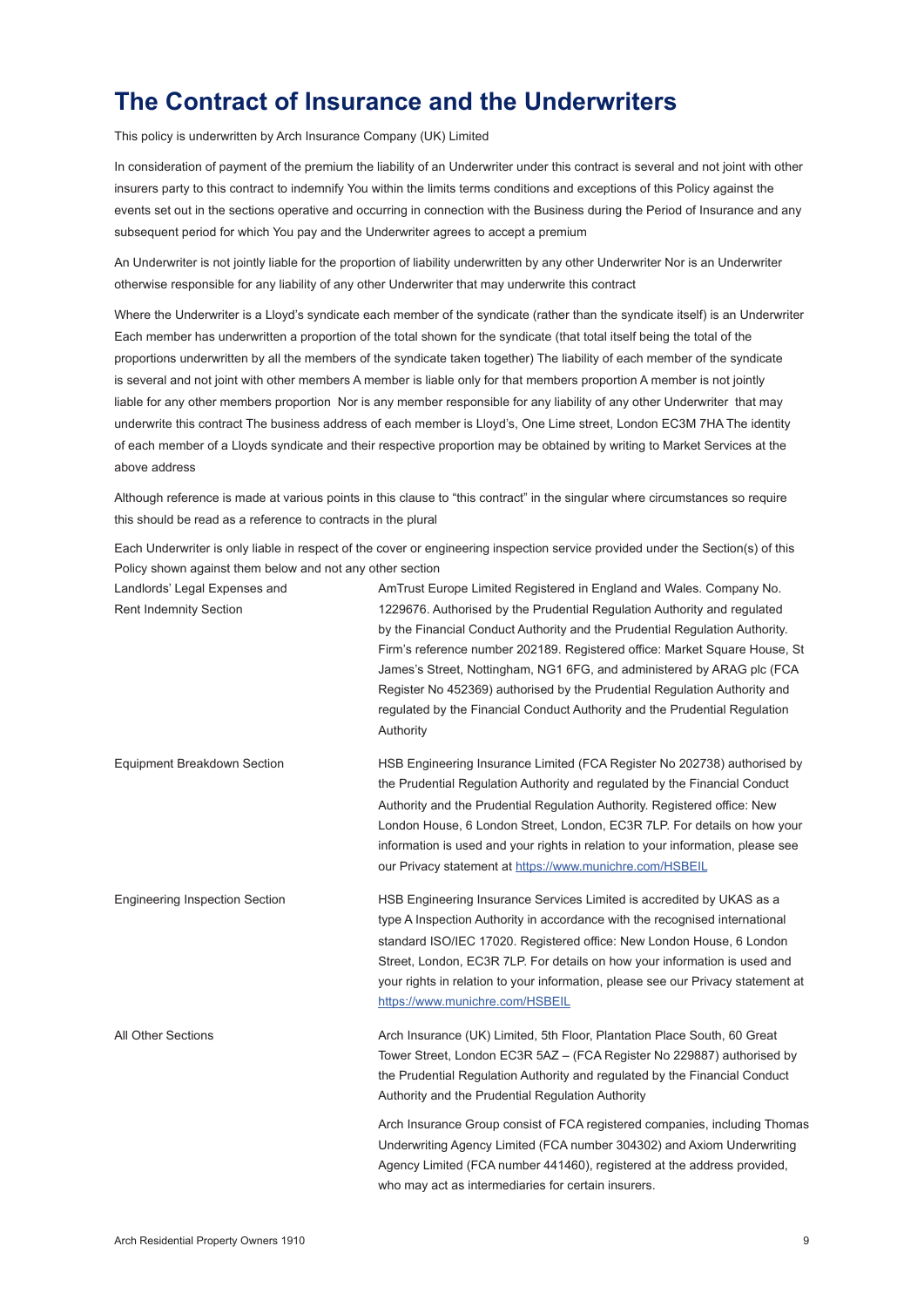Jelho Sode

#### **Steve Bashford Chief Executive of Arch UK Regional Division A division of Arch Insurance Company (UK) Limited**

You can check this information on the Financial Conduct Authority register by visiting the FCA's website [www.fca.org.uk/register](http://www.fca.org.uk/register) or by contacting the Financial Conduct Authority on 0800 111 6768. Information relating to the Prudential Regulation Authority can be found at [www.bankofengland.co.uk/pra](http://www.bankofengland.co.uk/pra)

#### **IMPORTANT**

This Policy is a legal contract between You and Us and designed to be as easy to understand as possible You must make a fair presentation of the risk to Us at inception renewal and variation of the Policy

Your proposal the Schedule Your Policy and any Endorsements shall be considered one legal document

It is important that You read all Your documents carefully and let Your insurance agent know immediately if the insurance does not meet Your requirements or if any information is inaccurate or incomplete If any changes are required this may result in changes to the terms and conditions of the Policy or a refusal to provide cover

#### **Your obligations under the Policy**

The Policy imposes certain obligations upon You which if not complied with may invalidate this insurance or a claim

Some of these obligations are expressed to be Conditions General Conditions or Conditions Precedent These are extremely important If you are in breach of any of these obligations at the time of a loss We will have no obligation to indemnify You in relation to any claim for that loss However if a Condition General Condition or Condition Precedent is intended to reduce the risk of a loss of a particular kind at a particular location or at a particular time We will not rely on the breach of that Condition General Condition or Condition Precedent to exclude limit or discharge our liability if the breach could not have increased the risk of the loss which actually occurred in the circumstances in which it occurred

#### **Steps to be taken if you cannot comply**

If You are unable to comply with any Condition General Condition or Condition Precedent You should contact Us as soon as reasonably possible through Your insurance agent We will decide whether We might be prepared to agree a variation in the Policy

All Conditions General Conditions or Conditions Precedent remain effective unless You receive written confirmation of a variation from Us through Your insurance agent

You should keep a written record (including copies of letters) of any information You give Us or Your insurance agent at inception renewal or making variation to this Policy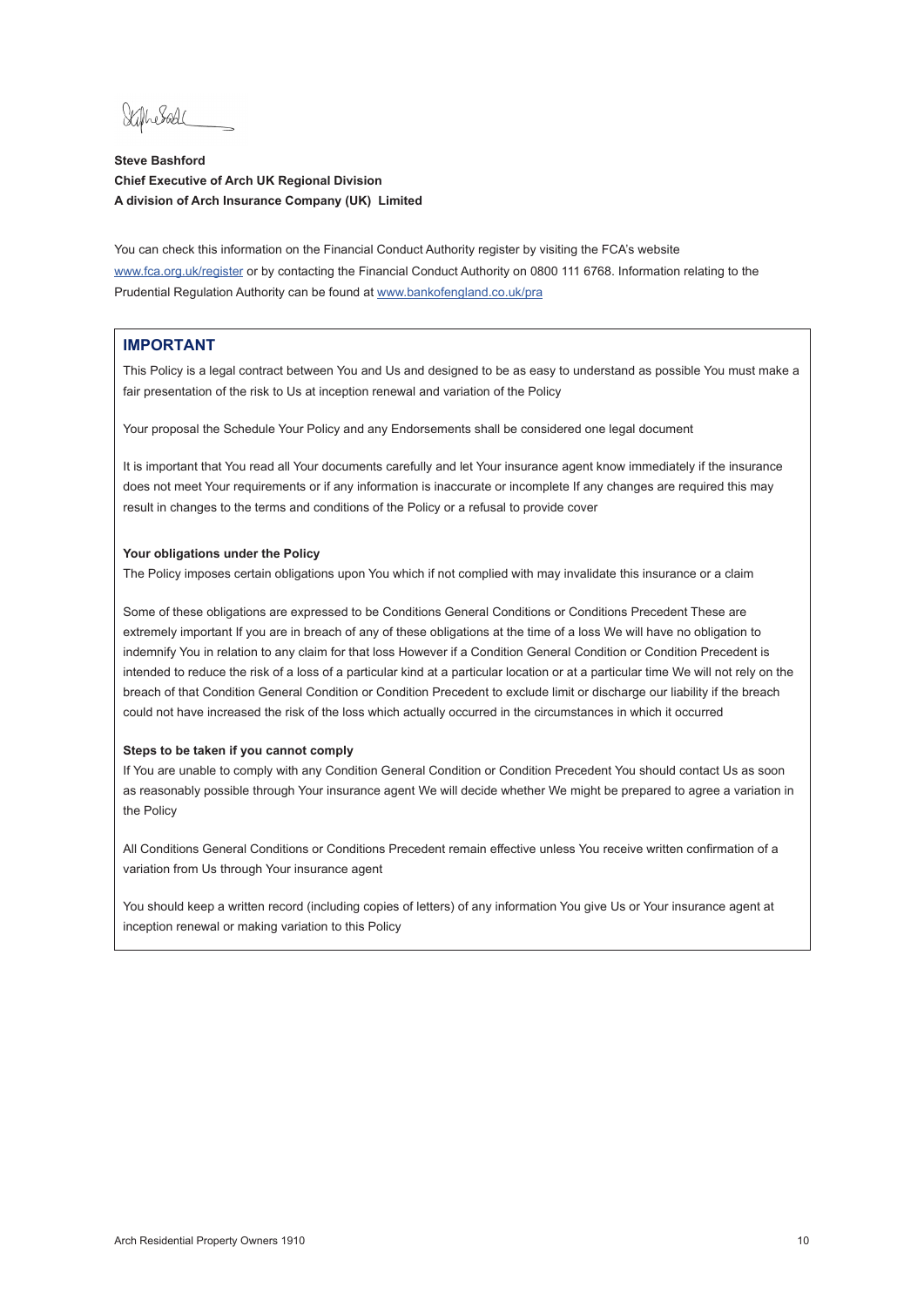### <span id="page-11-0"></span>**General Definitions**

Each time We use one of the words or phrases listed below it will have the same meaning wherever it appears in Your Policy unless We state otherwise.

A defined word or phrase will start with a capital letter each time it appears in the Policy except for headings and titles.

Each Section of the Policy contains definitions which apply to that particular Section and they must be read in conjunction with the following General Definitions.

#### **We/Us/Our**

The Underwriters as set out in the Section of the Policy headed The Contract of Insurance and the Underwriters

#### **You/Your/Policyholder**

The person(s) or Company shown in the Schedule as the Policyholder

#### **Bedroom**

A room used as or originally designed and built to be a Bedroom even if now used for another purpose

#### **Business**

Activities as detailed in the Statement of Fact and/or Schedule

#### **Damage/Damaged**

Accidental loss destruction or damage

#### **Employee**

Any person working under Your control in connection with the Business who is

- 1. under a contract of service or apprenticeship with You
- 2. a person under a contract of service or apprenticeship with some other employer and who is hired to or borrowed by You
- 3. a labour master or person supplied by him
- 4. a person engaged by a labour only sub-contractor
- 5. a self-employed person working on a labour only basis
- 6. a driver or operator of hired-in plant
- 7. a trainee or person undergoing work experience
- 8. a voluntary helper
- 9. a person working under the Community Offenders Act 1978 the Community Offenders (Scotland) Act 1978 or similar legislation
- 10. an outworker or home worker employed under contracts to execute personally any work in connection with the Business

#### **Excess**

The first amount of each and every claim for which You shall be responsible as shown in the Schedule

#### **Injury**

Bodily injury including death illness or disease

#### **Limit of Liability**

The Limit of Liability stated in the Schedule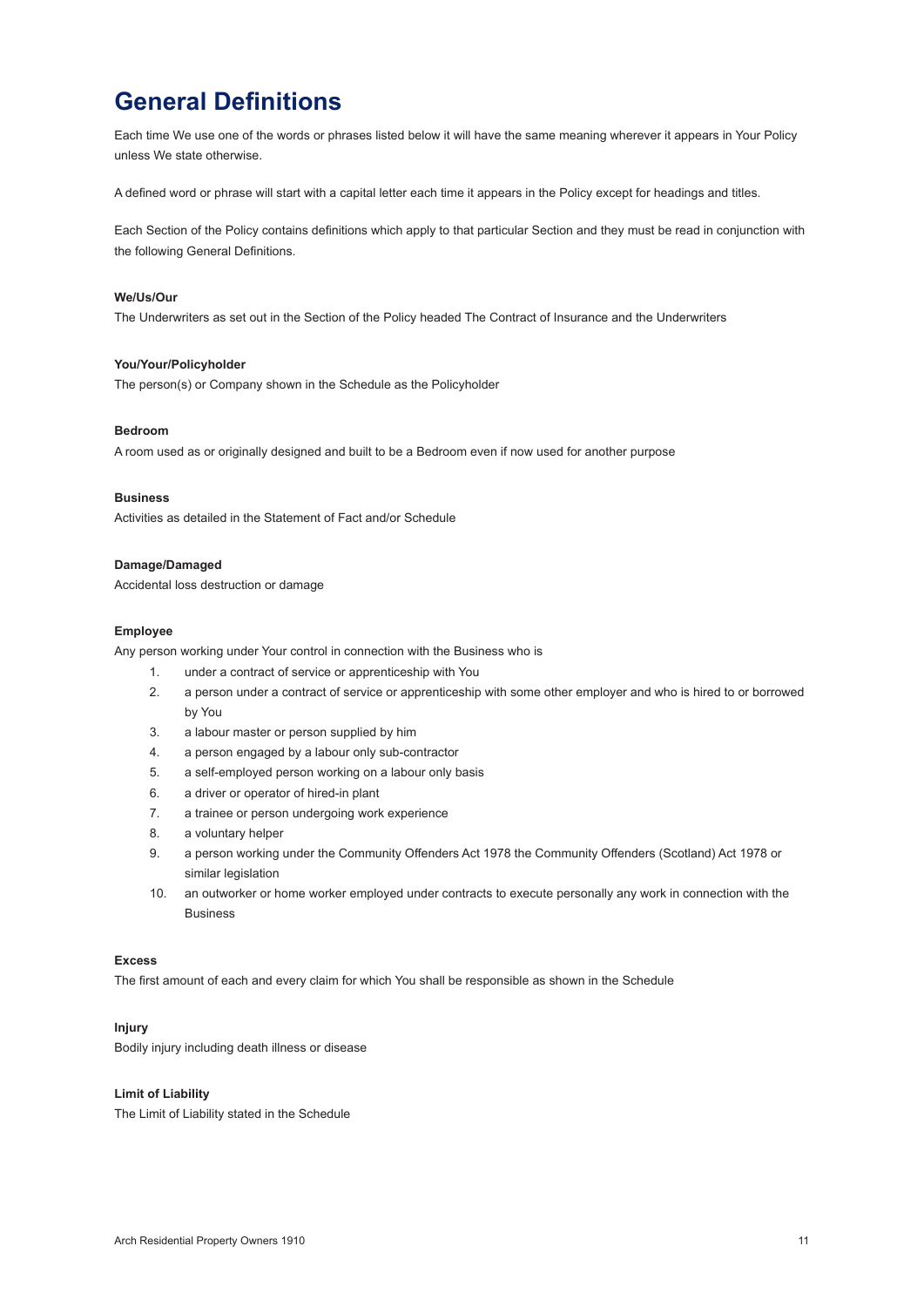#### **Money**

Current coin bank and currency notes postal and money orders bankers drafts cheques and giro cheques crossed warrants bills of exchange and securities for money postage revenue national insurance and holiday with pay stamps national insurance and holiday with pay cards national savings certificates war bonds premium savings bonds and franking machine impressions credit company sales vouchers luncheon vouchers trading stamps and VAT invoices

#### **Period of Insurance**

The period shown in the Schedule for which We accept Your premium

#### **Premises**

The part of the premises at the address or addresses specified in the Statement of Fact and/or Schedule occupied by You for the purpose of the Business

#### **Policy**

This Policy is made up of a number of documents. These documents are the

- (a) Policy
- (b) Statement of Fact and/or Schedule
- (c) endorsements
- (d) notice to policyholders

#### **Condition Precedent**

Any term expressed Condition Precedent is extremely important

If You are in breach of any of these obligations at the time of a loss We will have no obligation to indemnify You in relation to any claim for that loss

However if a Condition Precedent is intended to reduce the risk of a loss of a particular kind at a particular location or at a particular time We will not rely on the breach of that Condition Precedent to exclude limit or discharge Our liability if the breach could not have increased the risk of the loss which actually occurred in the circumstances in which it occurred

#### **Property**

Material property

#### **Schedule**

The Schedule for the time being in force detailing the cover provided

#### **Statement of Fact**

This is a record of the information that You provided to Your insurance agent about You and Your Business upon which upon which Your insurance quotation is based

#### **Subjectivity Condition**

If this policy has been issued or renewed subject to the following requirements

- (1) (a) You providing Us with any additional information requested
	- (b) You completing any actions agreed between You and Us
	- (c) You allowing Us to complete any actions agreed between You and Us

by the required date(s)

(2) You allowing Us access to the Premises Your contract sites and or the Business to carry out survey(s) within 60 days of the inception or renewal date unless We agree otherwise in writing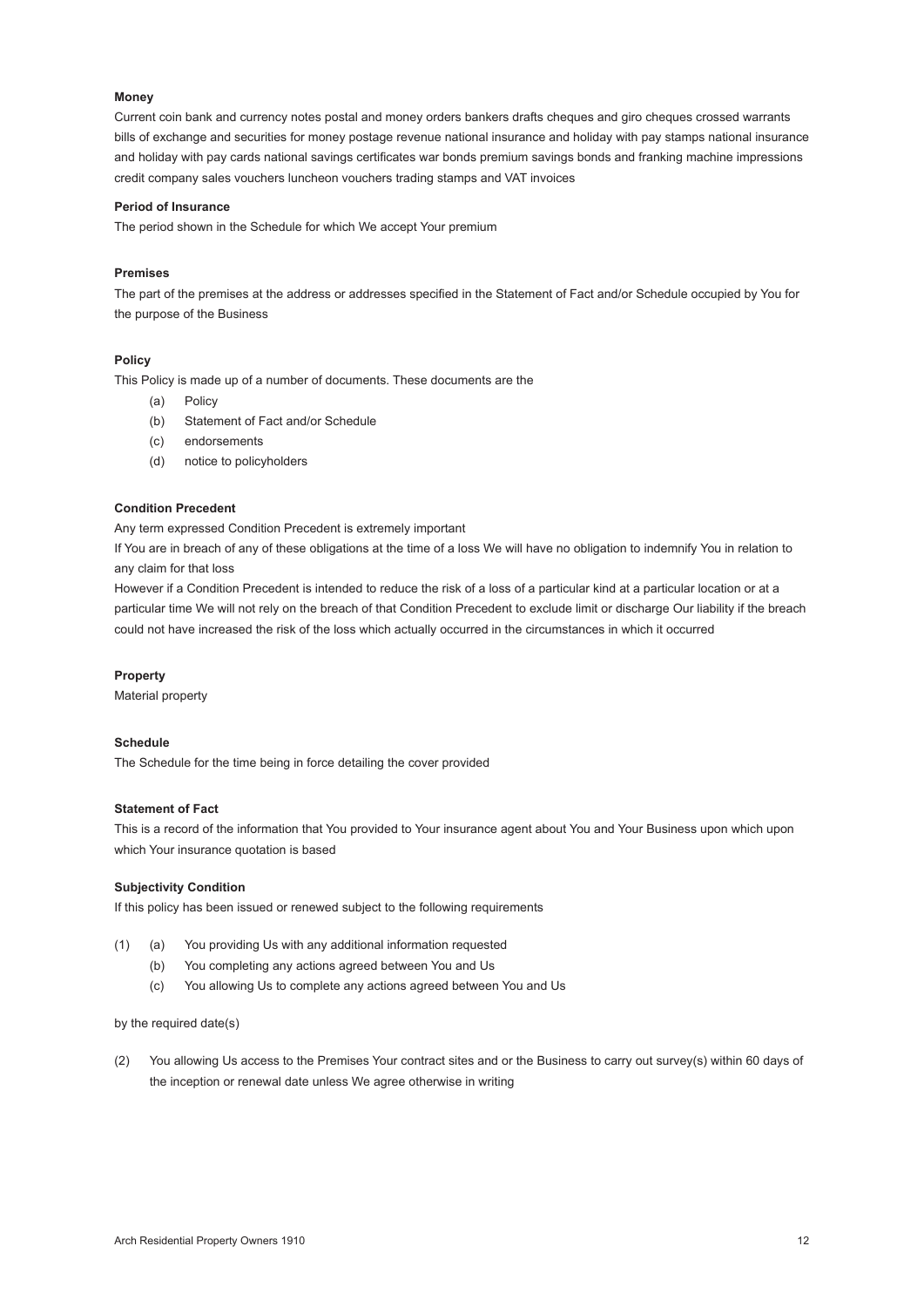(3) You complying with all survey risk improvements to make alterations to the Premises or contract sites by the required date(s)

and You do not complete these requirements by the required date(s), then We may at Our absolute discretion

- (a) modify the premium
- (b) issue a mid-term amendment to the policy or Section terms conditions and exceptions
- (c) exercise our right to cancel the Policy
- (d) leave the Policy or Section terms conditions and exceptions and the premium, unaltered

We will contact You with Our decision and where applicable specify the date(s) by which any action(s) agreed need to be completed by You and or any decision by Us will take effect If the premium terms or conditions are amended by Us then You will have fourteen (14) days to accept or reject the revised basis of indemnity

If You elect to reject the revised basis of premium terms and conditions then You shall be entitled to a proportionate refund of premium for the unexpired period of cover provided that no claim has been made during the current Period of Insurance

If We exercise Our right to cancel the Policy then You shall be entitled to a proportionate refund of premium for the unexpired period of cover provided that no claim has been made during the current Period of Insurance

To the extent that this Condition conflicts with any other cancellation condition then this condition shall prevail

Except in so far as they are expressly varied by this condition all of the terms conditions exclusions and limits of this Policy and of the Sections of the policy shall continue to apply until We advise You otherwise

#### **Sum Insured**

The Sum Insured as stated in the Schedule

#### **Tenant**

The person or persons legally occupying the Premises and any member of their family permanently living with them at the Premises

#### **Unoccupied**

The Premises or any part thereof that have become empty untenanted or which have not been actively used for a period of more than 45 days or is no longer in active use and is awaiting refurbishment redevelopment renovation or demolition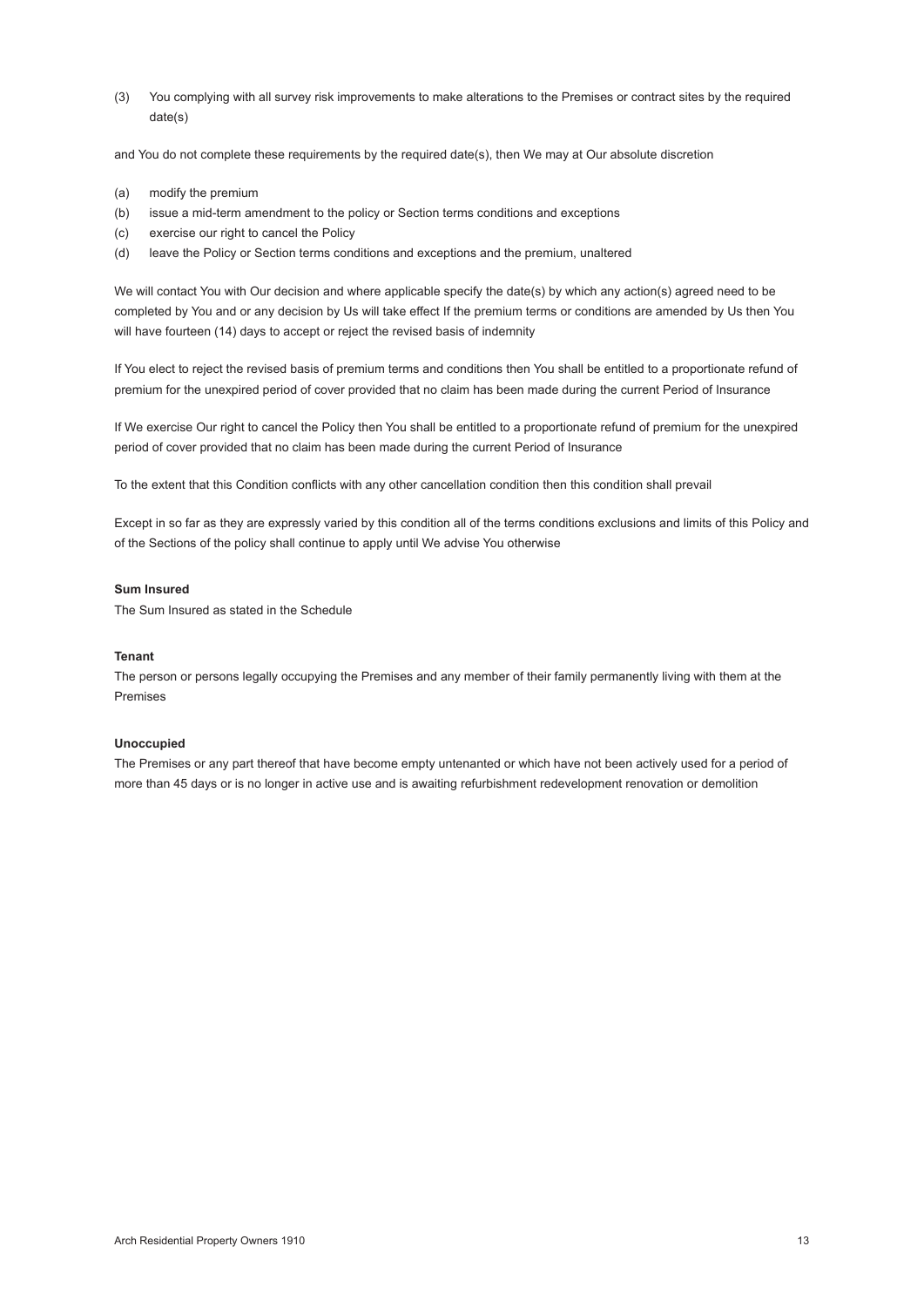### <span id="page-14-0"></span>**General Conditions**

Each Section of the Policy contains conditions and must be read in conjunction with the following General Conditions which apply to all Sections unless otherwise stated

#### **Average**

Where a Sum Insured is subject to average if at the time of the Damage the Sum Insured is less than the total value of the Property You will be considered as Your own insurer for the difference and bear a proportionate share of the loss

#### **Basis of Claims Settlement for Property**

Unless stated otherwise in the Schedule the basis of settlement under this Policy shall be

#### 1. **Reinstatement**

the amount payable in respect of Buildings shall be the cost of the reinstatement of the Damage For this purpose "reinstatement" means

- a. the rebuilding or replacement of Property Insured lost or destroyed which provided Our liability is not increased may be carried out
	- i. in any manner suitable to Your requirements
	- ii. upon another site
- b. the repair or restoration of Property Insured Damaged

 in either case to a condition equivalent to or substantially the same as but not better or more extensive than its condition when new

#### Provided that

- 1. Our liability for the repair or restoration of Property Insured Damaged in part only shall not exceed the amount which would have been payable had such Property been wholly lost or destroyed
- 2. If at the time of reinstatement the sum representing 85% of the cost which would have been incurred in reinstating the whole of the Property covered by any item subject to this Condition exceeds its Sum Insured at the commencement of any Damage Our liability shall not exceed that proportion of the amount of the Damage which the Sum Insured shall bear to the sum representing the total cost of reinstating the whole of such Property at that time
- 3. No payment beyond the amount which would have been payable in the absence of this Condition shall be made
	- a. unless reinstatement commences and proceeds without unreasonable delay
	- b. until the cost of reinstatement shall have been actually incurred
	- c. if the Property Insured at the time of the Damage shall be insured by any other insurance effected by You or on Your behalf which is not upon the same basis of reinstatement
- 4. All the terms and Conditions of this Policy shall apply
	- a. in respect of any claim payable under the provisions of this Condition except insofar as they are varied hereby
	- b. where claims are payable as if this Condition had not been incorporated

The maximum amount We will pay in respect of any one item is the Sum Insured

#### 2 **Indemnity**

 the amount payable in respect of Property Insured shall be the value at the time of Damage or at Our option the cost of reinstatement or replacement of such Property Insured or any part of it

#### Provided that

 If at the time of Damage the Sum Insured for the item is less than 85% of the value of the item insured then Our liability shall be limited to that proportion of the Damage which the Sum Insured bears to the value of the Property Insured

#### **Cancellation**

- 1. You may cancel Your Policy
	- a. within 14 days of receiving Your policy documents for the first Period of Insurance if for any reason You are dissatisfied or the Policy does not meet Your requirements
	- b. if at any time You sell the Business or sell all of the property insured shown in the Schedule or You cease trading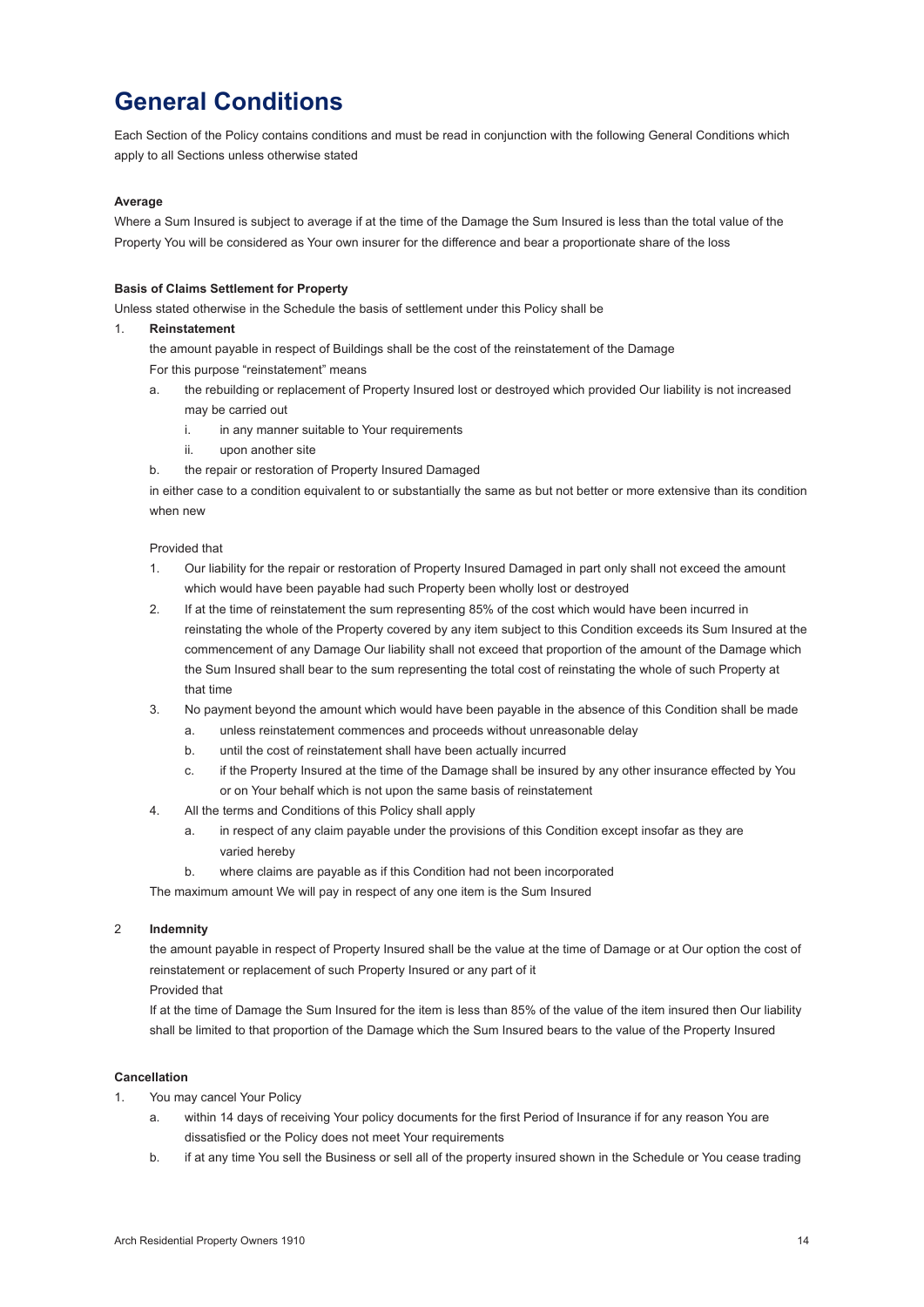If You cancel the Policy We will return part of the premium proportionate to the unexpired Period of Insurance provided that no claims have been paid or outstanding during the current Period of Insurance

- 1. Other than when the Fraud Policy Condition applies We may cancel Your Policy
	- a. By sending You 30 days written notice to Your last known address

We will return part of the premium paid proportionate to the unexpired Period of Insurance provided that

- No claims have been paid or are outstanding or incidents reported that could give rise to a claim during the current Period of Insurance
- We have not identified a breach of any Policy Condition
- b. Immediately if the premium has not been paid or there has been a default under an instalment or linked credit agreement

If this Policy or the Employers Liability Section is cancelled any certificates of Employers Liability Insurance are cancelled from the same date any copies should not be displayed at Your Premises

#### **Choice of Law and Jurisdiction**

In the absence of agreement to the contrary this Policy shall be governed by and construed in accordance with the laws of England and Wales Any dispute relating to limits terms conditions and exceptions or validity of this Policy shall be subject to the jurisdiction of the courts of England and Wales

#### **Change of Risk**

You must notify Us prior to or immediately if during the Period of Insurance there is any change in Your ownership of the Business or if there is any change

- 1. in or to the Business
- 2. due to the Business being wound up or carried on by a liquidator or receiver or permanently discontinued
- 3. due to its disposal or removal
- 4. in respect of which Your interest ceases except by operation of law
- 5. in respect of the risk of subsidence ground heave or landslip where any demolition construction ground works or excavation work is being carried out on any site adjoining the Premises
- 6. to the facts or matters set out in the Schedule or otherwise comprising the risk presentation made by You to Us at inception renewal or change of the Policy

which materially increases risk of loss or Damage as Insured by this Policy

Should You be in any doubt as to whether information should be presented to Us You must

- discuss it with Your insurance agent or
- disclose it to Us

Upon being notified of any such change We may at Our absolute discretion

- (i) continue to provide cover under the appropriate Section on the same terms
- (ii) restrict the cover provided by the Section
- (iii) impose additional terms
- (iv) alter the premium
- (v) cancel the Section and or the policy

If You fail to notify Us of any such change We may at Our absolute discretion

- (i) treat the appropriate Section and the Policy as if it had come to an end as at the date of the alteration of the risk returning a proportionate amount of the premium for the unexpired Period of Insurance if We would have cancelled the Section and the Policy had We known of the increase in risk
- (ii) treat the Section and the Policy as if it had contained such terms other than relating to premium or other restrictions from the date of change in risk as We would have applied had We known of the increase in risk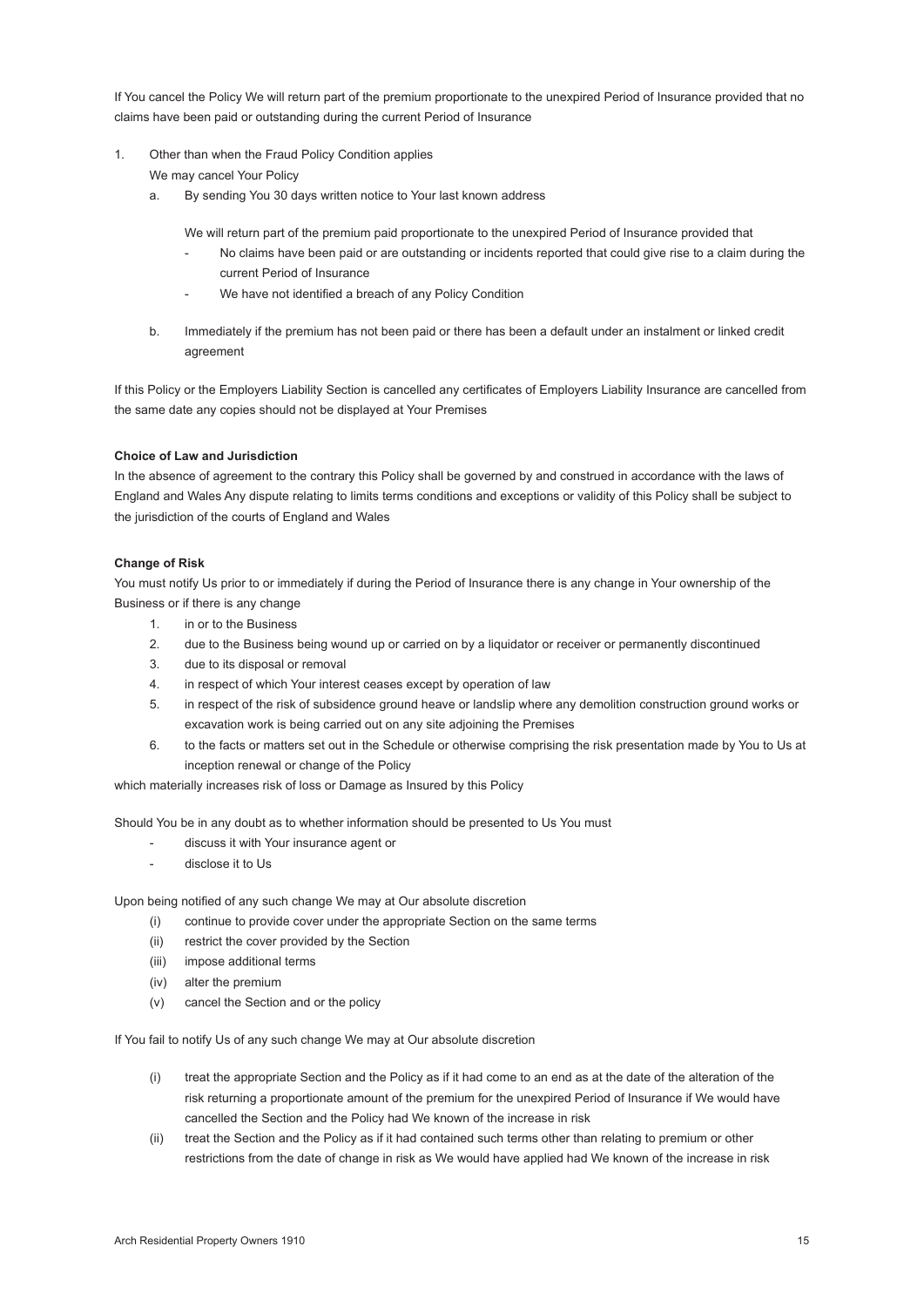(iii) reduce proportionately the amount paid or payable on any claim the proportion for which We are liable being calculated by comparing the premium actually charged as a percentage of the premium which We would have charged had We known of the increase in risk

#### **Claims Procedure**

If in relation to any claim You have failed to fulfil any of the following conditions You will lose Your right to indemnity or payment for that claim

- 1. You notify Us as soon as is reasonably practicable where you have knowledge of any event occurrence prosecution inquest or inquiry which may result in a claim regardless of Excess
- 2. You pass to Us as soon as is reasonably practicable every letter claim writ summons and process received in connection with any claim
- 3. You must notify the police as soon as is reasonably practicable of Damage caused by malicious persons or

#### thieves

- 4. You at Your expense provide Us with a written claim containing as much information as possible of the accident Damage or Injury including the amount of the claim within
	- a. 30 days of Your becoming aware of the event or occurrence
	- b. 7 days in the case of Damage caused by riot civil commotion strikers locked out workers persons taking part in labour disturbances or malicious persons
	- or such further time that We may allow
- 5. You must provide Us with all information and help We require in respect of the claim
- 6. You must pass to Us unanswered immediately all communications from third parties in relation to any event which may result in a claim under this Policy
- 7. You do not admit or repudiate liability nor offer to settle compromise make payment which may result in a claim or pay any claim under this Policy without Our written agreement
- 8. You will carry out or permit to be taken any action which may be reasonably practicable to prevent or minimise loss and/or interruption of the Business and to prevent further accident Damage or Injury
- 9. We will be entitled at any time and at Our discretion if Damage occurs which may lead to a claim to
	- a. enter or take possession of the building or Premises
	- b. take possession of or require to be delivered to Us Property Insured which We will deal with in a reasonable manner
	- c. take over and conduct in Your name the defence or settlement of any claim or to prosecute any claim in Your name for Your benefit and have full discretion in the conduct of any proceedings and in the settlement of any claim
	- without incurring liability or reducing Our rights
- 10. We will not pay for loss destruction or Damage or provide cover under Legal Liabilities Section if You or anyone acting on Your behalf
	- a. do not comply with Our requirements
	- b. hinder or obstruct Us

You are not entitled to abandon Property to Us

#### **Contribution**

Applicable to the Legal Liabilities Section

1. If the insurance provided by these sections is also covered by another policy (or would but for the existence of these sections) We will only indemnify You in respect of any excess beyond the amount which would be payable under such other insurance had these sections not been effected

Applicable to all other Sections insured by this Policy

- 2. Where any loss destruction Damage or liability covered by the Policy is also covered by another policy (or would be but for the existence of this Policy) We will only pay a rateable share of the loss
- 3. If the other insurance is subject to a condition of average and this Policy is not this Policy will be become subject to the same condition of average
- 4. If the Property Insured covered by the other insurance is subject to a provision excluding proportional payment in whole or part the payment We make will be limited to the proportion of loss destruction or Damage as the Sum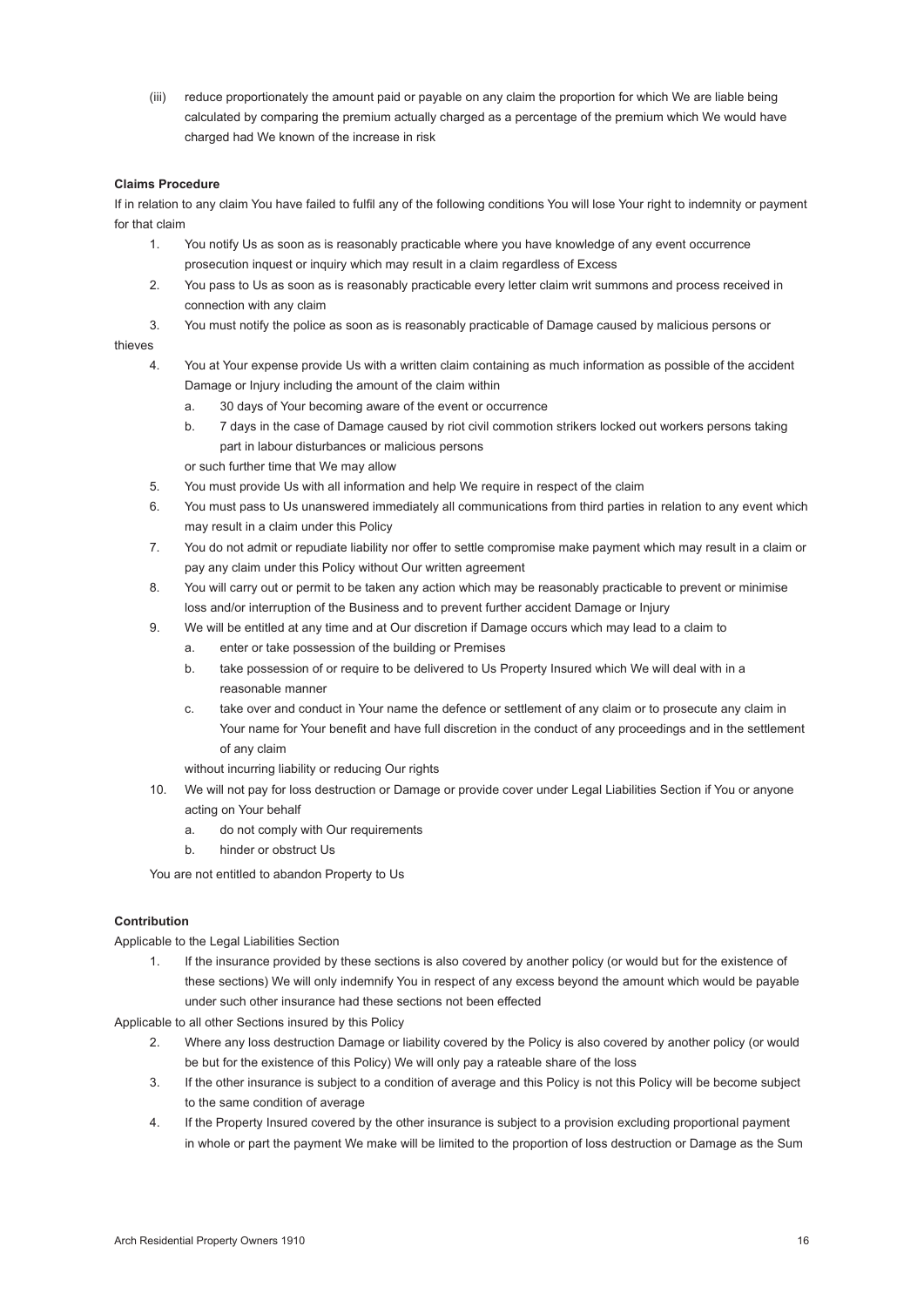#### **Contracts (Rights of Third Parties) Act 1999**

A person or company who was not a party to this Policy has no right under the Contracts (Rights of Third Parties) Act 1999 to enforce any term of this Policy but this does not affect any right or remedy of a third party which exists or is available apart from that Act

#### **Discharge of Liability**

We may at any time pay

- 1. the Limit of Liability or the Limit of Indemnity or
- 2. the Sum Insured or
- 3. a smaller amount for which a claim can be settled after deduction of any sum already paid We will not make any further payments except for costs and expenses incurred prior to the payment of the claim

#### **Fraud**

If You or anyone acting on Your behalf to obtain a benefit under this Policy

- 1. makes any false or fraudulent claim
- 2. makes any exaggerated claim
- 3. supports a claim by false or fraudulent documents devices or statements whether or not the claim is itself genuine
- 4. makes a claim for loss or damage which You or anyone acting on Your behalf deliberately caused

We will

- (a) refuse to pay the whole of the claim and
- (b) recover from You any sums that We have already paid in respect of the claim

We will also notify You if We will be treating the Policy as having terminated with effect from the date of any acts set out in 1-4 above

In that event You will

- have no cover under the Policy from the date of the termination and
- not be entitled to any refund of premium

#### **Identification**

This Policy is a legal contract between You and Us and designed to be as easy to understand as possible You must make a fair presentation of the risk to Us at inception renewal and variation of the Policy

Your Proposal the Schedule Your Policy and any Endorsements shall be considered as one legal document It is important that You read all Your documents carefully and let Your insurance agent know immediately if the insurance does not meet Your requirements or if any information is inaccurate or incomplete If any changes are required this may result in changes to the terms and conditions of the Policy or a refusal to provide cover

#### **Index Linking**

Whenever a Sum Insured is declared to be subject to Index Linking it is adjusted at monthly intervals in accordance with appropriate indices as decided by Us

At each renewal the premium will be adjusted to apply to the Sum Insured which then pertains and We waive all rights to additional premium arising solely out of such index adjustments prior to renewal

#### **Interest Clause**

The interests of third parties which You are required to include on this Policy under the terms of any mortgage property lease or hiring leasing or hire purchase agreement are automatically noted subject to You advising Us as soon as is reasonably practicable

#### **Fair Presentation of the Risk**

We are keen to work in partnership with You and avoid any misunderstandings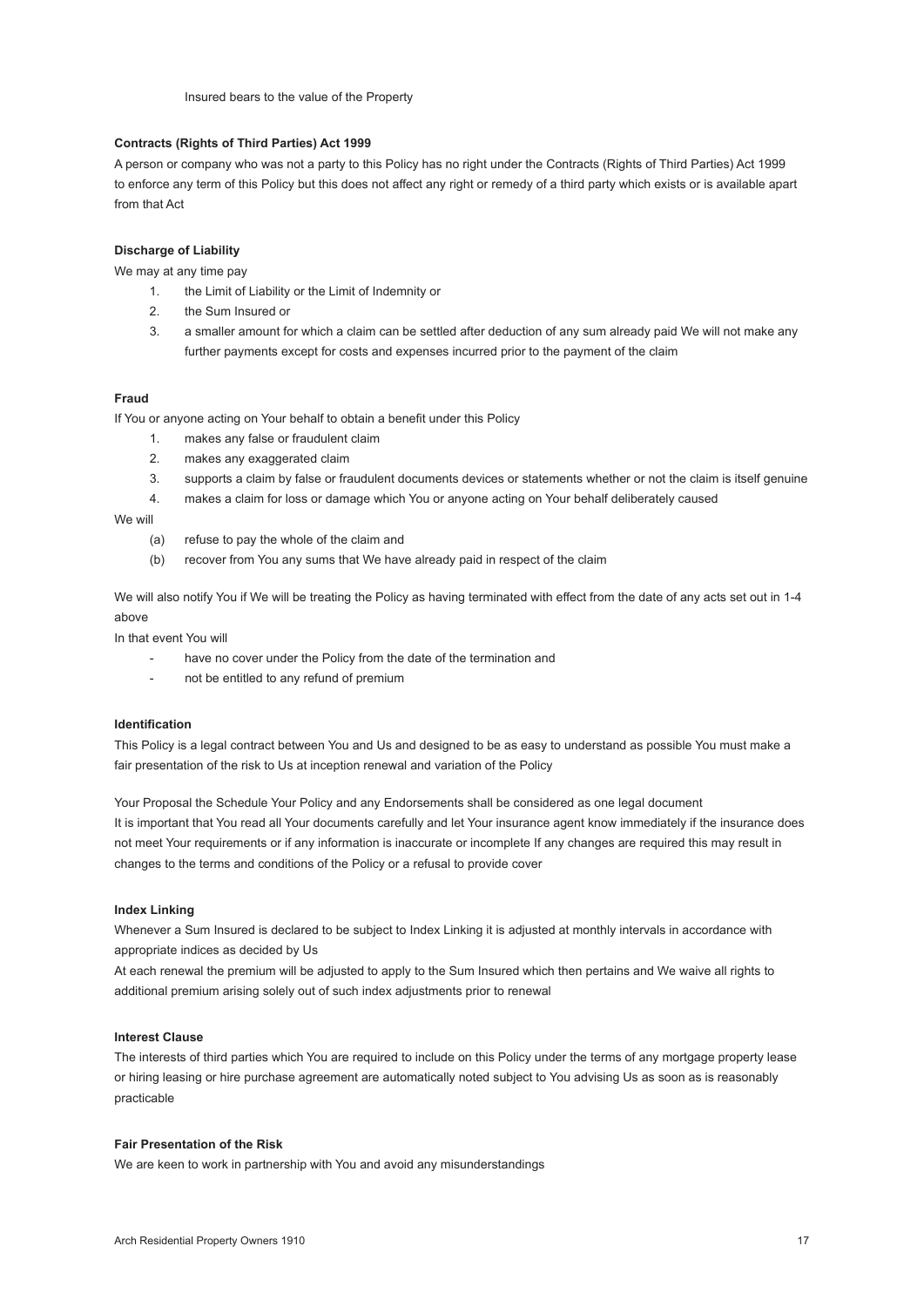1. You must make a fair presentation of the risk to Us at inception renewal and variation of the Policy Should You be in any doubt as to whether information should be presented to Us You must

- discuss it with Your insurance agent or
- disclose it to Us
- 2. We may at Our absolute discretion avoid the Policy and refuse to pay any claims where any failure to make a fair presentation is
	- (a) deliberate or reckless or

 (b) of such other nature that if You had made a fair presentation We would not have issued the Policy We will return the premium paid by You unless the failure to make a fair presentation is deliberate or reckless

- 3. If We would have issued the Policy on different terms had You made a fair presentation We will not avoid the Policy except where the failure is deliberate or reckless but We may instead at Our absolute discretion
	- (a) reduce proportionately the amount paid or payable on any claim the proportion for which We are liable being calculated by comparing the premium actually charged as a percentage of the premium which We would have charged had You made a fair presentation and or
	- (b) treat the Policy as if it had included such additional terms other than those requiring payment of the premium as We would have imposed had You made a fair presentation

For the purposes of this condition references to

- (i) avoiding a Policy means treating the Policy as if it had not existed from the inception date (where the failure to make a fair presentation of the risk occurs before the inception of the Policy) the renewal date (where the failure occurs at renewal of the Policy) or the date of change (where the failure occurs when the Policy is changed)
- (ii) refunds of premium should be treated as refunds of premium back to the inception date renewal date or date of change as the context requires
- (iii) issuing a Policy should be treated as the references to issuing the Policy at inception renewing or change of the Policy as the context requires
- (iv) premium should be treated as the premium payable for the particular contract of insurance which is subject to this condition where there is more than one contract of insurance

#### Reasonable Care

If in relation to any claim You have failed to fulfil any of the following conditions You will lose Your right to indemnity or payment for that claim

You must

- 1. take all reasonable precautions to prevent or minimise any circumstance or to cease any activity which may cause accident Damage or Injury
- 2. maintain the Premises machinery plant and equipment and furnishings in a good state of repair
- 3. exercise care in the selection and supervision of Employees
- 4. comply with all relevant statutory requirements manufacturers recommendations and other regulations relating to the use inspection and safety of Property and the safety of persons
- 5. make good or remedy any defect or danger which becomes apparent and take such additional precautions as the circumstances may require

#### **Reinstatement**

When We decide or are required to reinstate or replace any Property You will at Your expense provide

- 1. plans
- 2. documents
- 3. books
- 4. information

which We require

We will not be obliged to reinstate Property exactly but only in a satisfactory manner as circumstances allow The maximum amount We will pay in respect of one item is the Sum Insured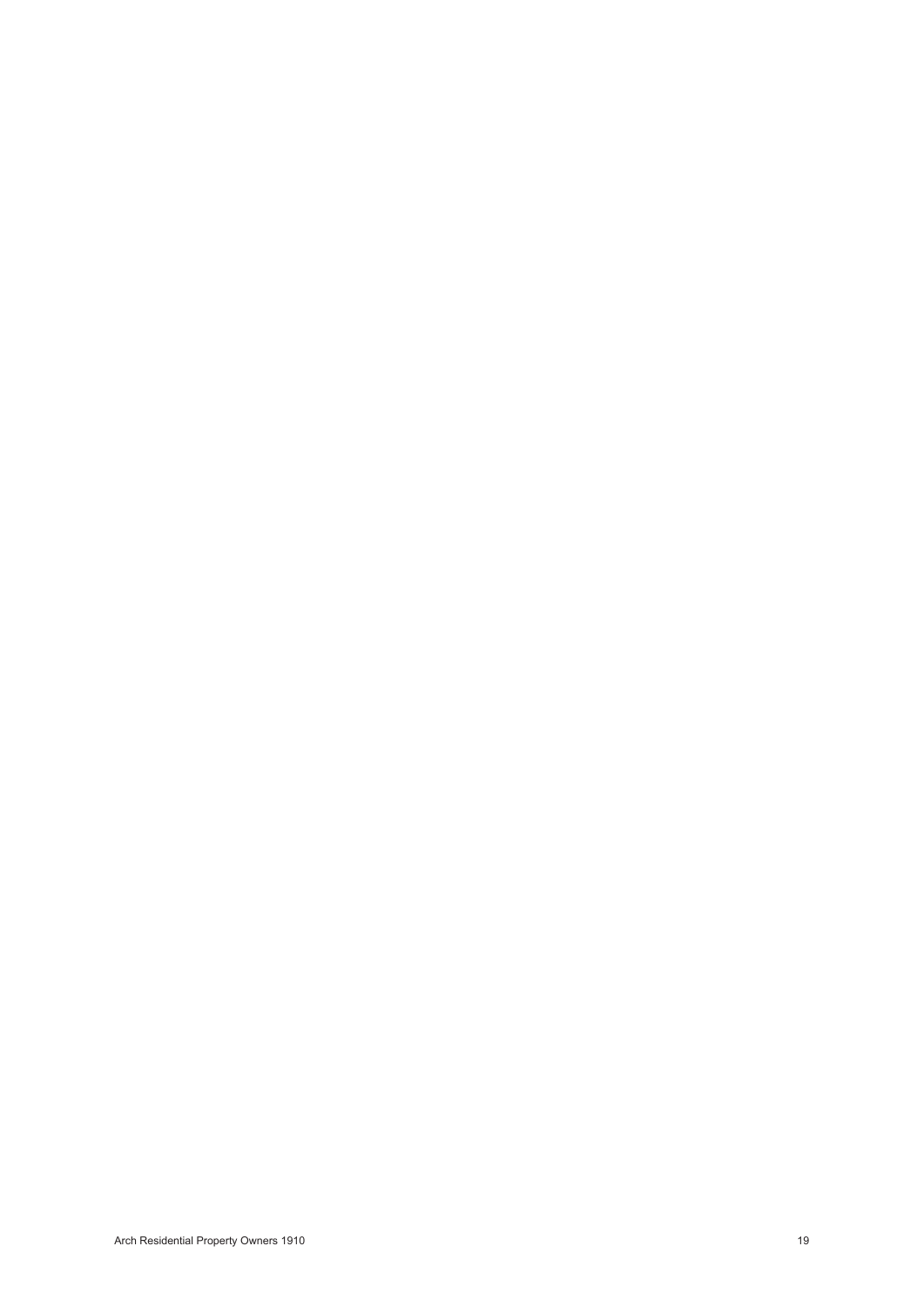#### <span id="page-20-0"></span>**Sanction Limitation and Exclusion**

We shall not be liable to pay any claim or provide any benefit under any insurance cover or extension to the extent that the provision of such cover, payment of such claim or provision of such benefit would expose Us to any sanction, prohibition or restriction under United Nations resolutions or the trade or economic sanctions, laws or regulations of the European Union, United Kingdom or United States of America.

#### **Language**

The contractual terms conditions exclusions and other information relating to this Policy will be in the English language

#### **Subrogation**

Anyone making a claim under this Policy must at Our request and expense do everything We reasonably require to

- 1. enforce a right or remedy
- or
- 2. obtain relief or indemnity

from other parties to which We will become entitled or subrogated because of payment for or making good accident Damage or Injury We may require You to carry out such actions before or after We make any admission of or payment of a claim

#### **Unoccupancy**

Whenever a building or portion of a building becomes Unoccupied

You must

- 1. tell Us immediately if any building or part of any building becomes Unoccupied We shall have the right to change the terms and conditions of the Policy and You must action any risk improvement measures that We require within the agreed timescales and pay any additional premium if required
- 2. ensure all services are turned off at the mains except electricity where needed to maintain any fire or intruder alarm system in operation and the water and heating system drained (and wherever possible chain and padlock the isolation valves)

 You must at Our request provide any bills for any utilities being supplied to the Premises at the time of any Damage resulting from escape of water for verification by Us

- 3. carry out at least weekly internal and external inspections of the Premises and
	- a. maintain a weekly log of such inspections
	- b. as soon as possible repair or arrange to be repaired any defects found
- 4. ensure that the Premises are adequately secured against unauthorised entry including the sealing of any letterboxes and openings
- 5. remove any accumulations of combustible materials such as junk mail and newspapers during each inspection of the Premises
- 6. advise Us immediately if the buildings are to be occupied by contractors for renovation alteration or conversion purposes or if the buildings are to become occupied or used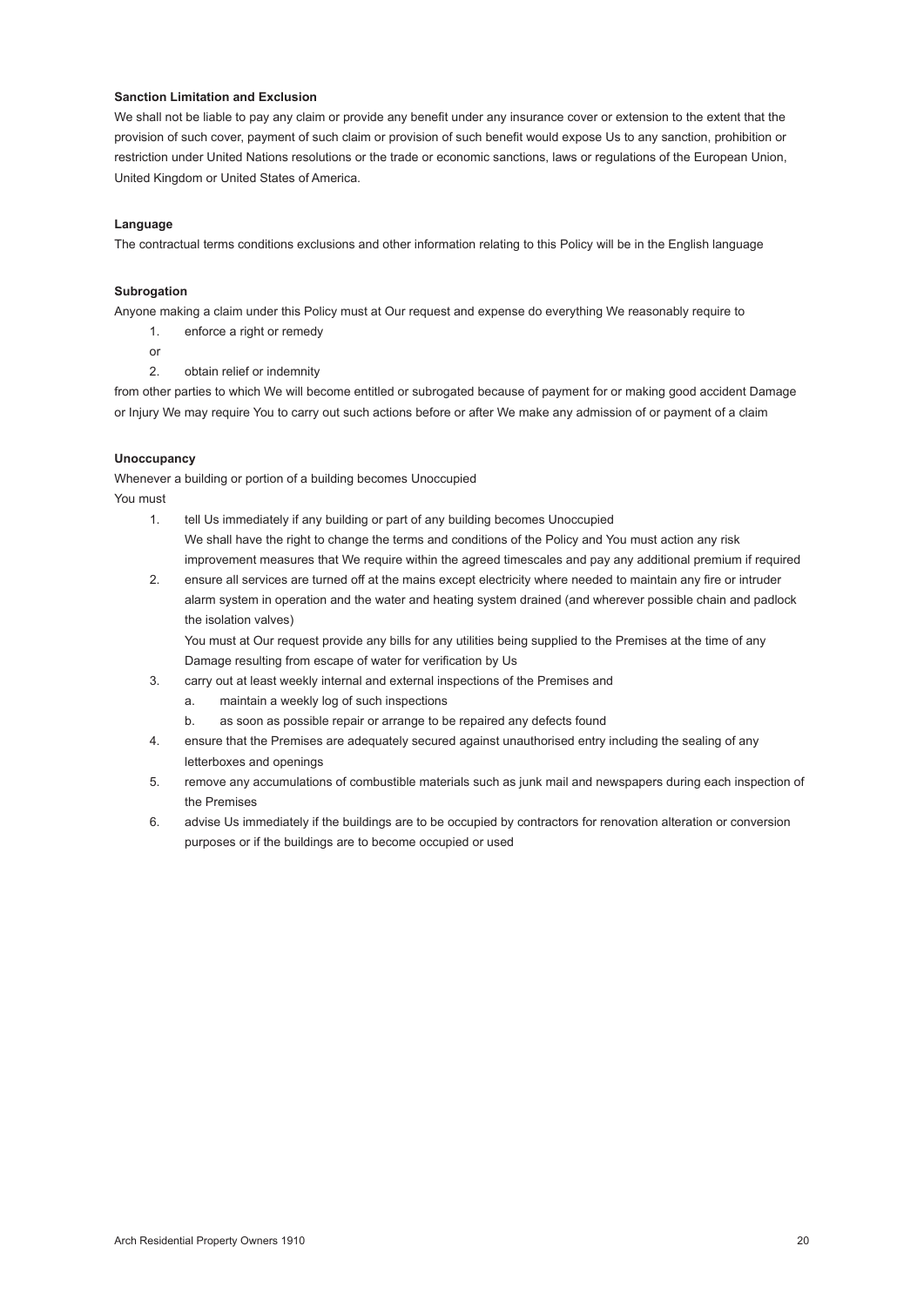### **General Exceptions**

Each Section of the Policy contains exceptions and must be read in conjunction with the following General Exceptions which apply to all Sections unless otherwise stated

This Policy does not cover

#### **Nuclear Risks**

Damage to any Property whatsoever or any loss or expense whatsoever resulting or arising therefrom or any consequential loss or any legal liability of whatsoever nature directly or indirectly caused by or contributed to by or arising from

- ionising radiations or contamination by radioactivity from any nuclear fuel or from any nuclear waste from the combustion of nuclear fuel
- 2. the radioactive toxic explosive or other hazardous properties of any explosive nuclear assembly or nuclear component thereof

Subject to indemnity under the Employers Liability Sub-Section as far as concerns Injury caused to any of Your Employees if such Injury arises out of and in the course of employment or engagement of such person by You this General Exception shall only apply

- a. in respect of liability of any Principal
- b. liability assumed by You under agreement and which would not have attached in the absence of such agreement

#### **War Government Action and Terrorism**

- 1. Damage to any Property whatsoever or any loss or expense whatsoever resulting or arising therefrom or any consequential loss directly or indirectly caused by or contributed to by or arising from
	- a. War Government Action or Terrorism
	- b. civil commotion in Northern Ireland
- 2. legal liability of whatsoever nature or any costs or expenses whatsoever directly or indirectly caused by or contributed to by or arising from War Government Action or Terrorism except to the extent stated in the Liability Provisions

For the purpose of this General Exception and its Liability Provisions –

 War shall mean war invasion acts of foreign enemies hostilities or warlike operations (whether war be declared or not) civil war mutiny civil commotion assuming the proportions of or amounting to popular rising military rising insurrection rebellion revolution or military or usurped power

Government Action shall mean martial law confiscation nationalisation requisition or destruction of Property by or under the order of any government or public or local authority or any action taken in controlling preventing suppressing or in any way relating to War

Terrorism shall mean any act(s) of any person(s) or organisation(s) involving

- 1. the causing occasioning or threatening of harm of whatever nature and by whatever means
- 2. putting the public or any section of the public in fear

 in circumstances in which it is reasonable to conclude that the purpose(s) of the person(s) or organisation(s) are wholly or partly of a political religious ideological or similar nature

 In any action suit or other proceedings where We allege that by reason of this Exception as far as it relates to Terrorism any Damage or resulting loss or expense or consequential loss is not covered by this insurance the burden of proving that such Damage loss expense or consequential loss is covered shall be upon You

#### **Liability Provisions**

Subject otherwise to the terms definitions exclusions exceptions provisions and conditions of this Policy and its Legal Liabilities Section

1. We will indemnify You under the Employers Liability Sub-Section provided that in respect of any one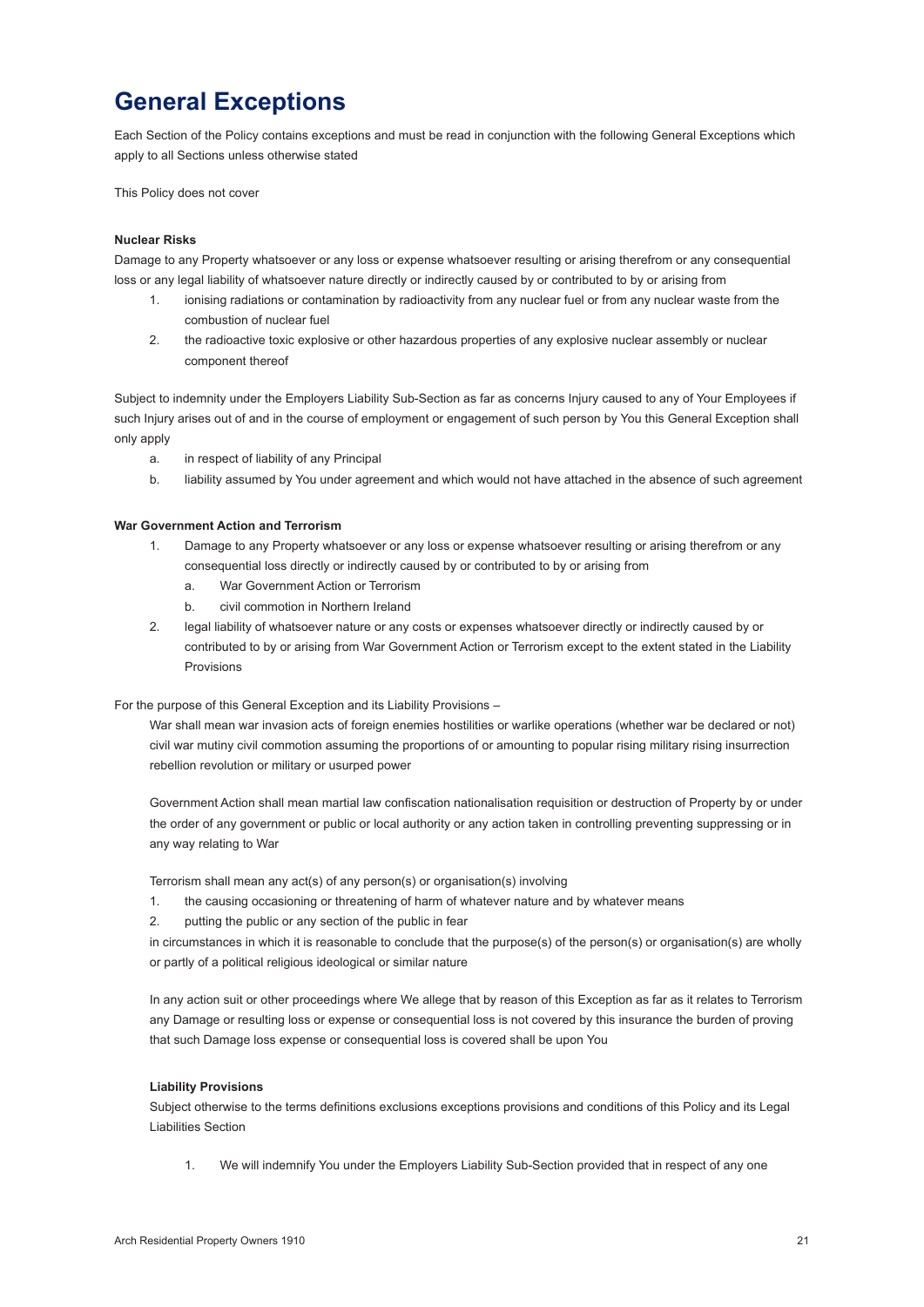claim or series of claims arising out of any one original event Our liability in respect of all legal liability costs and expenses directly or indirectly caused by or contributed to by or arising from Terrorism shall not exceed £5,000,000

- 2. We will indemnify You under the Property Owners Liability Sub-Section against legal liability costs and expenses directly or indirectly caused by or contributed to by or arising from Terrorism provided that Our liability for all damages (including interest thereon) shall not exceed
	- a. in respect of or arising out of any one event or all events of a series consequent upon one original cause £2,000,000 or the amount of the Property Owners Liability Sub-Section Indemnity limit stated in the
	- Schedule whichever is the lower but in respect of Products Supplied this limitation shall apply to all insured events occurring in any one Period of Insurance b. in respect of all Pollution or Contamination consequent upon Terrorism and which is deemed to
	- have occurred during any one Period of Insurance £2,000,000 in the aggregate or the amount of the Property Owners Liability Sub-Section indemnity limit stated in the Schedule whichever is the lower

#### **Pollution and Contamination**

(Applicable to Property Damage Equipment Breakdown Loss of Rental Income Sections) Damage or Loss of Rental Income caused by or arising from pollution or contamination except (unless otherwise excluded) Damage to the Property Insured caused by

- 1. pollution or contamination which itself results from fire lightning explosion aircraft or other aerial devices or articles dropped therefrom riot civil commotion strikers locked-out workers malicious persons other than thieves earthquake storm flood bursting overflowing discharging or leaking of water tanks apparatus or pipes sprinkler leakage or impact by any vehicle or animal
- 2. any of the Contingencies in (1) above which itself results from pollution or contamination

#### **Date Recognition**

#### (Not applicable to Employers Liability Sub-Section)

Damage accident or liability directly or indirectly caused by or consisting of or arising from the failure of any computer data processing equipment or media microchip integrated circuit or similar device or other equipment or system for processing storing or receiving data or any computer software whether Your \*Property or not and whether occurring before during or after the year 2000

- 1. correctly to recognise any date as its true calendar date
- 2. to capture save or retain and/or correctly to manipulate interpret or process any data or information or command or instruction as a result of treating any date otherwise than as its true calendar date
- 3. to capture save retain or correctly to process any data as a result of the operation of any command which has been programmed into any computer software being a command which causes the loss of data or the inability to capture save retain or to correctly process such data on or after any date

In respect of Property Damage Equipment Breakdown Loss of Rental Income Sections this General Exclusion shall not exclude subsequent Damage not otherwise excluded which itself results from fire lightning explosion aircraft or other aerial devices or articles dropped therefrom riot civil commotion strikers locked-out workers persons taking part in labour disturbances malicious persons other than thieves earthquake storm flood escape of water from any tank apparatus or pipe theft or impact by any vehicle or animal

#### **Sonic Bangs**

Damage caused by pressure waves caused by aircraft or other aerial devices travelling at sonic or supersonic speeds

#### **Computer Virus and Hacking**

- 1. Damage to any computer or other equipment or component or system or item which processes stores transmits or retrieves data or any part thereof whether tangible or intangible (including but without limitation any information or programs or software) and whether Your Property or not where such Damage is caused by Virus or Similar Mechanism or Hacking
- 2. financial loss directly or indirectly caused by or arising from Virus or Similar Mechanism or Hacking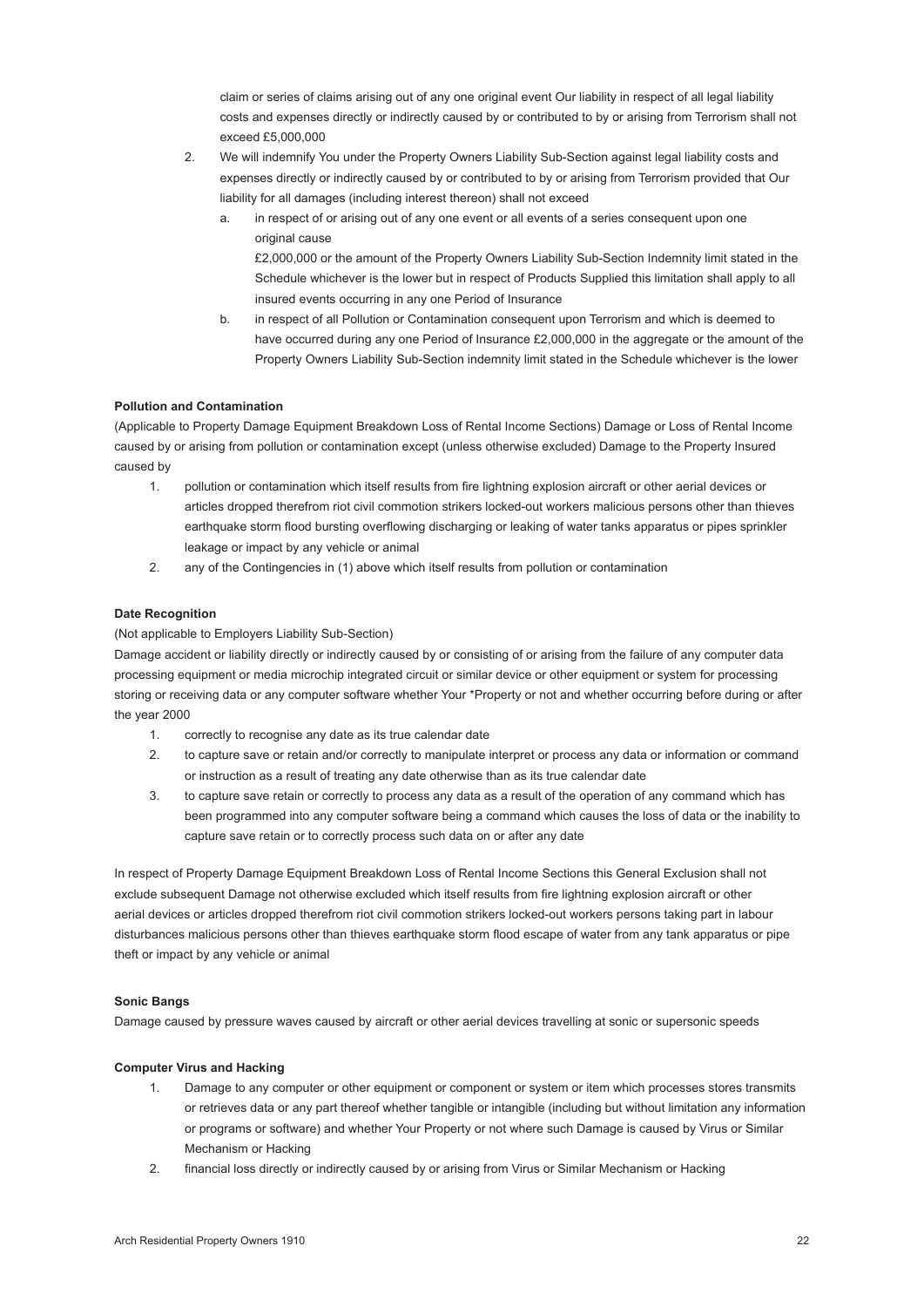<span id="page-23-0"></span> but this shall not exclude Damage or financial loss which is not otherwise excluded from this Policy and which results from fire lightning explosion earthquake aircraft or other aerial devices or articles dropped therefrom riot civil commotion strikes labour disturbances malicious persons (including the acts of thieves but excluding the acts of malicious persons which do not involve physical force or violence) storm flood escape of water or oil from any tank apparatus or pipe impact by any vehicle or animal

#### For the purpose of this Exception

 Virus or Similar Mechanism shall mean program code programming instruction or any set of instructions intentionally constructed with the ability to Damage interfere with or otherwise adversely affect computer programs data files or operations whether involving self-replication or not The definition of Virus or Similar Mechanism includes but is not limited to trojan horses worms and logic bombs

 Hacking shall mean unauthorised access to any computer or other equipment or component or system or item which processes stores transmits or retrieves data whether Your Property or not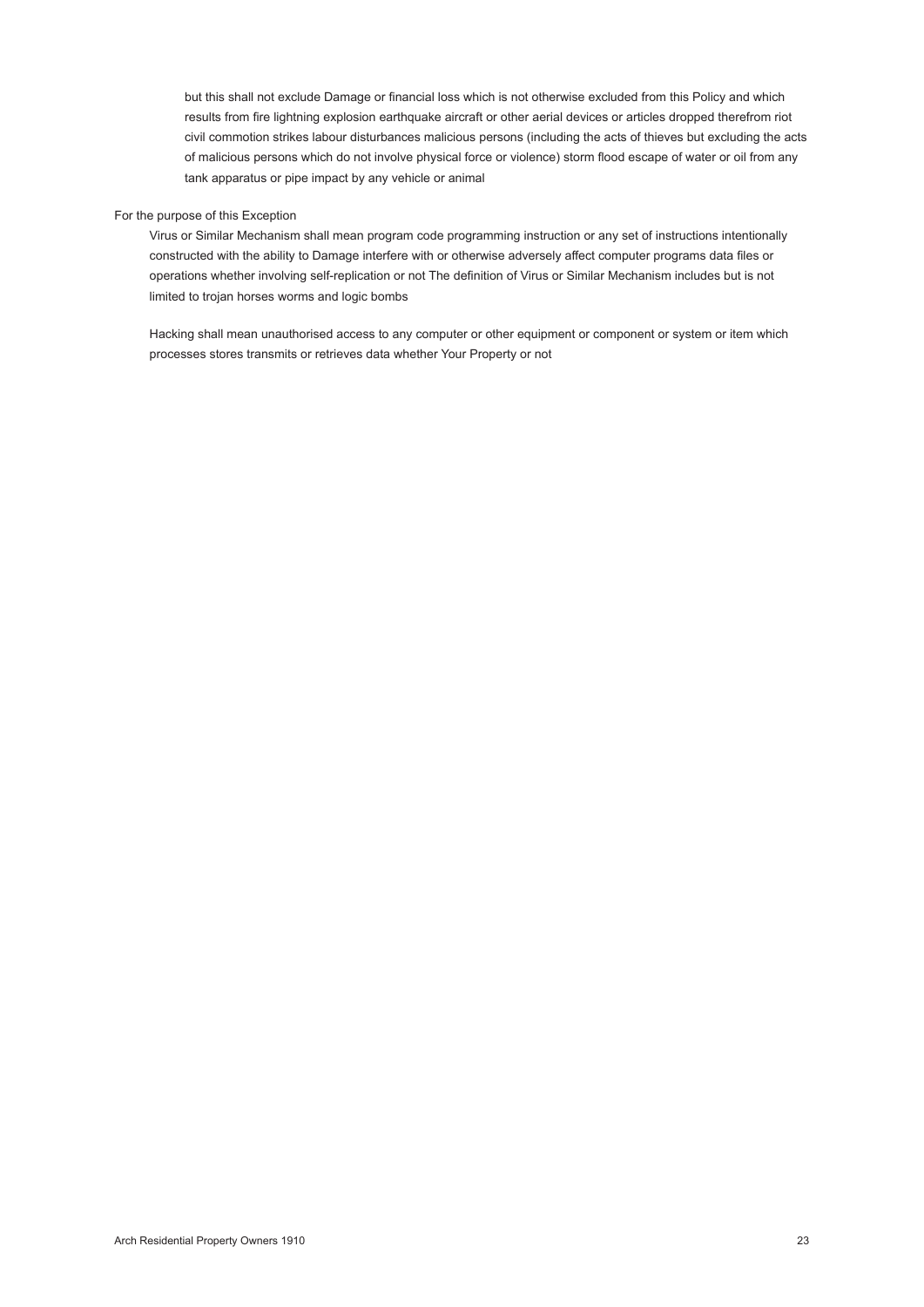### **Property Damage Section**

### **Definitions**

The following Definitions apply to this Section and shall keep the same meaning wherever they appear in the Section they should also be read in conjunction with the General Definitions at the start of the Policy

#### **Excess/Excesses**

The amount or amounts shown in Your Policy or the Schedule which We will deduct from each and every claim at each separate location and will be deducted after the application of General Conditions Average. You will repay any such amount paid by Us.

#### **Property Insured**

Property Insured as detailed in the Schedule

### **Property Insured**

#### **Buildings**

- 1. private dwellings including foundations
- 2. landlord's permanent fixtures and fittings including but not limited to lifts and other plant and machinery attached to and forming part of the building
- 3. domestic outbuildings and garages
- 4. walls gates fences
- 5. telephone gas electricity water drainage and sewers electrical instruments meters piping cabling and the accessories thereto providing services to or from the buildings and extending to the public mains but only to the extent of Your responsibility
- 6. car parks roads pavements forecourts and similar surfaces all constructed of solid materials
- 7. fixed glass or polycarbonate substitutes including mirrors fixed glass in furniture plate glass tops ceramic hobs solar glass heating panels double glazed units intruder alarm foils and fixed sanitary ware

all being Your Property or for which You are responsible as owner of the building and situate at the Premises as detailed in the Schedule

#### **Landlords Contents and Contents of Communal Parts**

Furniture and furnishings contained in the communal areas and/or let portions of Buildings belonging to You and for which You are responsible as landlord up to a limit of £10,000 per Premises unless stated otherwise in the Schedule but excluding

- 1. curios works of art antiques sculptures or rare books
- 2. valuables personal effects and clothing
- 3. Money
- 4. Property more specifically insured

#### **Residential Contents**

Furniture furnishings carpets television video and audio equipment and other household goods in the Premises owned by You or for which You are legally responsible but excluding

- 1. curios works of art antiques sculptures or rare books
- 2. valuables personal effects and clothing
- 3. Money
- 4. pets or livestock
- 5. Property more specifically insured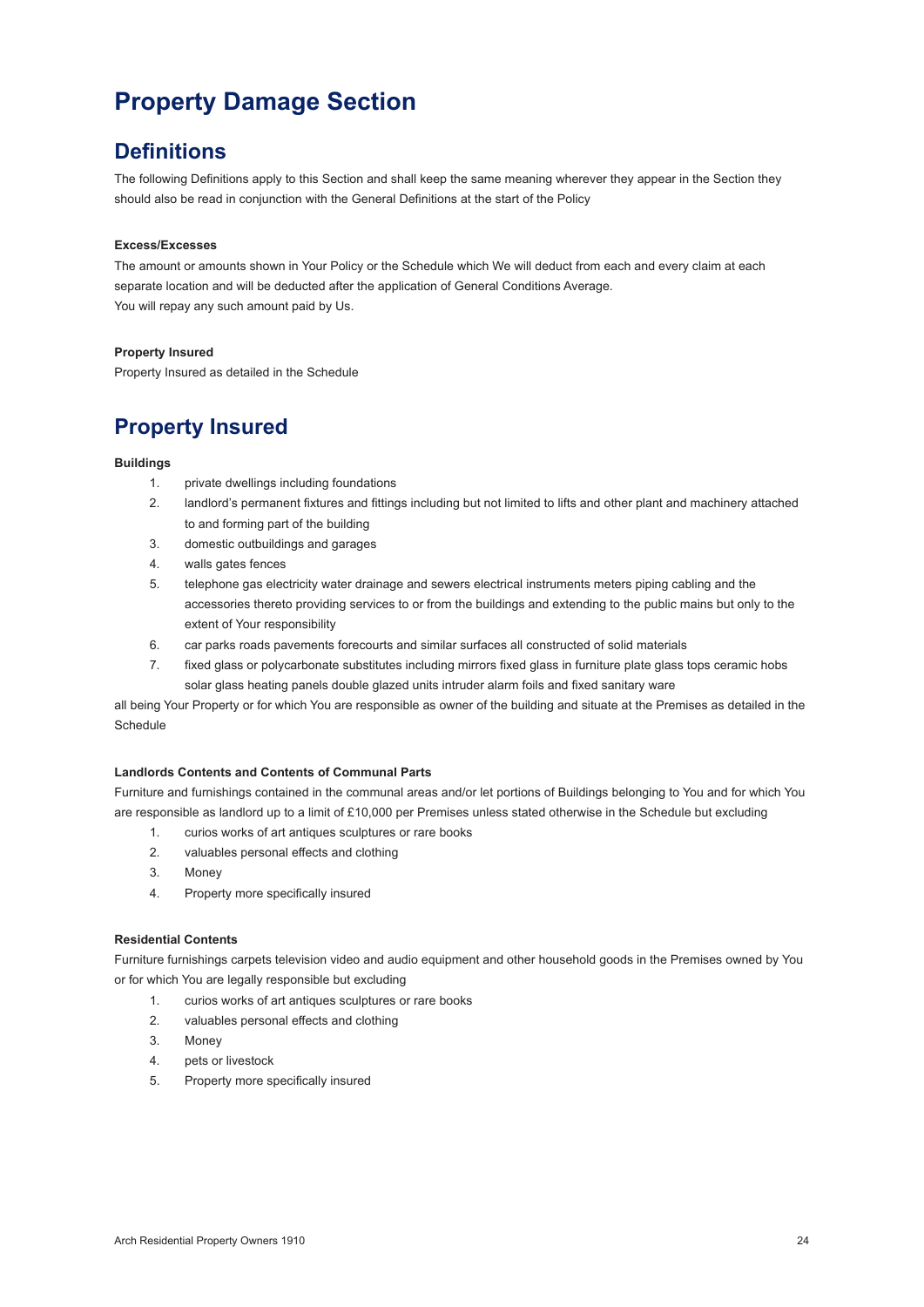### **Cover**

We will indemnify You in respect of Damage to Property Insured occurring during the Period of Insurance at the Premises and caused by each of the following Standard and or Additional Contingencies as they appear in the Schedule subject to the Excess

The Sum Insured under each item other than for items solely applying to fees removal of debris rent private dwelling houses churches or buildings in course of erection is separately subject to General Conditions Average

#### **Limit of Liability**

The maximum We will pay under this Section in any one Period of Insurance will not exceed

- 1. the Sum Insured on each item or
- 2. the total Sum Insured or
- 3. any other maximum amount payable or Limit of Liability specified in the Schedule

### **Standard Contingencies**

#### **Fire**

But We will not indemnify You for Damage

- 1. caused by explosion resulting from fire
- 2. caused by earthquake and or subterranean fire
- 3. to that portion of any item caused by its own self ignition leakage of electricity short circuiting or over running
- 4. caused by
	- a. its own spontaneous fermentation or heating
	- b. its undergoing any heating process or involving the application of heat

#### **Lightning**

#### **Explosion**

But We will not indemnify You for Damage

- 1. caused by the bursting of any boiler economiser or other vessel machine or apparatus belonging to You or under Your control in which internal pressure is due to steam only
- 2. to any vessel machine or apparatus or its contents resulting from the explosion thereof but this shall not exclude Damage caused by explosion of any boiler or gas appliance used for domestic purposes only

#### **Aircraft**

and or other aerial devices and or articles dropped therefrom

#### **Riot Civil Commotion**

strikers locked-out workers or persons taking part in labour disturbances or malicious persons acting on behalf of or in connection with any political organisation

We will not indemnify You in respect of Damage

- 1. arising from the cessation of work
- 2. arising from confiscation or destruction or requisition by order of the Government or any public authority
- 3. by fire caused by strikers locked-out workers or persons taking part in labour disturbances or malicious persons
- 4. whilst the Buildings are Unoccupied

#### **Malicious Persons**

not acting on behalf of or in connection with any political organisation but only where riot civil commotion is also insured by this Section

We will not indemnify You in respect of Damage

- 1. whilst the Buildings are Unoccupied
- 2. by any Tenant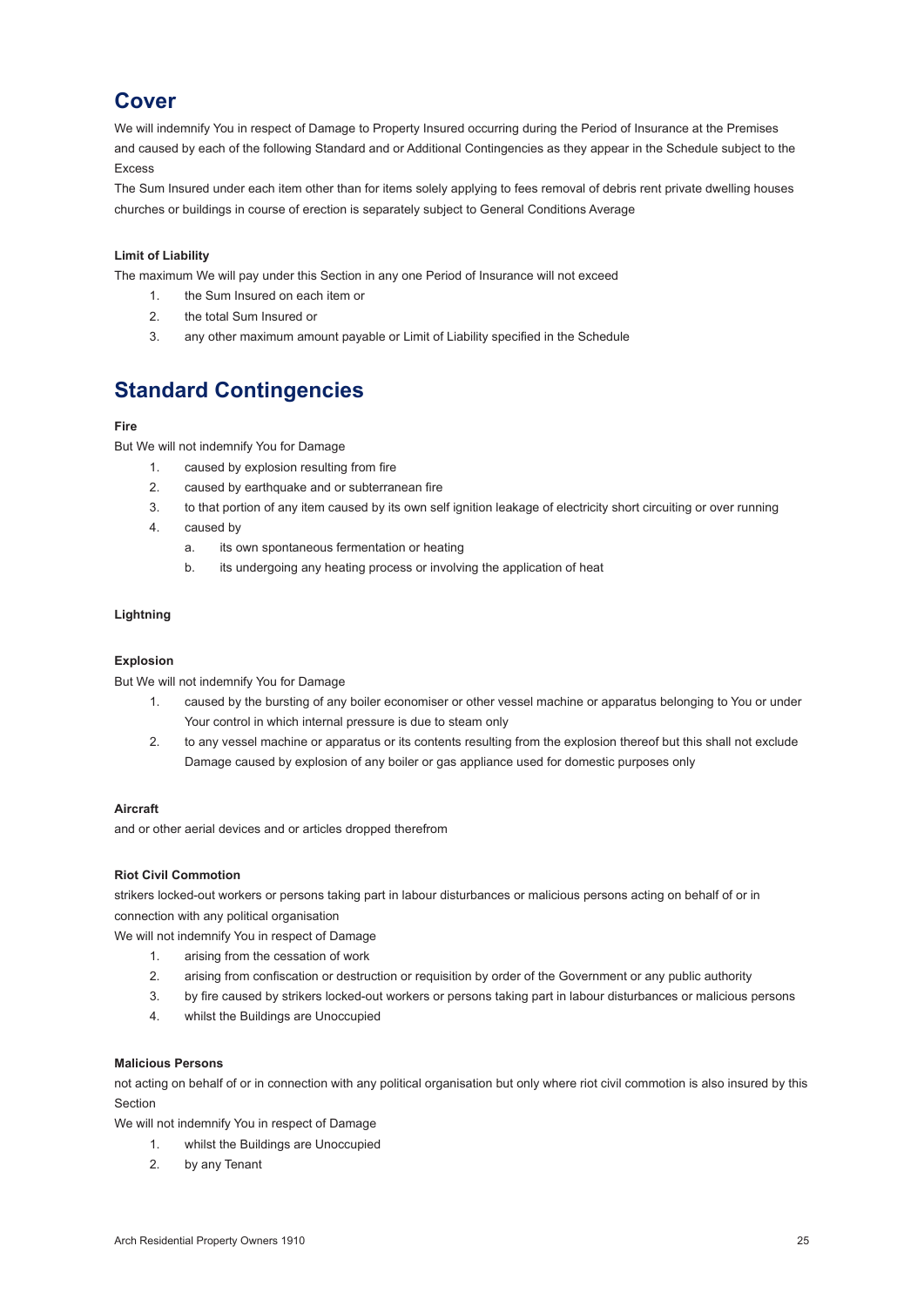#### **Earthquake and or Subterranean Fire**

#### **Theft or attempted theft**

But We will not indemnify You for

- 1. dishonest or fraudulent action by You Your partners directors or Employees or any person lawfully on the Premises
- 2. jewellery precious metals stones or articles composed from them Money works of art curiosities rare books bullion or furs except where specifically mentioned in the Schedule as being insured
- 3. Damage unless caused by violent or forcible entry
- 4. Damage whilst the Buildings are Unoccupied

#### **Storm**

#### and falling trees

But We will not indemnify You for Damage

- 1. attributable solely to change in the water table level
- 2. caused by
	- a. subsidence ground heave or landslip
	- b. inundation from the sea whether resulting from storm or otherwise
	- c. frost
	- d. escape of water from the normal confines or any natural or artificial water course lake reservoir canal or dam
	- e. felling lopping pruning of trees
- 3. to fences gates and moveable Property in the open or in open sided Buildings

#### **Flood**

We will not indemnify You in respect of Damage

- 1. caused by
	- a. storm
	- b. subsidence ground heave or landslip
	- c. frost
	- d. by escape of water from any tank apparatus or pipe
	- e. felling lopping or pruning of trees
- 2. attributable solely to change in the water table level
- 3. to fences gates and moveable Property in the open or in open sided Buildings

#### **Escape of Water from or Frost damage**

to any tank apparatus pipe or escape of fuel from any fixed oil heating installation We will not indemnify You for Damage caused

- 1. by water discharged or leaking from an automatic sprinkler installation
- 2. whilst the Buildings are Unoccupied

#### **Impact**

by any animal or road vehicle or by goods falling therefrom or collapse or breakage of television or radio receiving aerials or satellite dishes

We will not indemnify You

- 1. in respect of the Excess stated in the Schedule if the vehicle or animal is owned by or under the control of
	- a. You or any member of Your family
	- b. any of Your Employees
- 2. in respect of Damage to goods being carried
- 3. for Damage arising from the erection dismantling repair or maintenance of any television or radio receiving aerials or satellite dishes
- 4. for Damage arising from the lopping or felling of trees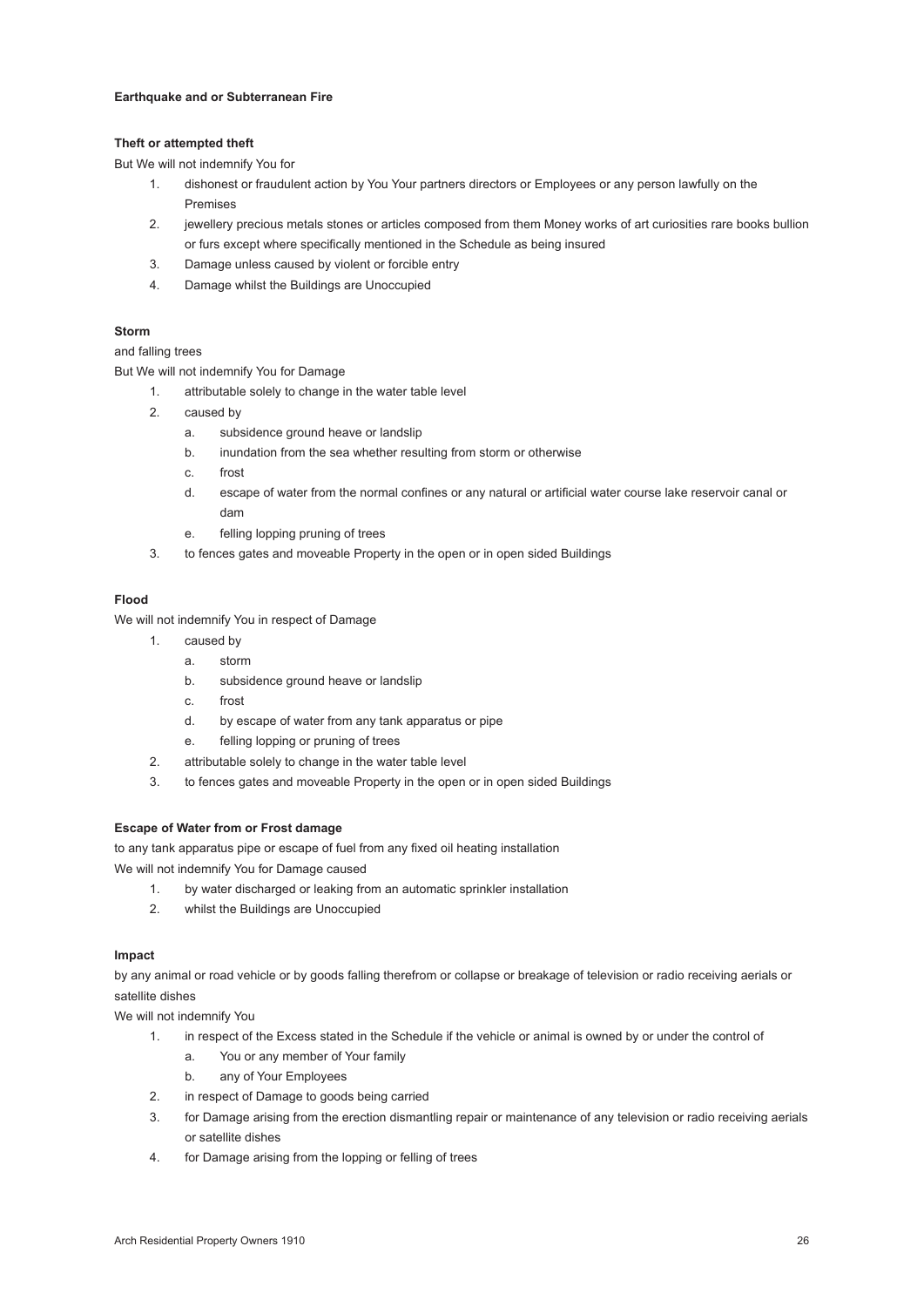### **Additional Contingencies**

#### **Accidental Damage**

(if shown as covered on Your Policy Schedule)

But We will not indemnify You for

- 1. Damage caused by or specifically excluded from any standard contingency in this Section
- 2. Damage caused by or consisting of
	- a. inherent vice latent defect gradual deterioration change in water table level frost wear and tear faulty or defective design or materials
	- b. faulty or defective workmanship operational error or omission by You Your partners directors or Employees or contracted consultants
	- but this shall not exclude subsequent Damage which results from a cause not otherwise excluded
- 3. Damage caused by or consisting of
	- a. corrosion rust wet or dry rot shrinkage evaporation loss of weight dampness dryness marring scratching vermin or insects
	- b. change in temperature colour flavour texture or finish the action of light or atmosphere
	- c. joint leakage failure of welds cracking fracturing collapse or overheating of boilers economisers superheaters pressure vessels or any range of steam and feed piping in connection therewith
	- d. mechanical or electrical breakdown derangement or overloading in respect of the particular machine apparatus or equipment in which such breakdown or derangement originates
	- but this shall not exclude
		- i such Damage not otherwise excluded which itself results from a standard contingency or any other accidental cause
		- any subsequent Damage which itself results from a cause not otherwise excluded
- 4. Damage caused by or consisting of
	- a. settling shrinkage or expansion of foundations walls floors ceilings or roof settlement or bedding down of new structures or extensions subsidence ground heave or landslip
	- b. unexplained disappearance unexplained shortage inventory shortage misfiling or misplacing of information
	- c. electrical or magnetic disturbance or erasure of electronic recordings
	- d. You voluntarily parting with the title or possession of any Property or rights to Property
	- e. cessation of work
	- f. the solidification of molten material unless such Damage is directly caused by any other standard contingency that is insured by this Section
- 5. Damage to a Building or structure caused by its own collapse or cracking however We will indemnify You in respect of such Damage if it results from a standard contingency and is not otherwise excluded
- 6. Damage to
	- a. moveable Property in the open by wind rain hail sleet snow flood or dust
	- b. Property Insured in transit by air or sea or inland waterway or road
- 7. Damage in respect of
	- a. Buildings or structures in course of construction or erection and materials or supplies in connection with all such construction or erection
	- b. vehicles licensed or intended to be licensed for road use including accessories thereon attached or unattached caravans trailers watercraft or aircraft
	- c. livestock growing crops or trees
	- d. jewellery precious stones or precious metals or articles composed of them bullion furs curiosities rare books or works of art
	- e. Money credit cards or securities of any description
	- f. fixed glass and sanitary ware other than as defined in Buildings
	- unless specifically stated in the Schedule and the Damage is not otherwise excluded
- 8. Damage to Property resulting from its undergoing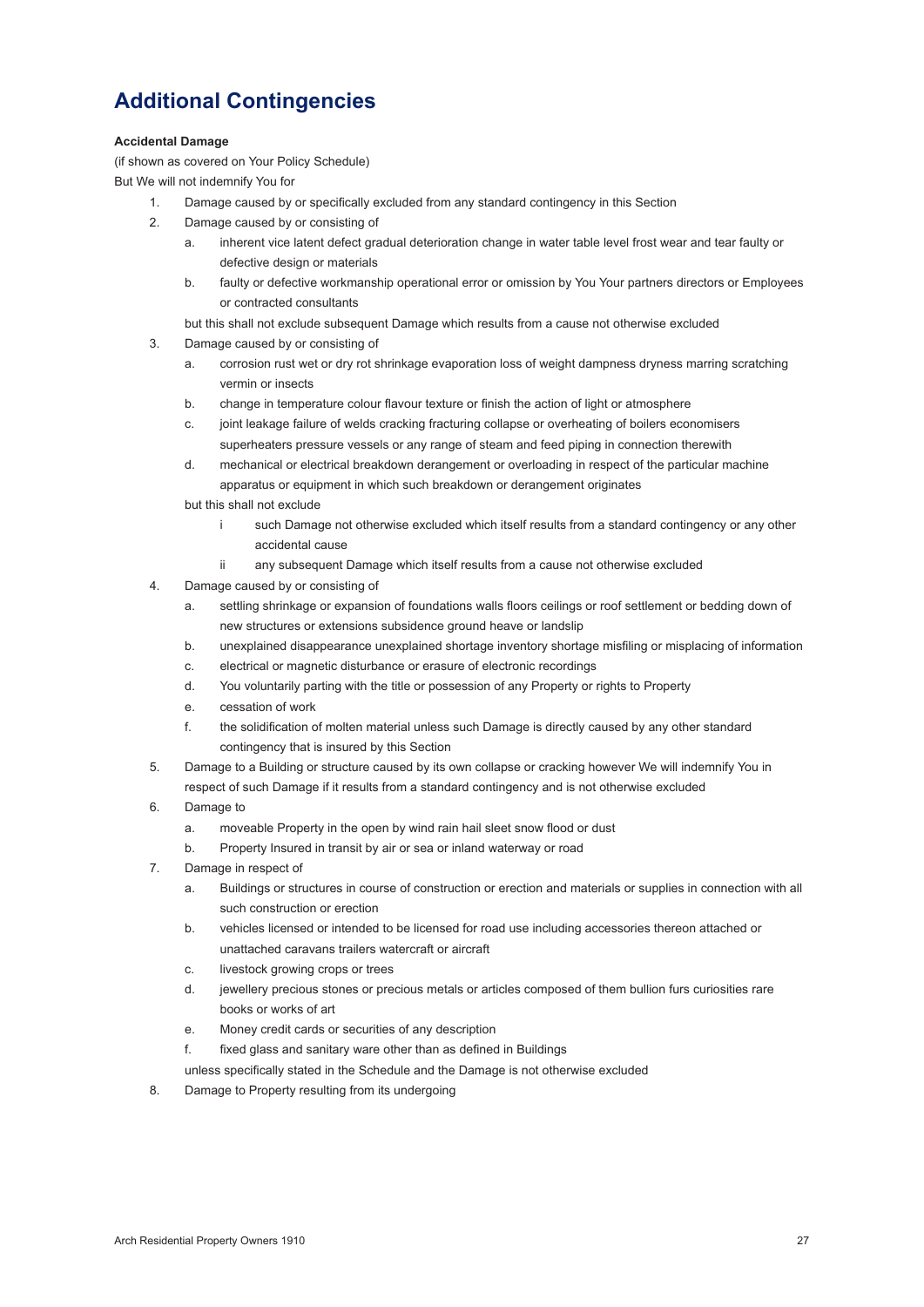- a. any process of production
- b. any process of packaging treatment testing commissioning cleaning servicing repair or any other similar process

 However We will indemnify You in respect of such Damage if it is caused by fire or explosion and is not otherwise excluded

- 9. Damage whilst the Buildings are Unoccupied
- 10. Damage caused by domestic pets

#### **Accidental Escape of Water from any Automatic Sprinkler Installation**

fitted in the Premises

But We will not indemnify You in respect of Damage caused by

- 1. Explosion Earthquake and or Subterranean Fire or heat caused by Fire
- 2. repairs alterations or extensions to the buildings and/or sprinkler installations

Subject to the following special conditions

If in relation to any claim for Damage by this contingency but only in respect of Your responsibility as landlord You have failed to fulfil any of the following Conditions You will lose Your right to indemnity or payment for that claim.

1. You must take all reasonable steps to prevent frost and other Damage to the automatic sprinkler installation(s) and so far as your responsibility extends to maintain the installation(s) including the automatic external alarm in an efficient condition

 In the event of any discharge or leakage from such installation(s) You must do and permit to be done all things practicable whether by removal or otherwise to save and protect the Property Insured

- 2. When any changes repairs or alterations to the automatic sprinkler installation(s) are proposed You must advise Us and obtain Our agreement to such repairs changes or alterations
- 3. We must have access to the Premises at all reasonable times for the purpose of inspection and We will notify You of any defects in the construction or condition of the automatic sprinkler installation(s) requiring alteration or repairs. We may also suspend the insurance provided by this contingency until such alterations or repairs be carried out or approved by Us
- 4. This contingency does not cover Damage to the automatic sprinkler installation(s) other than that caused by water accidentally discharged or leaking from the installation(s)

#### **Malicious Damage by Tenants**

(if shown as covered on Your Policy Schedule) Damage caused by a Tenant But We will not indemnify You for

- 1. Damage whilst the Premises are Unoccupied
- 2. Damage by theft or attempted theft by a Tenant
- 3. The first £500 of each and every claim

#### **Subsidence Ground Heave or Landslip**

(if shown as covered on Your Policy Schedule) But We will not indemnify You for Damage

- 1. to forecourts car parks roads pavements swimming pools patios walls gates fences unless such Property is specifically insured by this Section and if Damage occurs to the building to which such Property applies and that building is insured by this Section
- 2. arising from the settlement or movement of made-up ground or by coastal or river erosion
- 3. occurring as a result of the construction demolition alteration or structural repair of any Buildings/structures at the Premises
- 4. arising from the normal settlement or bedding down of new structures
- 5. that has been provided for or would have been but for the existence of this insurance under any contract or a guarantee or by law
- 6. commencing prior to the issue of cover under this Policy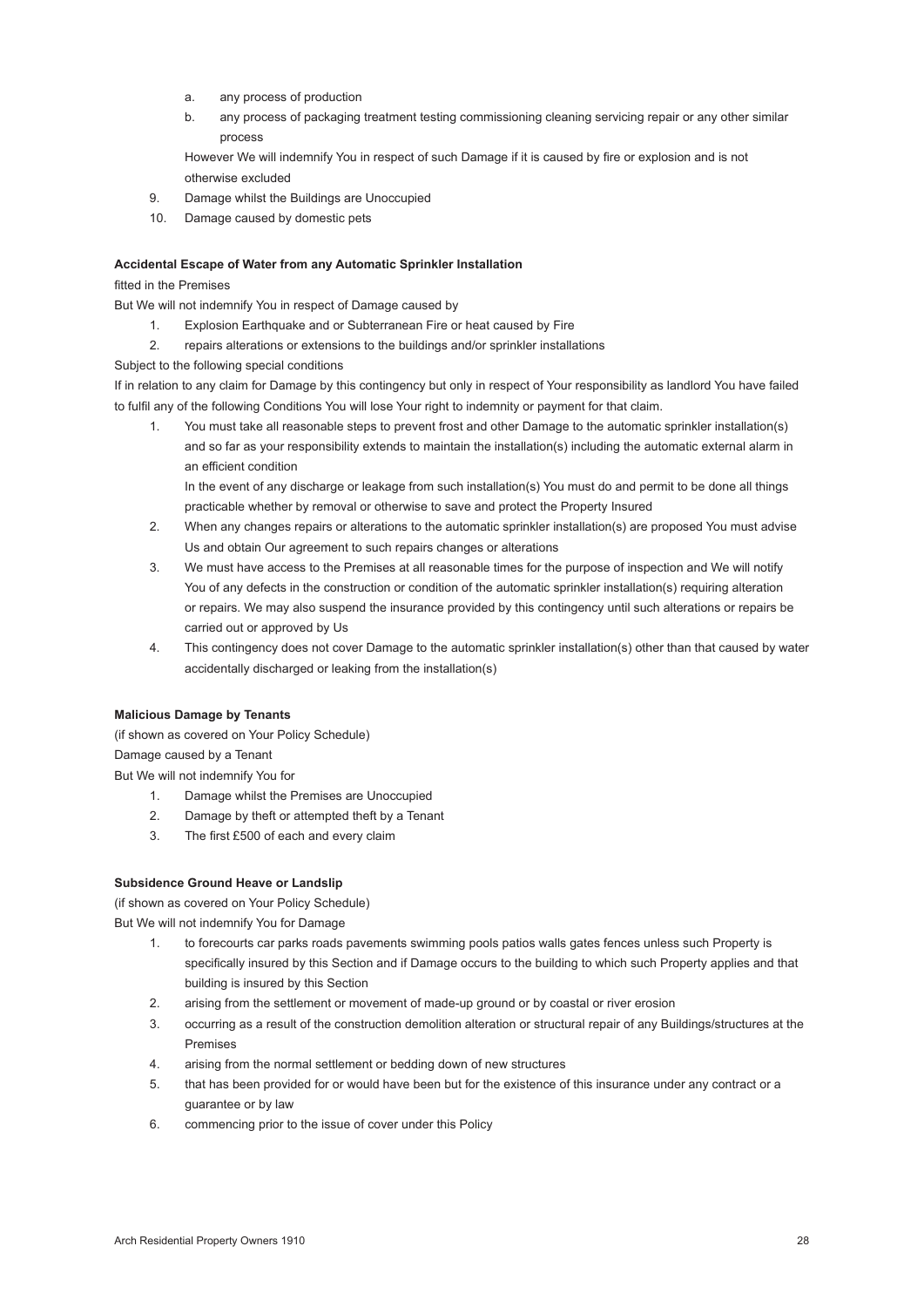### **Exceptions**

We will not indemnify You under this Section for

- 1. delay loss of market loss of use or consequential loss of any kind unless cover is specified in the Schedule and the Damage is not otherwise excluded
- 2. any Property more specifically insured by or on behalf of You
- 3. Damage to working dynamos motors wires main or electrical apparatus through short circuiting overrunning or excessive pressure

### **Conditions**

#### **Automatic Reinstatement of Loss**

We shall in the event of Damage under this Section automatically reinstate the Sum Insured unless there is written notice by Us to the contrary provided that

- 1. You undertake to pay the appropriate additional premium
- 2. You shall take immediate steps to carry out any alterations to the protections of the Premises which We may require

#### **Designation**

In determining the item under which Property is insured We will accept the designation given in Your Business records

#### **Excess**

We shall not be liable for the amount (or amounts) of the Excess stated in the Schedule for each and every claim at each separate Premises after the application of Average

#### **Flat Felt Roof**

It is a Condition Precedent to Our liability to indemnify You in relation to any claim caused by or resulting from Storm and falling trees If You have failed to fulfil the following condition You will lose Your right to indemnity or payment for that claim You must ensure that if you have a flat roof the felt on timber portion of the roof is to be inspected on an annual basis by a competent roofing contractor and any recommendations are to be implemented immediately

#### **Index Linking**

The Sums Insured by this Section are subject to Index Linking

#### **Limit of Liability**

The maximum amount payable in respect of any item insured under this Section is the Sum Insured stated in the Schedule for each item plus Index Linking

#### **Requirements**

If in relation to any claim in respect of Damage by any insured Contingency You have failed to implement any requirement set against that Contingency as detailed to You within the timescales specified You will lose Your right to indemnity or payment for that claim

### **Cover Extensions**

#### **Annexes**

The Property Insured of

- 1. annexes conveniences and external hoists gangways and staircases
- 2. extensions communicating with any of the buildings within described
- 3. sub-stations

are insured under the respective items applying to the Property Insured to which such Property is attached or belongs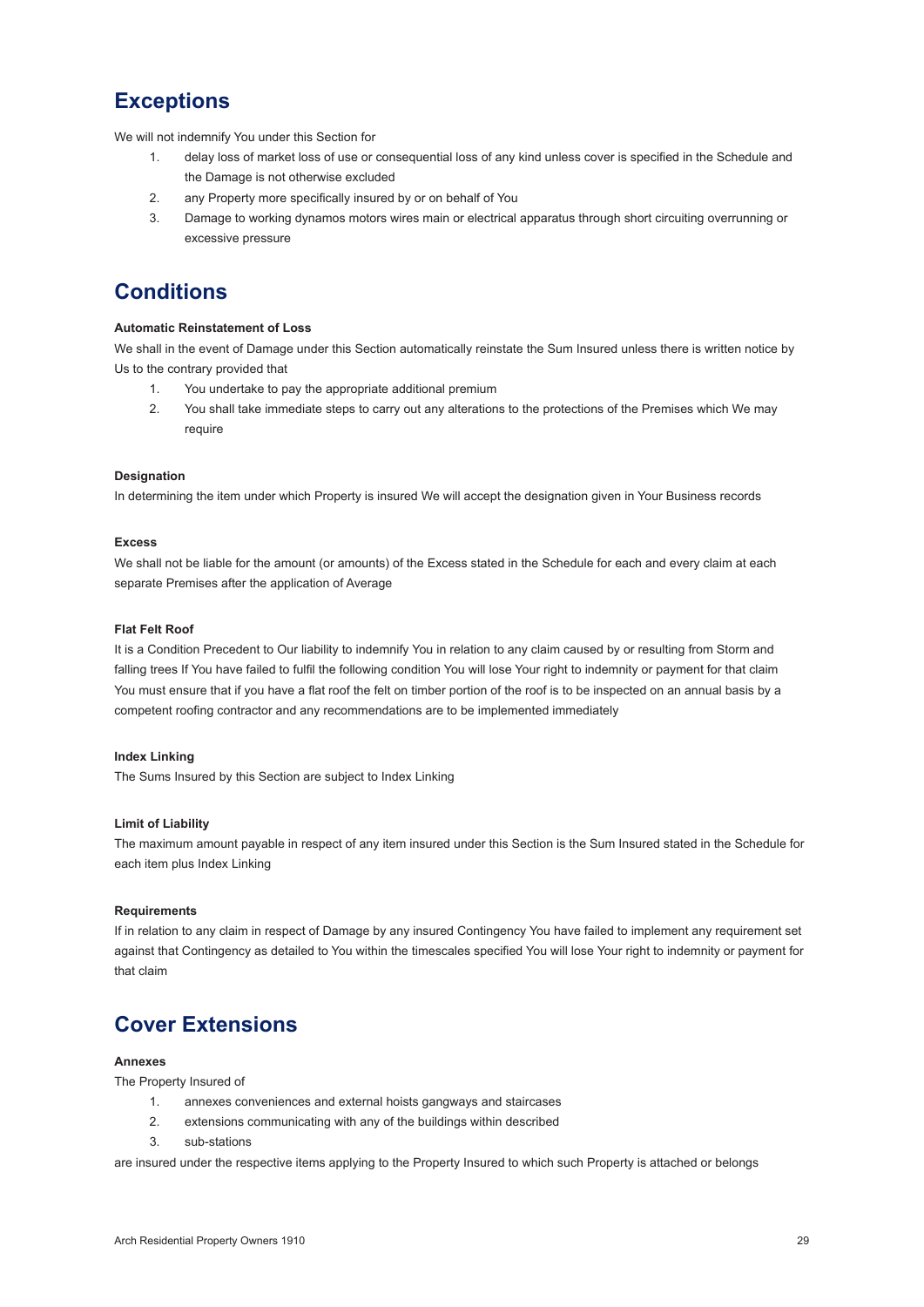#### **Architects Surveyors Legal and Other Professional Fees**

The Sum Insured under each item of Building in the Schedule includes an amount in respect of architects' surveyors' legal and other professional fees necessarily incurred in the reinstatement of the Property Insured consequent upon Damage thereto but not for preparing any claim.

It being understood that the amount payable for such fees shall not exceed those authorised under the scale of charges of the respective professional bodies at the time of such Damage and that the liability for such Damage and fees shall not exceed in the aggregate the Sum Insured by each such item

#### **Capital Additions**

We will indemnify You for

- 1. any newly acquired Property Insured insofar as the same are not otherwise insured
- 2. alterations additions and improvements to the Premises but not in respect of any appreciation in value

 anywhere in Great Britain Northern Ireland the Channel Islands and the Isle of Man

The maximum We will pay in respect of any one location under this Extension is

- a. £500,000 in respect of any newly built and/or newly acquired Buildings
- b. £100,000 in respect of alterations additions and improvements to Buildings

 You undertake to give particulars of such Cover Extension as soon as practicable but at least within three months and specifically insure such Extensions with Us from the date Our liability commenced and pay the additional premium required

#### **Construction Heating and Occupation of the Buildings**

Unless otherwise stated in the Schedule the Buildings are mainly

- 1. constructed of brick stone or concrete
- 2. roofed with slates tiles concrete metal or incombustible material
- 3. heated by
	- a. low pressure hot water or steam
	- b. oil fired space heaters fed from a fuel tank in the open
	- c. overhead gas or electrical appliance
	- d. gas or electric fires in offices only

or as expressly varied in accordance with details provided to Us

#### **Contractors' Interest**

Where You are required to effect insurance on the Property Insured in the joint names of You and the contractor under the terms of a contract condition then the interest of the contractor in the Property Insured as joint Policyholder is hereby noted and You must provide Us with details of any single contract valued in the excess of £100,000 prior to work commencing and pay an additional premium if required

#### **Drain Clearance**

The Sum Insured for each item under Buildings and/or Plant Machinery extends to include costs and expenses necessarily incurred by You and for which We agree to for clearing and /or cleaning drains sewers and gutters for which You are responsible and liable following Damage as insured by this Section

#### **Damage by Emergency Services**

We will indemnify You for the cost of restoring any Damage caused to gardens and grounds for which you are responsible by the emergency services in attending the Premises as a result of the operation of any contingency insured under this Section up to a maximum of £10,000 in any Period of Insurance

#### **Day One Basis**

Applicable only to those items showing a Declared Value (DV) as stated in the Schedule

1. You having stated in writing the Declared Value incorporated in any item to which this Extension applies the premium has been calculated accordingly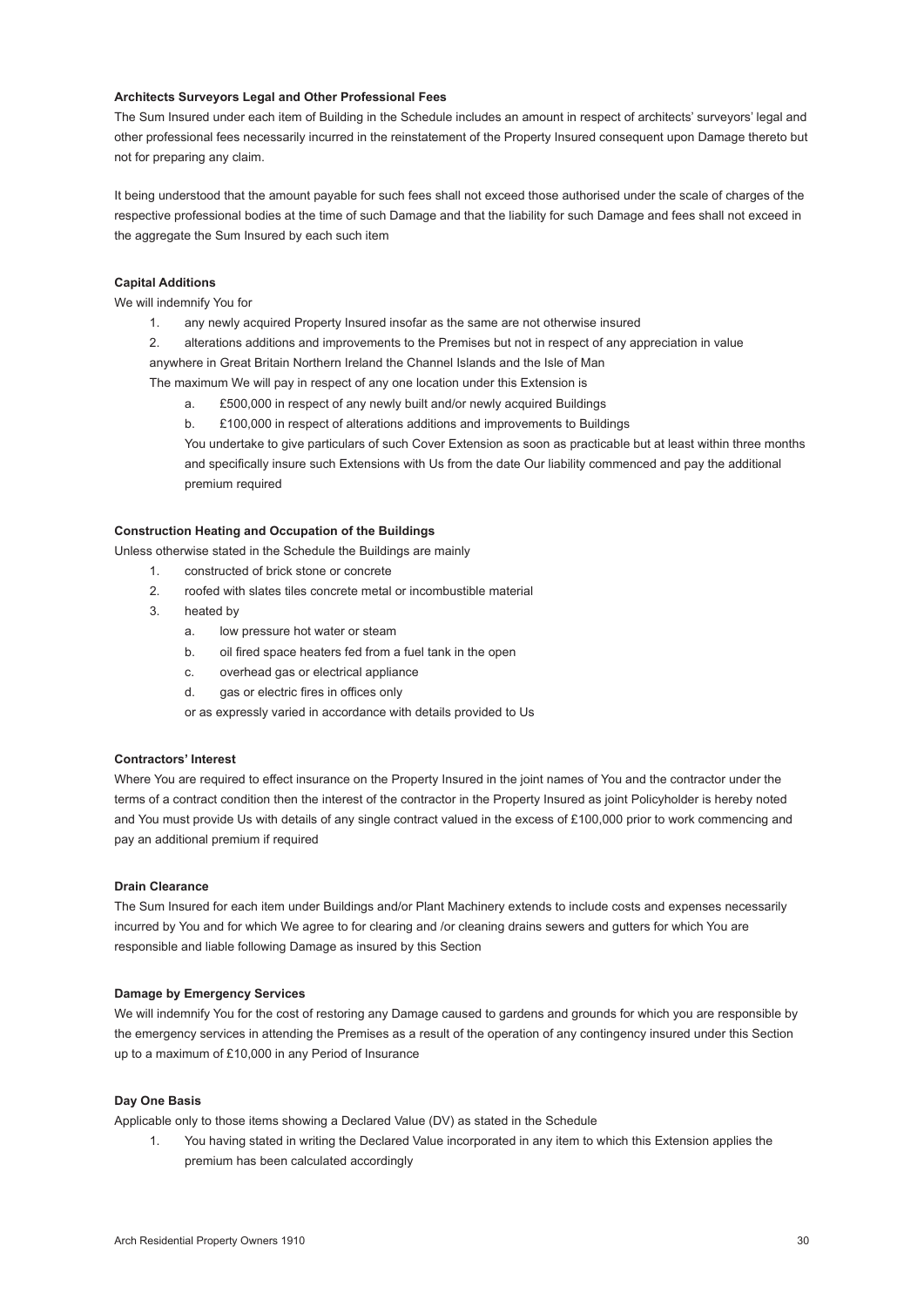For the purposes of this Extension Declared Value shall mean

 Your assessment of the cost of reinstatement of Buildings arrived at in accordance with paragraph 1. reinstatement of general conditions basis of claims settlement for Property at the level of costs applying at the start of the Period of Insurance (ignoring inflationary factors which may operate subsequently) together with an allowance for

- a. the additional cost of reinstatement to comply with
	- i. European Union legislation
	- ii. Act of Parliament
	- iii. Bye-Laws of any public authority
- b. professional fees
- c. debris removal costs
- 2. You must notify Us of the Declared Value at the start of each Period of Insurance If You fail to notify Us of the Declared Value at the start of any Period of Insurance We will use the last Declared

Value notified to Us for the following Period of Insurance after the application of Index Linking

- 3. Proviso's 2. and 3. of the general conditions basis of claims settlement for Property are restated as follows
	- a. If at the time of the Damage the Declared Value is less than the cost of reinstatement of the Property Insured arrived at in accordance with paragraph 1.Reinstatement at the start of the Period of Insurance Our liability for any Damage will be limited to that proportion which the Declared Value bears to the cost of reinstatement of the Property Insured arrived at in accordance with paragraph 1.Reinstatement
	- b. We will not make a payment under this Condition
		- i. until You have incurred the cost of replacing or repairing the Property Insured
		- ii. if You or someone acting on Your behalf have insured the Property Insured under another policy which does not have the same basis of reinstatement
		- iii. if You do not comply with any of the provisions of this Condition
		- However the Sums Insured will be limited to 115% of the Declared Values stated in the Schedule
- 4. the maximum We will pay in respect of each separate location subject to this Condition is as stated in the Schedule

#### **European Union and Public Authorities Clause**

Following Damage as insured by this Section to each item under Buildings We will pay the additional cost of reinstatement as may be incurred solely by reason of the necessity to comply with any

- 1. European Union legislation or
- 2. building or other regulations under or framed in pursuance of any Act of Parliament or by-laws of any public authority (both of which are hereinafter referred to as "Regulations" in respect of the destroyed or Damaged Property Insured) in respect of
	- a. the Property Insured being Damaged
	- b. undamaged portions of the Property Insured
	- c. any water supply equipment at the Premises supplying the sprinkler installation in undamaged portions of the Premises

This Extension does not apply to

- a. the cost incurred in complying with the Regulations
	- i. in respect of Damage occurring prior to the granting of this Section Extension
	- ii. in respect of Damage not insured by this Section
	- iii. under which notice has been served upon You prior to the happening of the Damage
	- iv. for which there is an existing requirement which has to be implemented within a given period in respect of undamaged Property Insured or undamaged portions of Property Insured other than foundations (unless specifically excluded) of that portion of the Property Insured destroyed or Damaged
- b. the additional cost that would have been required to make good the Property Insured destroyed or Damaged to a condition equal to its condition when new had the necessity to comply with the Regulations not arisen
- c. the amount of any charge or assessment arising out of capital appreciation which may be payable in respect of the Property Insured or by the owner thereof by reason of compliance with Regulations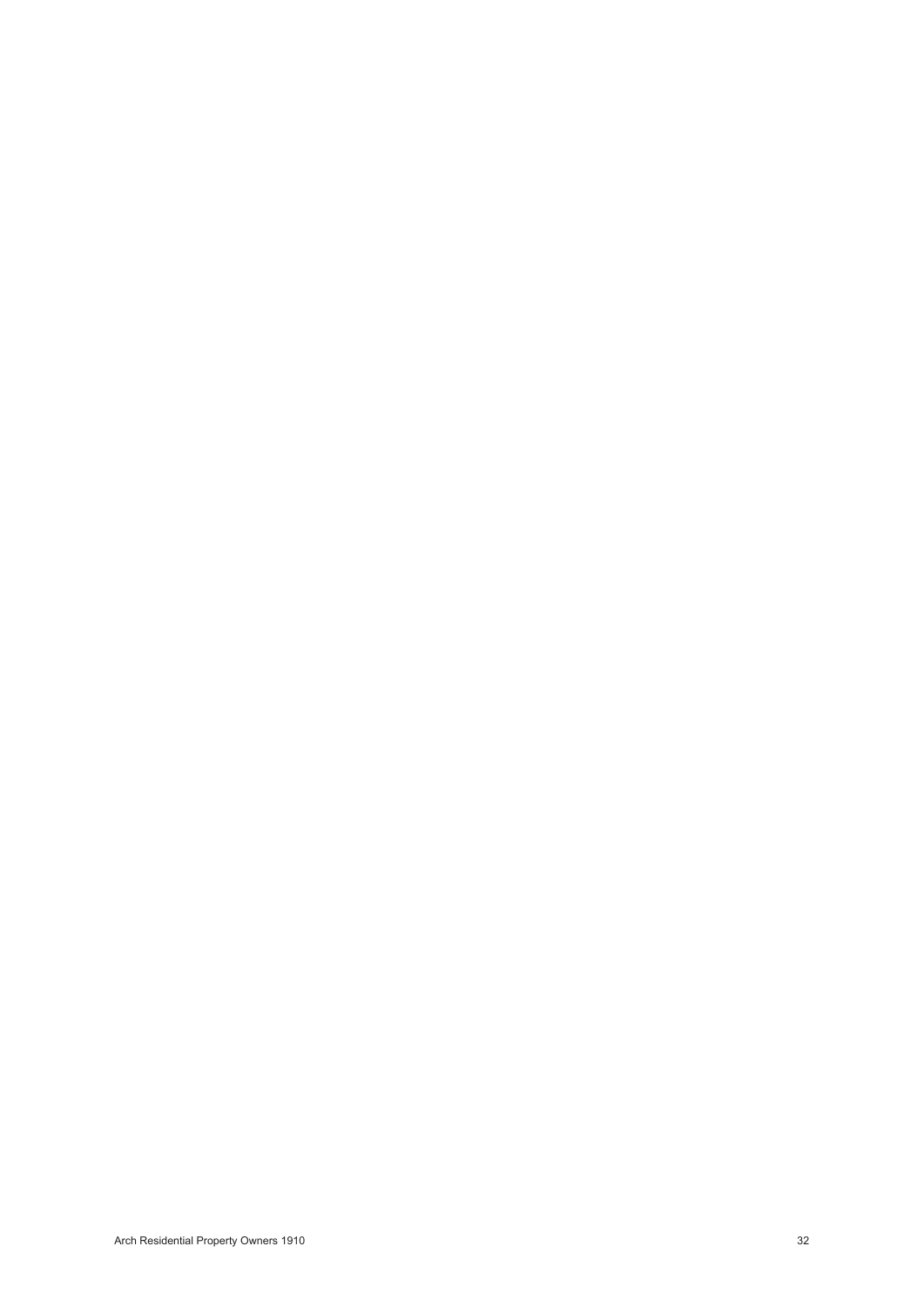#### Provided that

- 1. the work of reinstatement must be commenced and carried out without unreasonable delay and in any case must be completed within 12 months after the Damage or within such further time as We may allow (during the said 12 months) and may be carried out upon another site (if the regulations so necessitate) subject to the Our liability under this Section Extension not being thereby increased.
- 2. if Our liability under any item of this Section apart from this Section Extension shall be reduced by the application of any of the terms Conditions and Exceptions of this Section then Our liability under this Section Extension in respect of any such item shall be reduced in like proportion
- 3. the total amount recoverable under any item of this Section under this Section Extension shall not exceed
	- a. for Damaged Property the Sum Insured
	- b. for undamaged portions of Property (other than foundations) 20% of the Sum Insured for that item at the Premises where the Damage occurred
	- c. The most We will pay for any item is the Sum Insured

#### **Fire Extinguishing Expenses**

We will indemnify You in respect of costs and expenses incurred in refilling recharging or replacing any

- 1. portable fire extinguishing appliances
- 2. **local fire suppression system**
- 3. fixed fire suppression system
- 4. sprinkler installation
- 5. sprinkler heads

as a result of Damage as insured by this Section

We will not indemnify You in respect of any costs and expenses recoverable from the maintenance company or fire service

If in relation to any claim for fire extinguishing expenses You have failed to fulfil the following condition You will lose Your right to indemnity or payment for that claim

You must maintain all such equipment in accordance with the manufacturer's instruction which is acceptable to Us

The maximum We will pay in respect of any one claim under this Extension is £10,000

#### **Fly Tipping**

We will indemnify You for the costs incurred in cleaning and removing any Property illegally deposited in or around the Premises during the Period of Insurance

The maximum We will pay in respect of any one claim under this Extension is £500 or £5,000 in the aggregate in any one Period of Insurance

#### **Gardening Equipment**

We will indemnify You in respect of Damage to gardening equipment owned by You and used in connection with the Business at the Premises

The maximum We will pay in respect of any one claim under this Extension is £1,000

#### **Inadvertent Failure to Insure**

We will indemnify You in respect of Damage to

- 1. any newly built and/or newly acquired building
- 2. alterations additions and improvements to an insured Building but not in respect of any appreciation in value

which You have an obligation to insure whether owned or leased by You but which inadvertently been left uninsured The maximum We will pay in respect of any one location under this Cover Extension is

- a. £500,000 in respect of any newly built and/or newly acquired building
- b. £100,000 in respect of alterations additions and improvements to the Building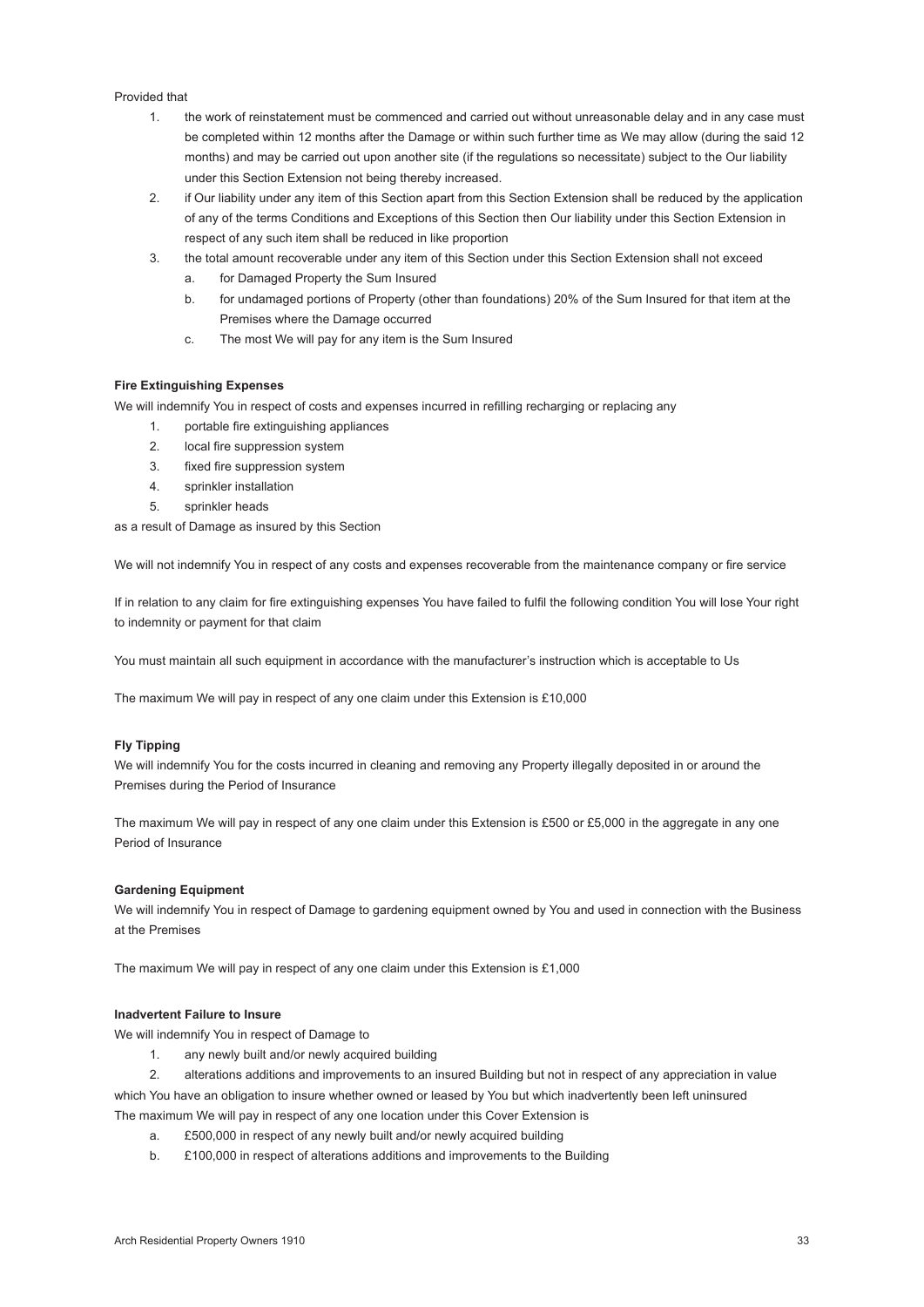situate anywhere in Great Britain Northern Ireland the Channel Islands or the Isle of Man

You must advise Us in writing immediately You become aware of a building inadvertently left uninsured and pay the appropriate premium due from the date Our liability commenced

You must carry out at not less than twelve months intervals a check of all properties owned or leased by You and for which You are responsible to ensure that effective insurance is in force on each of them

We will not indemnify You in respect of

- 1. any building more specifically insured
- 2. any appreciation in value

#### **Loss of Metered Utilities**

We will pay charges for which You are responsible if water oil gas or electricity is accidentally discharged from a metered system providing service to the Premises as a result of Damage insured under this Section

The maximum We will pay for any one claim under this Extension is £5,000 or £25,000 in the aggregate in any one Period of Insurance

We will not indemnify You when the Buildings are Unoccupied

#### **Loss of Rent and Alternative Accommodation**

We will indemnify You if a Premises cannot be lived in or if access to it is denied as a result of Damage to the extent that they are not otherwise insured in respect of

- 1. loss of rent including ground rent and management charges You should have received but have lost
	- a. the cost of reasonable alternative accommodation incurred by any owner or lessee if this is necessary
	- b. the cost of reasonable accommodation in kennels and/or catteries for dogs and /or cats belonging to any Tenant where such pets are not permitted in any alternative accommodation
- 2. temporary storage of Your furniture

Provided that

 The maximum We will pay in respect of any one claim is 20% of the Sum Insured on the Building of the Premises unless specified differently on the Policy Schedule

 We will not be liable in respect of Damage at any Premises where We have paid a claim under the Loss of Rental Income cover section of this Policy

#### **Non-invalidation**

The insurance by this Section shall not be invalidated by any act or omission or by any alteration whereby the risk of Damage is increased unknown to or beyond Your control provided that immediately You become aware thereof You shall give notice to Us and pay an additional premium if required

#### **Other Interests**

The interest of parties supplying a Property to You under a hiring leasing or similar agreement is noted in this insurance the nature and extent of any such interest to be disclosed in the event of Damage

#### **Property Temporarily Removed**

We will indemnify You in respect of Damage to the Property Insured other than Stock in trade while temporarily removed for

- 1. cleaning
- 2. renovation
- 3. repair

We will not indemnify You for Property removed for more than 90 days unless We agree a longer period in writing

The maximum We will pay under this Extension is 10% of the Sum Insured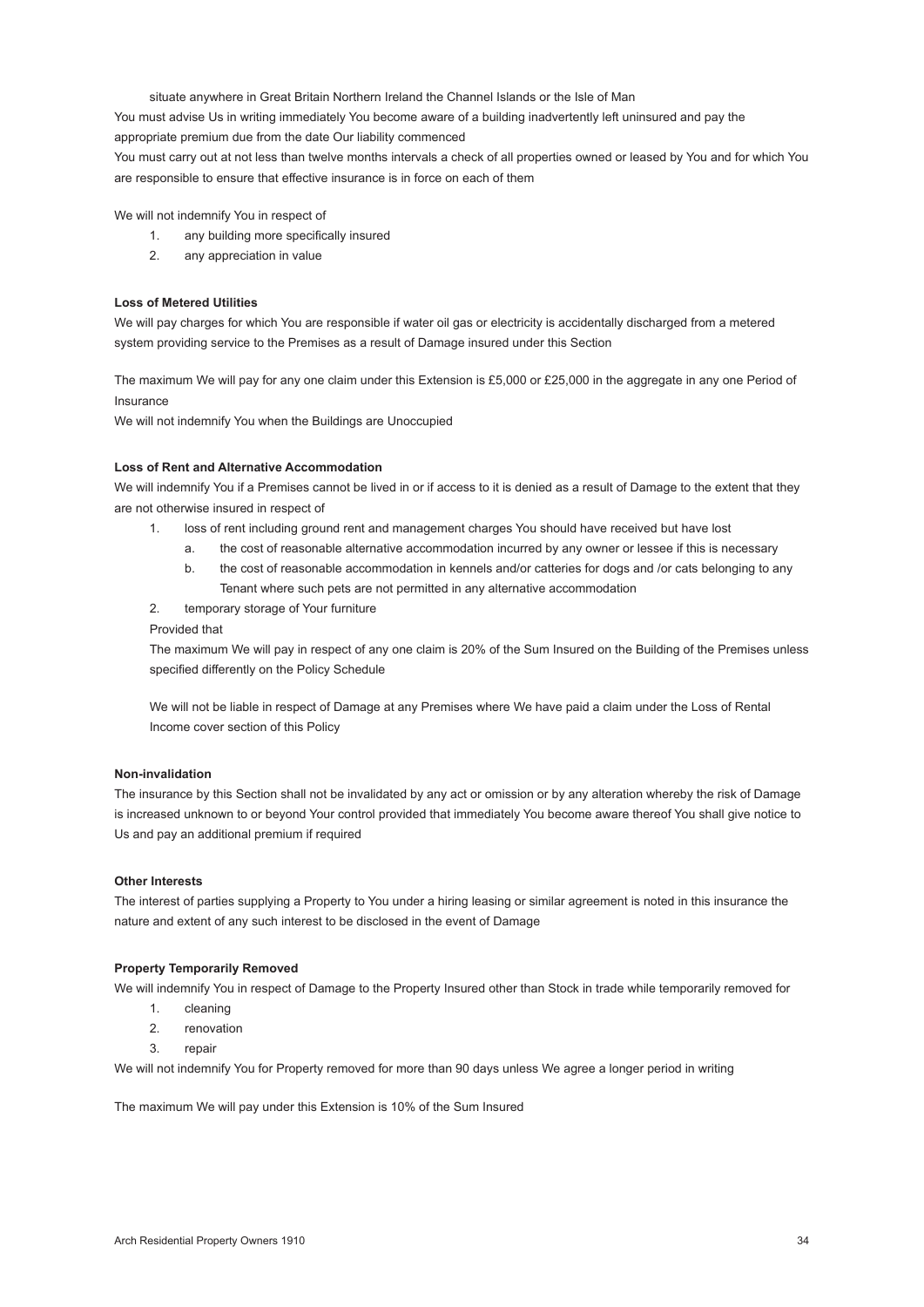#### <span id="page-35-0"></span>**Replacement Locks**

We will indemnify You for the cost of replacing locks at the Premises if keys are lost from

- 1. the Premises
- 2. Your home
- 3. Your director's homes
- 4. the home of any authorised Employee

following Theft or attempted theft

or

whilst in Your custody or that of an Employee following Theft or attempted theft

The maximum We will pay for any one claim under this Extension is £5,000

#### **Removal of Debris**

The Sum Insured for each item except on Stock in trade includes costs and expenses You incur with Our consent for

- 1. removal of debris
- 2. dismantling or demolishing
- 3. shoring up or propping

of the portion or portions of the Property Insured sustaining Damage by any of the Contingencies We will not indemnify You in respect of costs and expenses

- a. incurred in removing debris from anywhere other than the site of the Damage and the area adjacent to it
- b. arising from pollution or contamination of Property not insured under this Section
- c. more specifically insured

#### **Removal of wasp and bee nests**

We will indemnify You for the costs incurred in removing wasp and bee nests from the Buildings at the Premises

The maximum We will pay any one claim under this Extension is £1,000 or £5,000 in the aggregate in any one Period of Insurance

#### **Subrogation Waiver**

In the event of a claim arising under this Section We agree to waive any rights remedies or relief to which We might become entitled by subrogation against

- 1. any Company standing in the relationship of Parent to Subsidiary (Subsidiary to Parent) to You as defined in the Companies Acts or Companies (NI) Order as appropriate current at the time of Damage
- 2. any Company which is a Subsidiary of a Parent Company of which You are a subsidiary in each case within the meaning of the Companies Acts or Companies (NI) Order as appropriate current at the time of Damage
- 3. any tenant or lessee in respect of Damage where the premium has been paid by the tenant or lessee unless the Damage is caused by a criminal or malicious act of the tenant or lessee

#### **Transfer of Interest**

If at the time of Damage You shall have contracted to sell Your interest in any Buildings and the purchase shall not have been but shall be thereafter completed the purchaser on completion of the purchase if and so far as the Building is not otherwise insured by or on behalf of the purchaser against such Damage shall be entitled to the benefit of this Section so far as it relates to such Damage without prejudice to Our or Your rights and liabilities under this Section up to the date of completion

#### **Trace and Access**

We will pay reasonable costs and expenses with Our consent in locating the source of any escape of water from any fixed domestic water services or heating installation or escape of fuel oil including subsequent repair to walls floors or ceilings provided such Damage is insured by this Section

But We will not indemnify You

- 1. for the cost of repairs to any fixed domestic water services or heating installation
- 2. where Damage results solely from a change in the water table level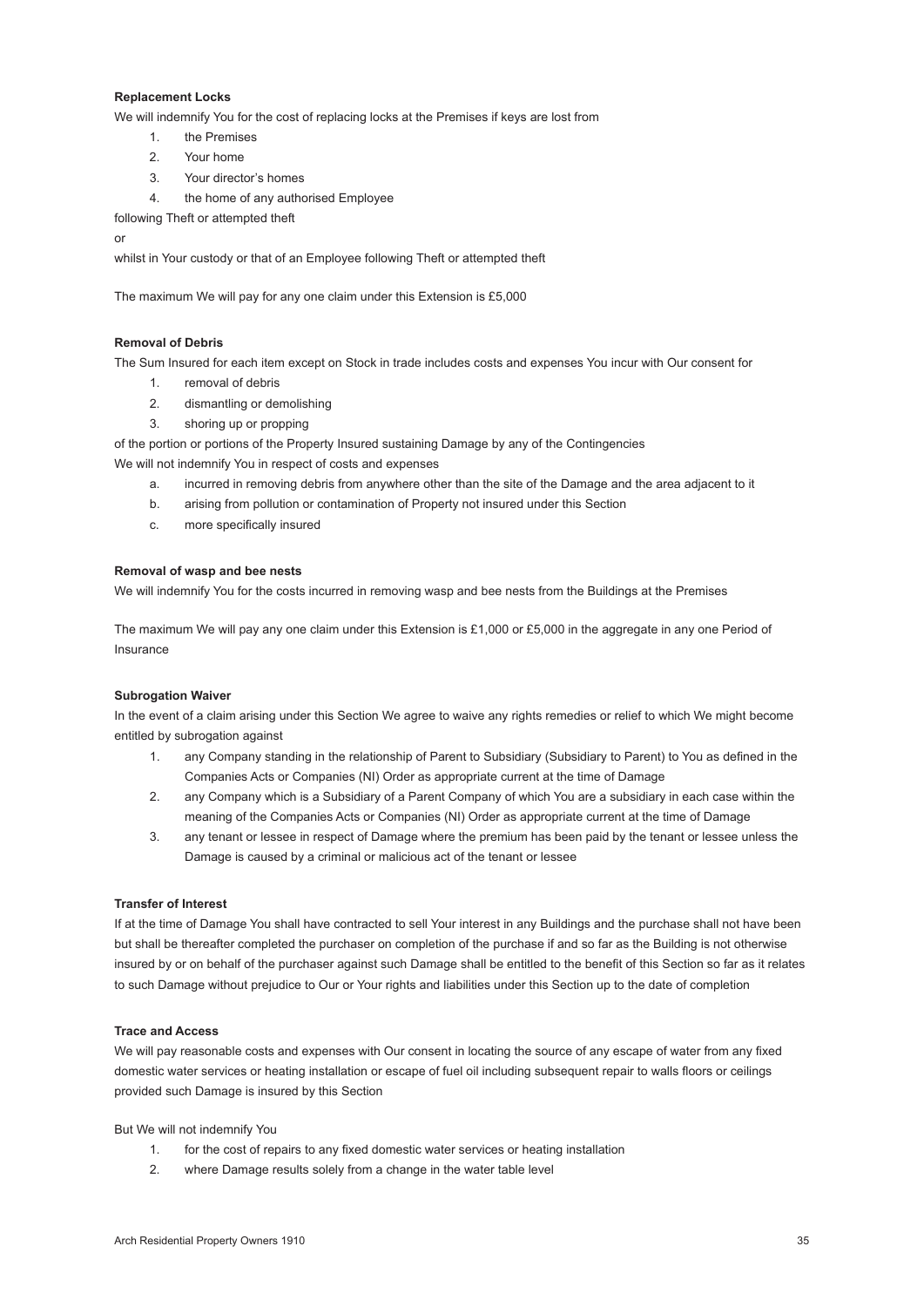The maximum We will pay any one claim under this Extension is £5,000 or £25,000 in the aggregate during any one Period of Insurance

#### **Underground Services**

We will indemnify You for Damage for which You are legally liable to pay for underground service pipes and cables at the Premises for which You are responsible as tenant but not as owner

The maximum We will pay under this Cover Extension in respect of any claim is the Sum Insured in respect of Buildings at the Premises where Damage occurs

#### **Value Added Tax**

The insurance by this Section extends to include Value Added Tax paid by You (including 'self –supply' Value Added Tax where appropriate) which is not subsequently recoverable provided

- 1. that
	- a. Your liability for such tax arises solely as a result of the reinstatement or repair of the buildings following Damage and
	- b. We have paid or have agreed to pay for such Damage
	- c. If any payment by Us in respect of the reinstatement or repair of such Damage is less than the actual cost of reinstatement or repair any payment under this Cover Extension resulting from that Damage will be reduced in like proportion
- 2. Your liability for such tax does not arise from the replacement building having greater floor area than or being better or more extensive than the destroyed or Damaged building
- 3. where an option to reinstate on another site is exercised Our liability under this Cover Extension will not exceed the amount of tax that would have been payable had the building been built on its original site
- 4. Our liability under this Cover Extension will not include amounts payable by You as penalties or interest for nonpayment or late payment of tax

The following amendments are made to the Policy in respect of this Section Extension only

- a. or the purposes of any Condition of Average rebuilding costs will be exclusive of Value Added Tax
- b. Our liability may exceed the Sum Insured where such excess is solely in respect of Value Added Tax.

#### **Workmen**

Workmen are allowed in and about the Premises for the purpose of carrying out minor new works or alterations repairs decorations plant installation or general maintenance and the like without prejudice to the terms and conditions of this Policy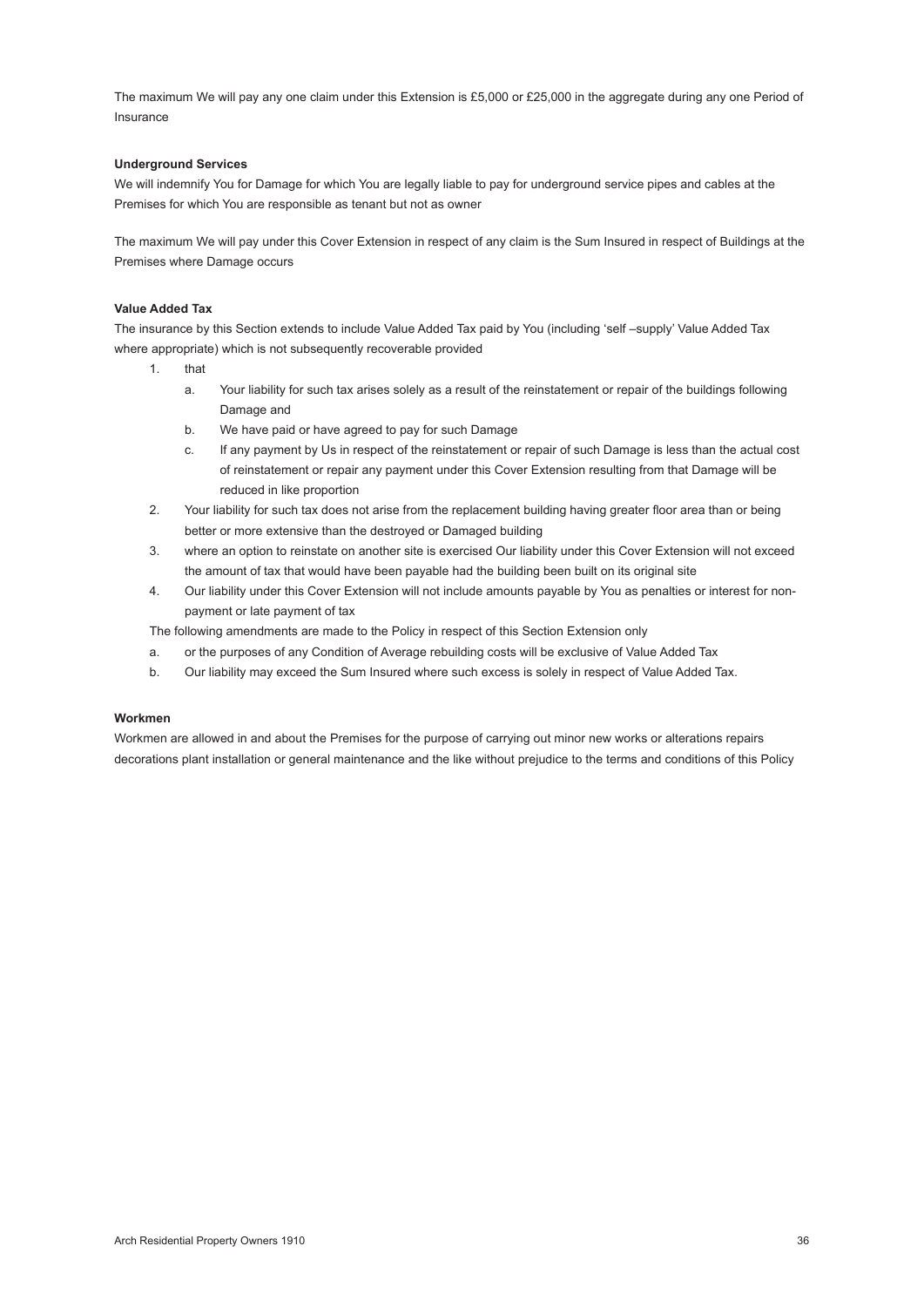## **Equipment Breakdown Section**

### **Definitions**

The following Definitions apply to this Section and shall keep the same meaning wherever they appear in the Section they should also be read in conjunction with the General Definitions at the start of the Policy

#### **Accident**

Shall mean

- 1. electrical or mechanical Breakdown including rupture or bursting caused by centrifugal force
- 2. artificially generated electrical current including electric arcing that disturbs electrical devices appliances or wires
- 3. Explosion or Collapse of Covered Equipment operating under steam or other fluid pressure
- 4. Damage to hot water boilers other water equipment oil or water storage tanks or other Covered Equipment operating under steam or other fluid pressure caused by or resulting from any condition or event (not otherwise excluded) occurring inside such equipment
- 5. Damage caused by operator error that results in the overloading of Covered Equipment

All Accidents that are the result of the same event will be considered one Accident

#### **Breakdown**

- 1. the actual breaking failure distortion or burning out of any part of the Covered Equipment whilst in ordinary use arising from defects in the Covered Equipment causing its sudden stoppage and necessitating repair or replacement before it can resume work
- 2. fracturing of any part of the Covered Equipment by frost when such fracture renders the Covered Equipment inoperative
- 3. the actual and complete severance of a rope but not breakage or abrasion of wires or strands even though replacement may be necessary

#### **Collapse**

The sudden and dangerous distortion (whether or not attended by rupture) of any part of the Covered Equipment caused by crushing stress by force of steam or other fluid pressure (other than pressure of chemical action or ignited flue gases or ignition of the contents)

#### **Computer Equipment**

Building management control systems

#### **Covered Equipment**

Equipment at the Premises owned by You or for which You are responsible

- 1. which is built to operate under vacuum or pressure other than weight of contents or
- 2. that generates transmits stores or converts energy; or
- 3. comprising Computer Equipment

#### Excluding

- a. any supporting structure foundation masonry brickwork or cabinet
- b. any insulating or refractory material
- c. any vehicle aircraft floating vessels or any equipment mounted thereon (other than vehicle recovery cranes or equipment which are included but not the actual vehicle)
- d. self propelled plant and equipment (other than fork lift trucks used by You at Your Premises) dragline excavation or construction equipment
- e. equipment manufactured by You for sale
- f. safety or protective devices due to their functioning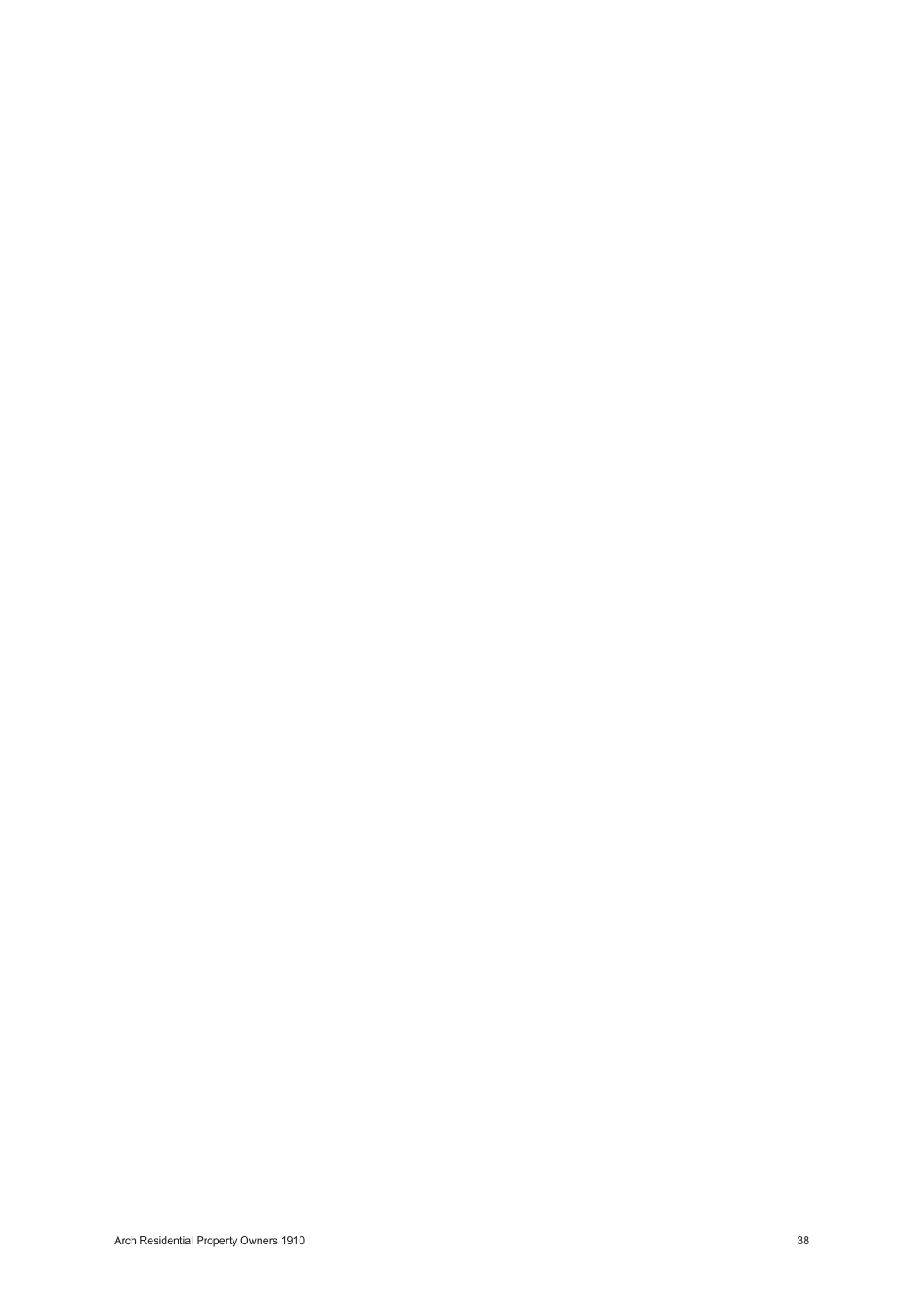- g. tools dies cutting edges crushing surfaces trailing cables non metallic linings driving belts or bands or any part requiring periodic renewal
- h. any electronic equipment (other than Computer Equipment) used for research diagnostic treatment experimental or other medical or scientific purposes with a new replacement value in excess of £30,000
- i. any Manufacturing Production or Process Equipment including linked Computer Equipment
- j. any electricity generating equipment other than emergency back-up power equipment or wind turbines less than 10kw or photovoltaic equipment less than 50kw
- k. any kitchen and food preparation equipment laundry and cleaning equipment audio-visual equipment and Computer Equipment whilst in a private dwelling or private dwelling quarters (unless such is equipment is Yours or for which You are responsible)

#### **Derangement**

Electrical or mechanical malfunction of the machinery arising from a cause internal to Computer Equipment unaccompanied by visible Damage to or breaking of any parts of the equipment

#### **Explosion**

The sudden and violent rending of the Covered Equipment by force of internal steam or other fluid pressure (other than pressure of chemical action or ignited flue gases or ignition of the contents) causing bodily displacement of any part of the Covered Equipment together with forcible ejection of the contents

#### **Hazardous Substance**

Any substance other than ammonia that has been declared to be hazardous to health by a government agency

#### **Hired In Plant**

Mechanical electrical or manually powered implements materials containment preparation and handling equipment scaffolding staging ladders and similar equipment site huts cabins or similar contractors plant and equipment hired in by You

#### **Manufacturing production or process equipment**

Any machine or apparatus (other than boilers lifts fork lift trucks dock levelers and lifting tables) which has a primary purpose of processing or producing a product or service intended for eventual sale by You and any equipment which exclusively serves such machinery or apparatus

#### **Media**

All forms of electronic magnetic and optical tapes and discs for use in any Computer Equipment

#### **Verified**

Checked for accuracy and integrity to ensure a precise match with the source data and capable of restoration

### **Cover**

We will indemnify You in respect of direct physical Damage and any specified consequential loss from an Accident to Covered Equipment owned by You or for which You are responsible subject to a maximum liability of £5,000,000 for any one Accident

#### Provided that:

This cover will only apply where the Property Damage Section of the Policy is shown as effective under the Policy Schedule for the current Period of Insurance

### **Extensions**

The following Extensions also apply to Damage caused by or resulting from an Accident to Covered Equipment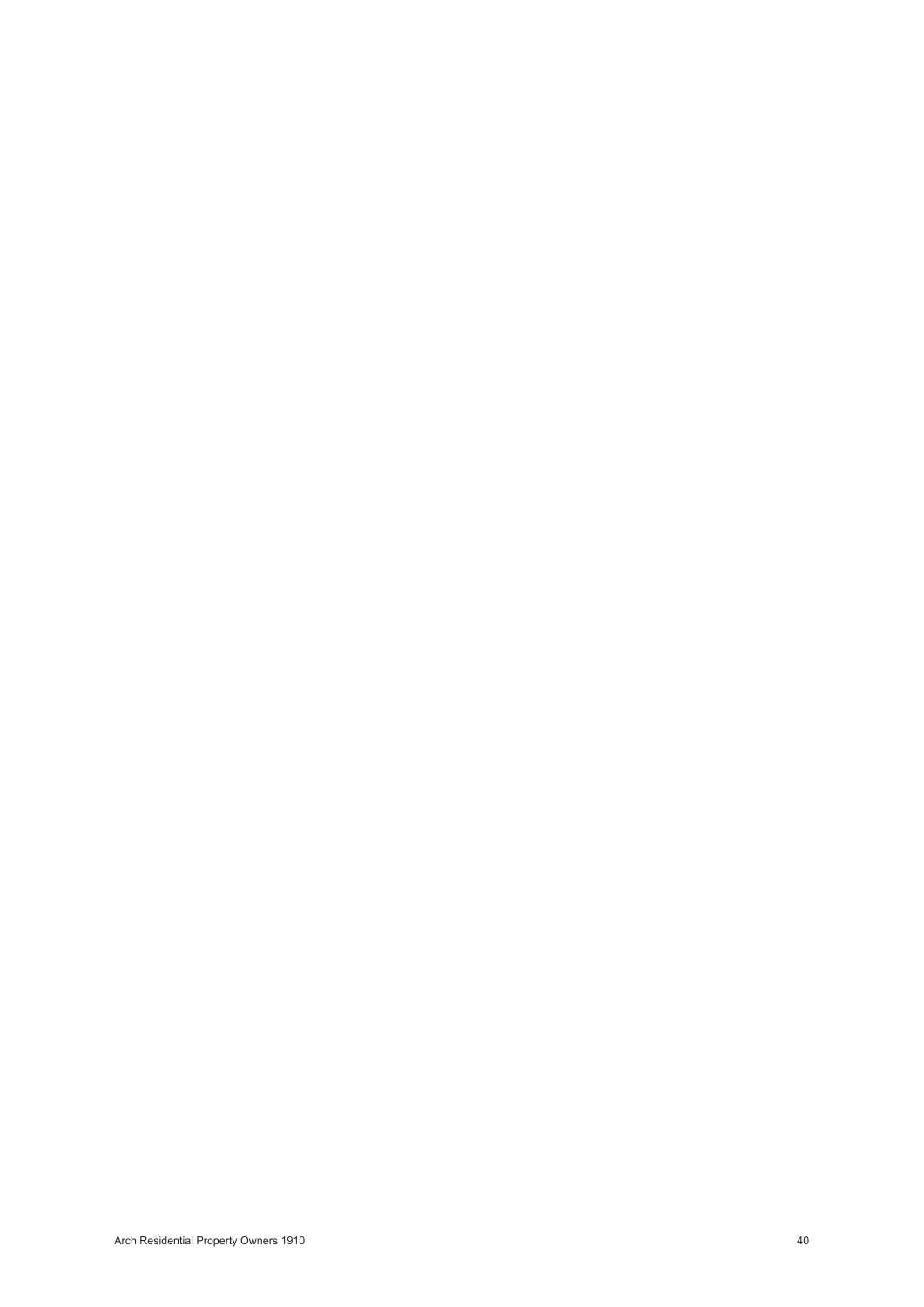#### <span id="page-41-0"></span>**Hazardous Substances**

We will indemnify You in respect of the additional cost to repair or replace Covered Equipment because of contamination by a Hazardous Substance including any additional expenses incurred to clean up or dispose of such property The maximum amount We will pay in respect of this extension shall be £10,000 any one Accident

#### **Reinstatement of Data and Increased Costs of Working**

- 1. We will indemnify You for costs incurred in reinstating data lost or damaged in consequence of an Accident to or Derangement of Computer Equipment Our liability shall not exceed £50,000 for any one Accident Provided that
	- a. liability is limited solely to the cost of reinstating data onto Media
	- b. We will not indemnify You for Damage to software
- 2. In addition We will pay reasonable costs necessarily incurred in minimising or preventing the resulting interruption or interference to Your computer operations Our total liability shall not exceed £50,000 any one Accident in respect of such additional costs

#### **Business Interruption**

Provided that the Loss of Rental Income Section of this Policy is operative We shall be liable for financial loss caused by or resulting from an Accident to Covered Equipment

Our liability in any one Period of Insurance shall not exceed £100,000 under this extension

#### Provided that:

We shall not be liable under this extension for any loss resulting from Damage to Own Surrounding Property

#### **Public Authorities/Law or Ordinance**

If an Accident to Covered Equipment damages a building that is covered under this Policy and the loss is increased by enforcement of any public authority ordinance or law in force at the time of the Accident that regulates the construction or repair of buildings or establishes zoning or land use requirements We shall indemnify You for the following additional costs to comply with such ordinance or law

- 1. Your actual expenditures for the cost to demolish and clear the site of undamaged parts
- 2. Your actual expenditures for increased costs to repair rebuild or construct the building If the building is repaired or rebuilt it must be intended for similar use or occupancy as the current building unless otherwise required by zoning or land use ordinance or law

We will not indemnify You for

- a. any fine
- b. any liability to a third party
- c. any increase in loss due to a Hazardous Substance (other than as specifically insured under Hazardous Substances Extension) or
- d. increased construction costs until the building is actually repaired or replaced

This additional coverage is within and does not increase the Limit of Indemnity shown in the Schedule

#### **Expediting Expenses**

With respect to damaged Covered Equipment We shall indemnify You for the reasonable extra cost to make temporary repairs and expedite permanent repairs or permanent replacement

The maximum We shall pay in respect of this Extension shall be £20,000 any one Accident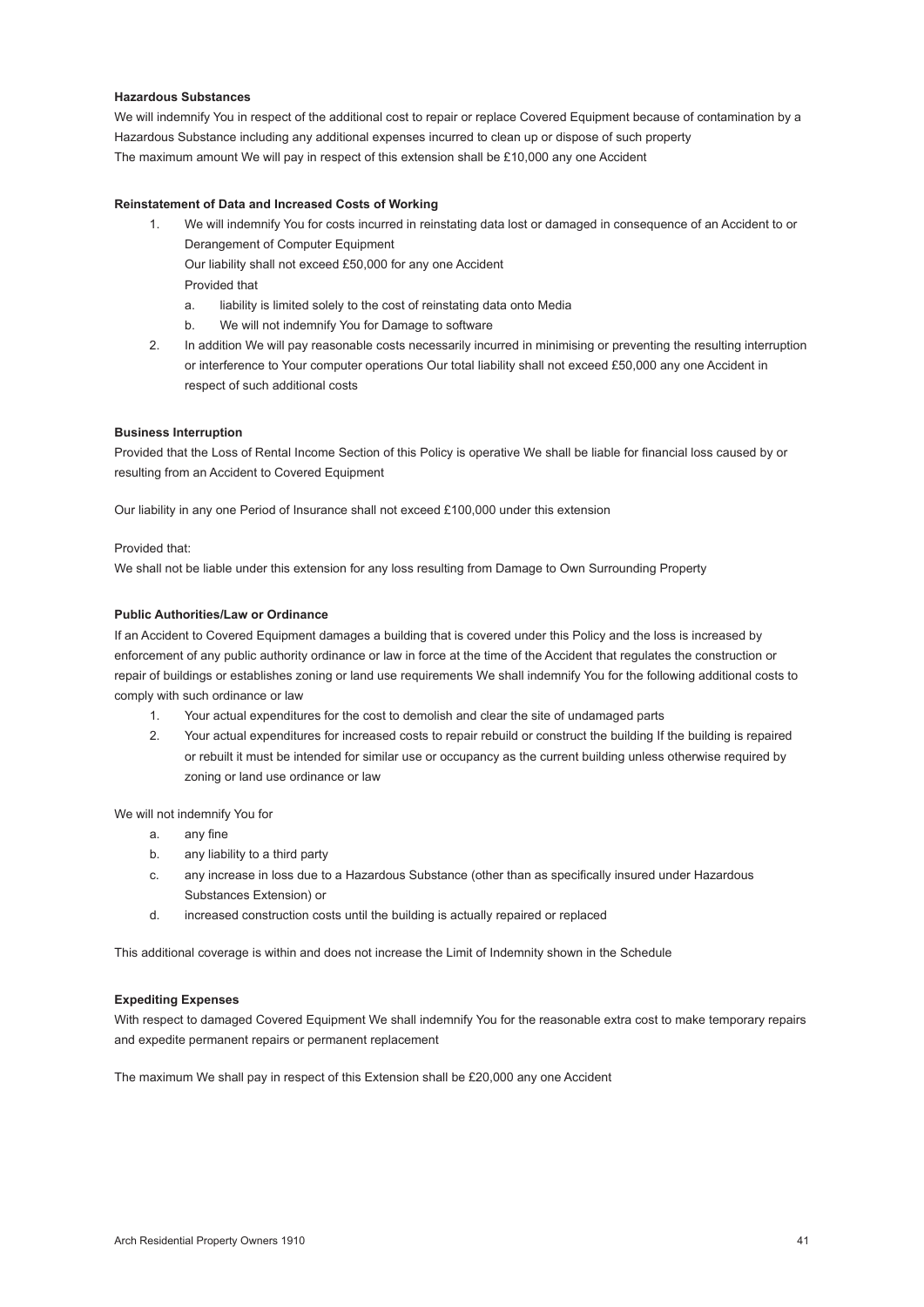#### **Hire of Substitute Item**

If Covered Equipment is damaged as a result of an Accident We will also indemnify You against the cost of hire charges actually incurred by You during the Period of Insurance for the necessary hire of a substitute item of similar type and capacity during the period of repair or until permanent replacement of the item lost or Damaged

The maximum We will pay in respect of this Extension shall be £10,000 any one Accident

#### **Storage Tanks and Loss of Contents**

The insurance under this Section extends to include damage caused by an Accident to oil storage tanks or water tanks including connected pipework belonging to You or for which You are responsible at the Premises In addition this Extension covers loss of the contents of oil storage tanks caused by

- 1. escape of contents leakage discharge or overflow from the oil storage tanks caused by or resulting from an Accident
- 2. contamination contamination of the contents of the oil storage tanks caused by or resulting from an Accident including cleaning costs incurred as a result of such loss

The maximum We will pay in respect of any one Accident of series of Accidents arising out of one occurrence shall be £10,000

#### **Damage to Own Surrounding Property**

We will pay for damage to Property at the Premises belonging to You or in Your custody and control and for which You are responsible directly resulting from the Explosion or Collapse of any Covered Equipment operating under steam pressure

Our liability shall not exceed £1,000,000 any one Accident

#### **Additional Access Costs**

Provided that that Loss of Rental Income Section of this Policy is operative We will be liable under this extension for any necessary additional costs incurred in order to gain access to repair or replace the Covered Equipment following an Accident

Our liability shall not exceed £20,000 any one Accident

#### **Debris Removal**

We shall be liable under this extension for costs incurred in the removal of debris and protection of Covered Equipment following an Accident

Our liability shall not exceed £25,000 any one Accident

#### **Repair Costs Investigation**

With Our prior written agreement We will pay costs relating to repair investigations and tests by consulting engineers for damage to Covered Equipment following an Accident for an amount not exceeding £25,000 for any one Accident

We shall not be liable under this extension for fees incurred in preparing a claim under this Policy

#### **Hired In Plant Extension**

We will indemnify You in respect of plant hired by You against Your legal liability under the terms of the hiring agreement to pay

- 1. for physical loss of or damage to the plant
- 2. continuing hiring charges for the plant following Damage insured under 1.

Whilst the plant is at any Premises stated in the Policy Schedule and whilst in transit (other than by sea or air) from one Premises to another

The maximum We will pay in any one Period of Insurance is £20,000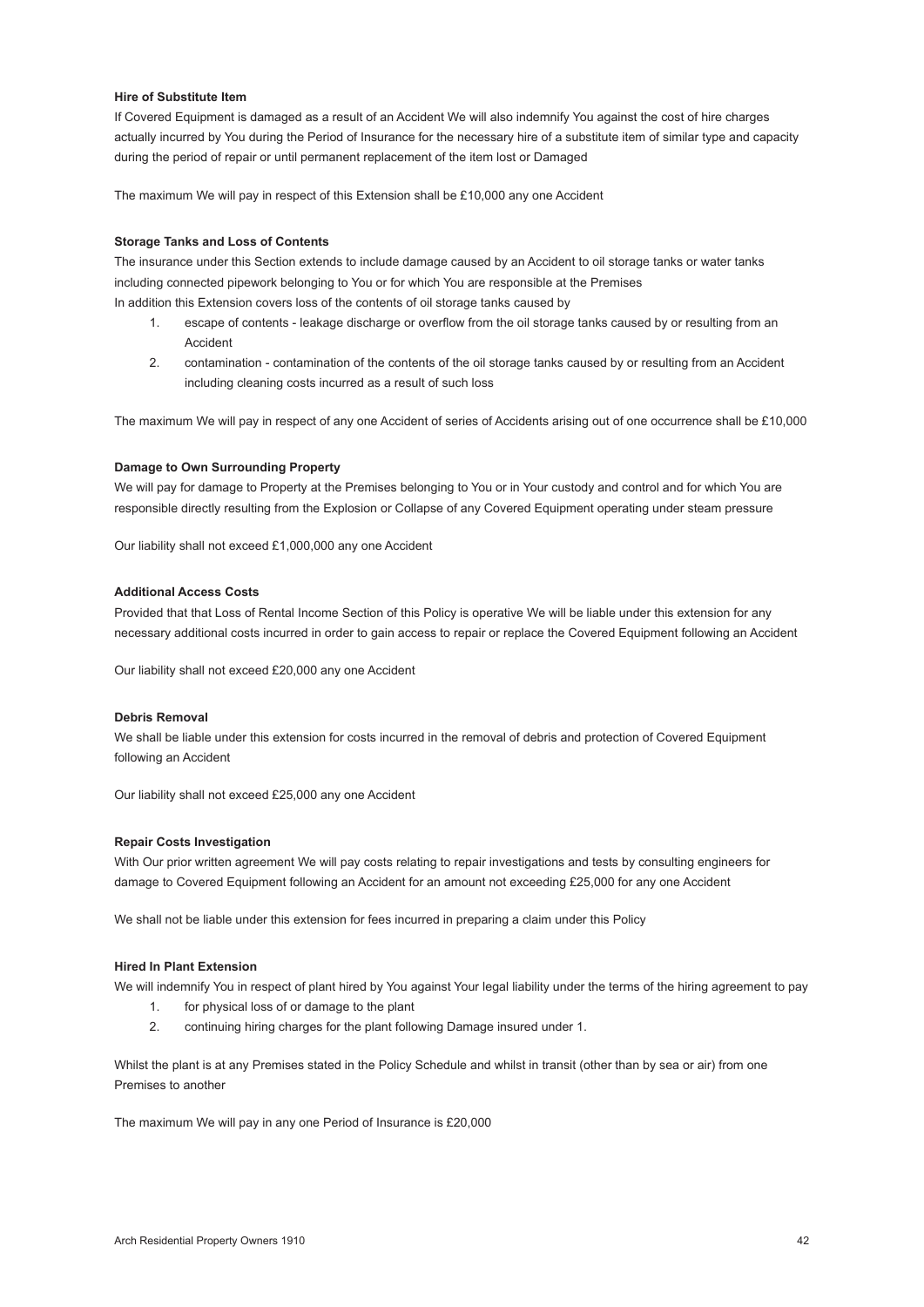#### Provided that:

Where legal proceedings have been initiated against You with respect to an indemnifiable incident under this extension We will with Our written consent pay all legal expenses actually incurred by You

#### **Extension Conditions**

#### **Hiring Conditions**

The insurance provided by this extension will indemnify You to the extent required by

- 1. the Model Conditions for the hiring of Plant recommended by the Construction Plant-hire Association or the Scottish Plant Owners Association or conditions not more onerous or;
- 2. specific conditions agreed by Us in writing and enclosed hereon

In the event of a loss involving hire conditions more onerous than those covered by this extension the indemnity provided will be limited to the liability under 1. or 2. above as applicable

#### **Multiple Lifting Operations**

For the insurance provided under this extension to be operative during any operation in which a load is shared between any items of lifting plant or lifting equipment (whether insured by this extension or not) the lifting operation must be conducted in accordance with BS7121

#### **Special Exclusions**

#### **Hire Purchase or Free Loan**

Physical loss of or damage to any Property on free loan or hire purchase to You

#### **Road Vehicles**

Loss of or damage to

- 1. licensed cars lorries vans trucks or other road vehicles which are not used in circumstances requiring insurance under any road traffic legislation (other than contractors plant as a tool of trade)
- 2. quad bikes or motorcycles

#### **Unexplained Losses**

Unaccountable losses or losses discovered on the occasion of checks or inventories unless You can produce reasonable proof that such losses are as a result of an identifiable incident

Loss of use of the Property insured by this extension or consequential loss of any kind

### **Conditions**

#### **Basis of Claims Settlement**

As described in the Property Damage and Loss of Rental Income Sections of this Policy

#### **Precautions**

You shall exercise due diligence in

- 1. complying with any statute or order
- 2. ensuring that insured items are properly maintained and used in accordance with manufacturers recommendations and in taking reasonable precautions to prevent Damage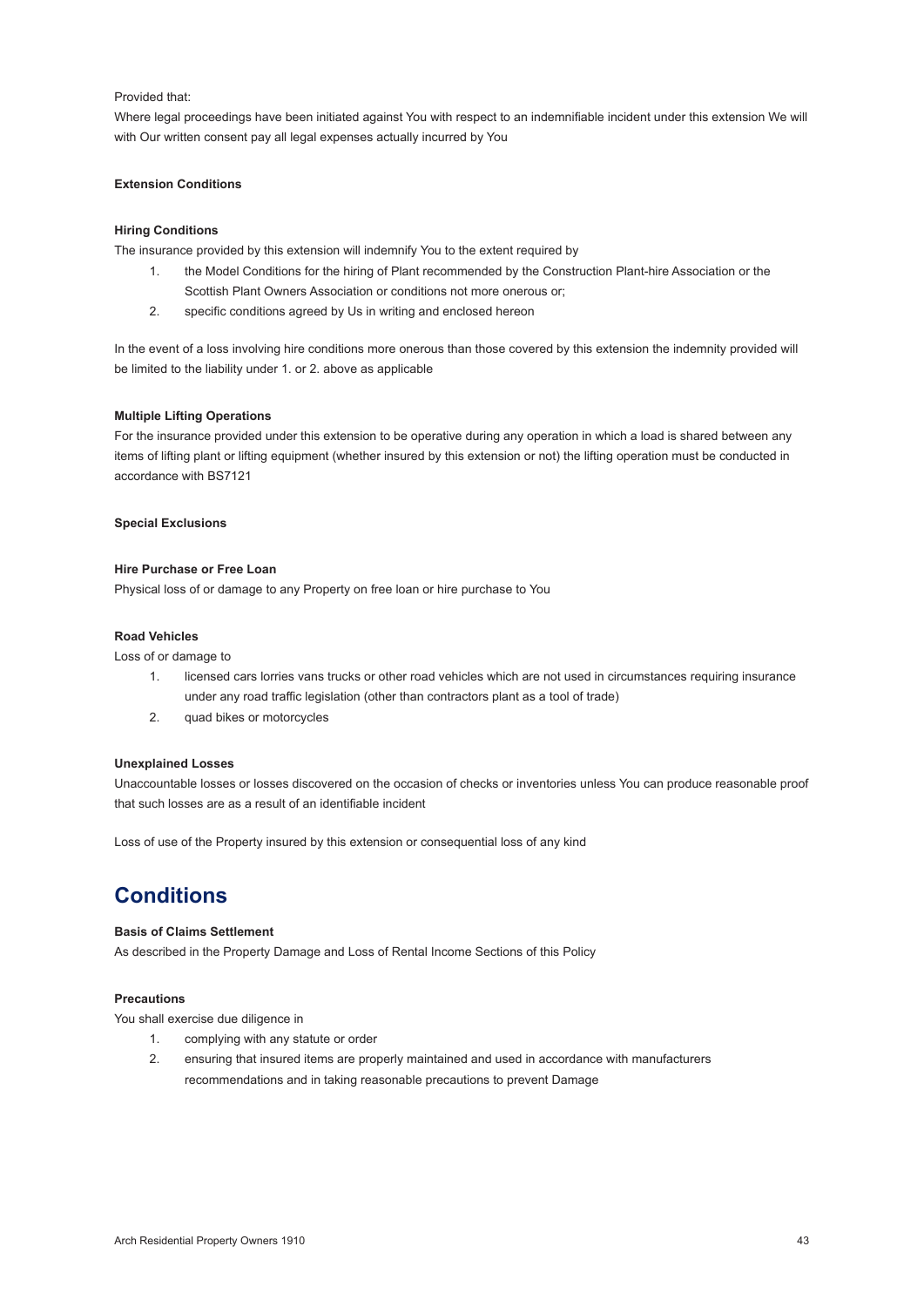#### **Back Up Records**

You shall maintain a minimum of 2 generations of Verified back-up computer records taken at intervals no less frequently than 48 hours and take all reasonable precautions to store and maintain records in accordance with the makers recommendations

### **Exceptions**

We will not be liable for Damage caused by or resulting from

- 1. a hydrostatic pneumatic or gas pressure test of any boiler or pressure vessel or an insulation breakdown test of any type of electrical equipment
- 2. any programming error programming limitation computer virus malicious code loss of data (other than as specifically provided for under Computer Equipment Reinstatement of Data and Increased Costs of Working Extension) loss of access loss of use or loss of functionality

We will not be liable for Damage caused by

- 3. depletion deterioration corrosion erosion wear and tear or other gradually developing conditions
- 4. any condition that can be corrected by resetting calibrating realigning tightening adjusting or cleaning or by the performance of maintenance

but if Damage from an Accident results We will be liable for that resulting Damage

We will not be liable for Damage recoverable

5. under the maintenance agreement or any warranty or guarantee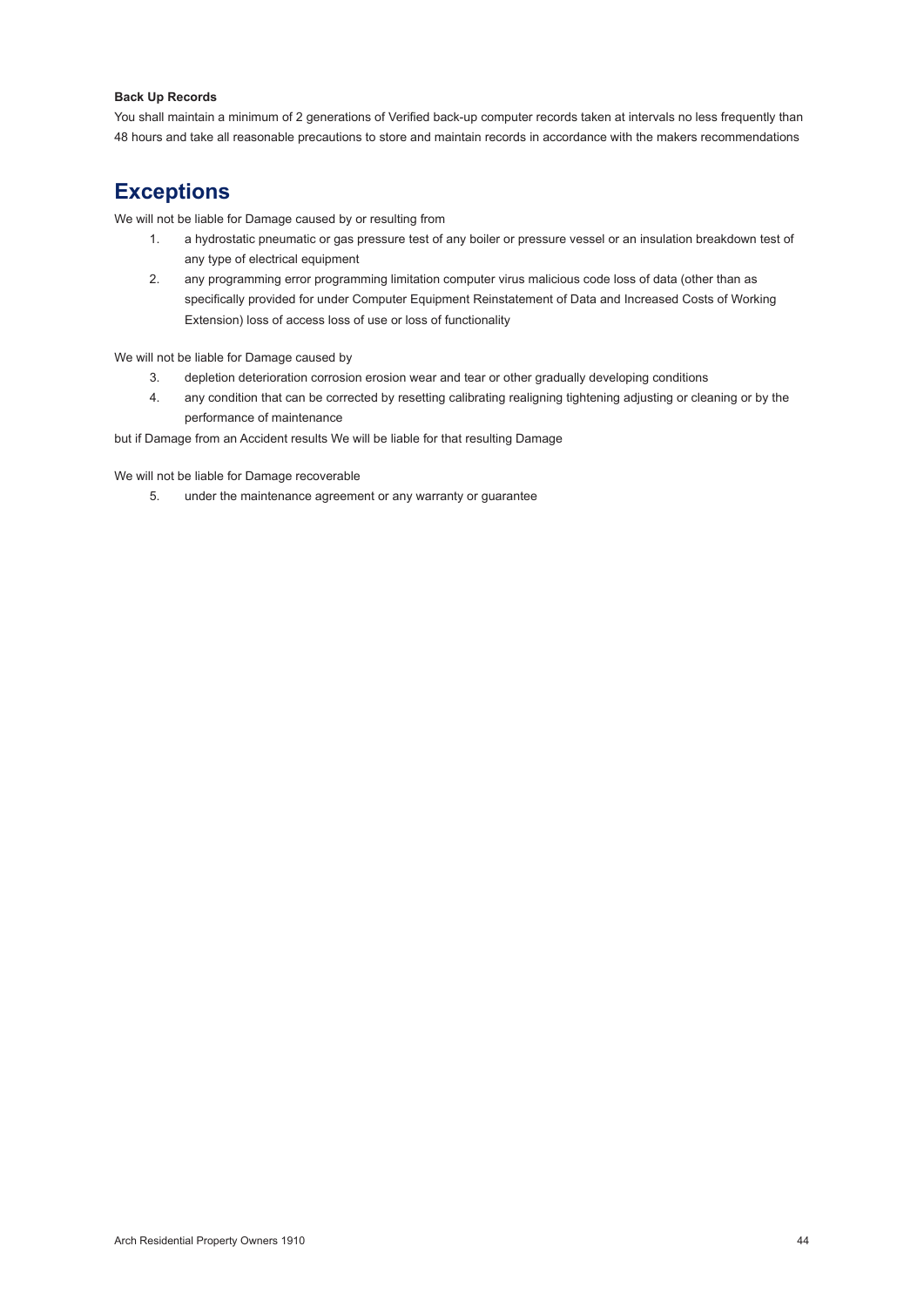### **Legal Liabilities Section**

### **Section Definitions**

The following Definitions apply to this Section and shall keep the same meaning wherever they appear in the Section they should also be read in conjunction with the General Definitions at the start of the Policy

#### **Asbestos**

Crocidolite amosite chrysotile fibrous actinolite fibrous anthophyllite or fibrous tremolite or any mixture containing any of those materials fibres or particles of Asbestos or any material containing Asbestos or Asbestos dust

#### **Costs and Expenses**

Costs and Expenses shall be deemed to mean

- 1. costs and expenses of claimants for which You are legally liable and which may be the subject of indemnity under this Section
- 2. other costs and expenses incurred with Our written consent in respect of any claim which may be the subject of indemnity under this Section
- 3. legal costs and expenses incurred with Our written consent for representation by You at
	- a. any proceedings brought in any court arising out of any alleged breach of a statutory duty resulting in Injury b. any coroners inquest or inquiry in respect of any death

which may be the subject of indemnity under this Section

#### **Compensation**

Damages including interest

#### **Damage**

Physical loss destruction or damage

#### **Event**

Any accident or occurrence including continuous or repeated exposure to substantially the same general conditions which results during the Period of Insurance in Injury or Damage to Property All Events or series of Events consequent on one cause shall be regarded as one Event for the purposes of this Policy

#### **Limit of Indemnity**

The limit as specified in the Schedule

In respect of Products supplied the limit of Indemnity will apply to the total of all events happening in any one Period of Insurance

#### **Offshore**

From the time of embarkation onto a conveyance at the point of final departure from land to any offshore rig or any offshore platform whilst on any offshore rig or offshore platform and until such time of disembarkation from a conveyance onto land upon return from any offshore rig or offshore platform

#### **Product Supplied**

Any product or thing including packaging containers instructions and labels sold supplied erected repaired altered treated installed processed manufactured tested serviced hired out stored transported or delivered by or through You in the course of the Business within the Territorial Limits

#### **Territorial Limits**

1. anywhere within Great Britain Northern Ireland the Isle of Man or the Channel Islands other than Offshore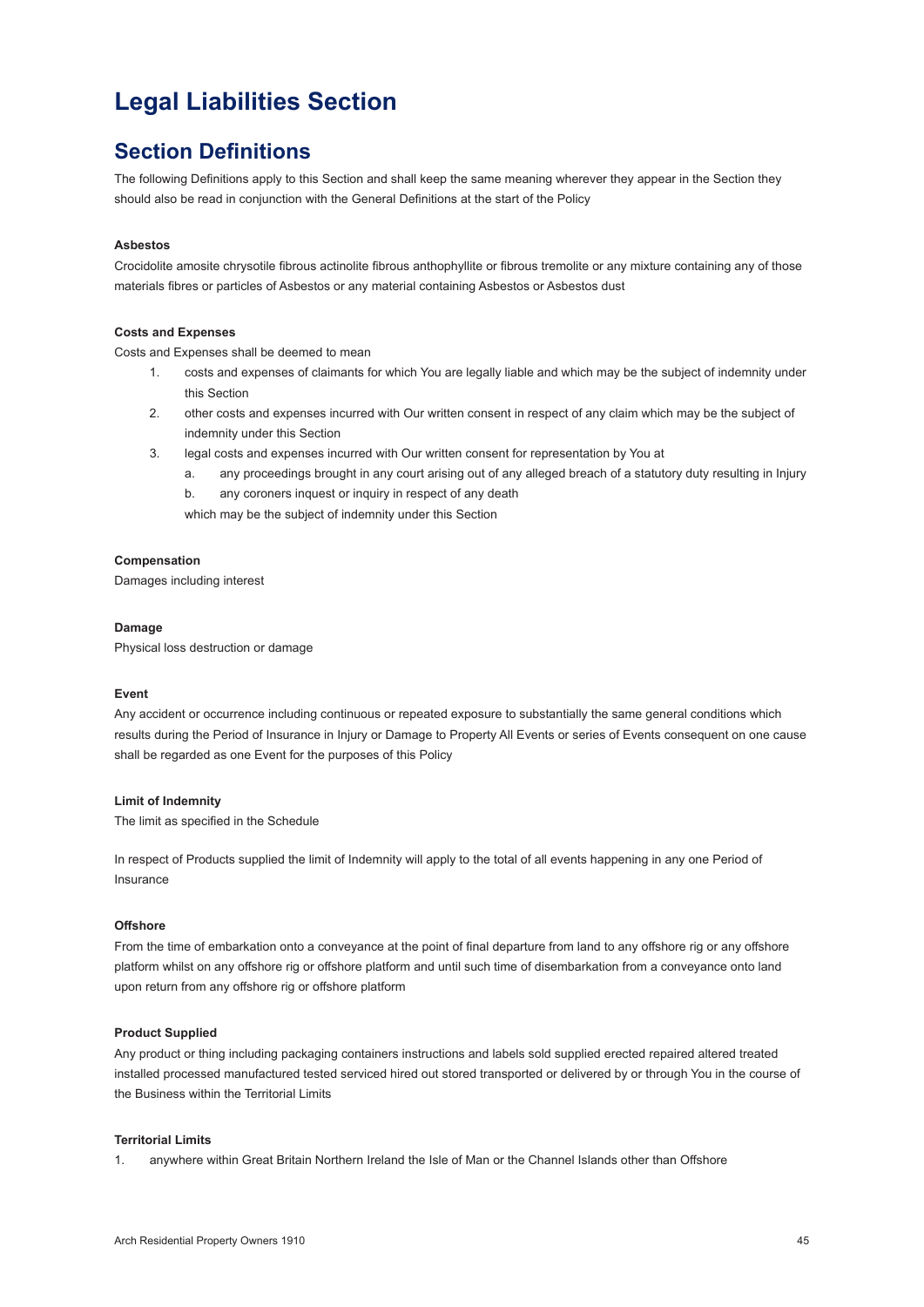- 2. elsewhere in the world (other than the United States of America or Canada or Offshore) for temporary visits by non- manual Employees in connection with the Business undertaken by You or any of Your directors or Employees normally resident in (1) above
- 3. elsewhere in the world in respect of any Product Supplied (other than those to Your knowledge) to the United States of America or Canada)

### **Employers Liability Sub-Section**

### **Cover**

We will indemnify You against all sums that You become legally liable to pay as Compensation including Costs and Expenses in respect of Injury sustained by any Employee caused during the Period of Insurance within the Territorial Limits and arising out of employment by You in the course of the Business

### **Limit of Indemnity**

Our liability for Compensation and Costs and Expenses payable under this Sub-Section in respect of any claim or series of claims against You as a result of or arising out of one Event shall not exceed the Limit of Indemnity

#### **Right of Recovery**

The indemnity provided under this Sub-Section is deemed to be in accordance with the provisions of any law relating to compulsory insurance of liability to Employees in Great Britain Northern Island the Channel Islands or the Isle of Man You must repay to Us all sums paid by Us that We would not have been liable to pay but for the provisions of such law

### **Extensions to this Sub-Section**

The following Section Extensions shall apply subject to all other terms conditions limits and exceptions of this Policy

#### **Unsatisfied Court Judgments**

#### This Sub-Section extends to include the following

In the event of Injury sustained by any Employee caused during the Period of Insurance within the Territorial Limits and arising out of employment by You in the course of the Business which results in a judgment for Compensation being obtained by the Employee or the personal representatives of the Employee and which remains unsatisfied in whole or part six months after the date of such judgment We will at Your request pay to the Employee or the personal representatives of the Employee the amount of any such Compensation and any costs awarded to the Employee or the personal representatives of the Employee to the extent that they remain unsatisfied provided that

- 1. the judgment for Compensation is obtained
	- a. in a court of law within Great Britain Northern Island the Channel Islands or the Isle of Man
	- b. against a company partnership or individual other than You conducting a business at or from premises within the territories described in (a) above
- 2. there is no appeal outstanding
- 3. if any payment is made under the terms of this Extension the Employee or the personal representatives of the Employee must assign the judgment to Us

### **Exceptions to this Sub-Section**

The following exceptions apply to this Sub-Section and should be read in conjunction with the General Exceptions

#### **Vehicles**

We will not provide indemnity in respect of any legal liability for which compulsory motor insurance or security is required in accordance with any road traffic legislation within the European Union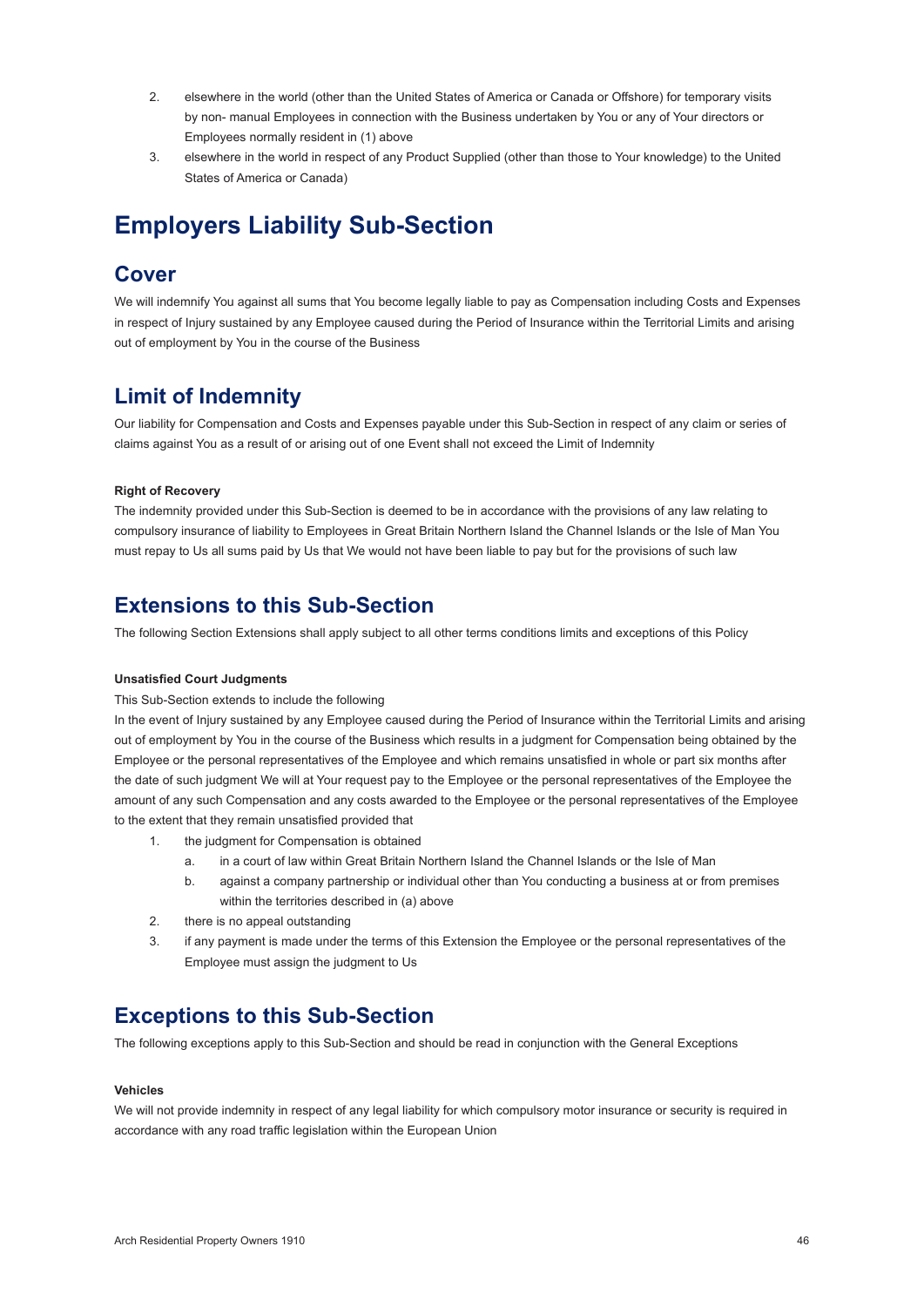# <span id="page-47-0"></span>**Property Owners Liability Sub-Section**

### **Cover**

We will indemnify You against all sums that You become legally liable to pay as Compensation including Costs and Expenses in respect of

- 1. accidental Injury to any person
- 2. accidental Damage of or to Property
- 3. accidental nuisance or trespass obstruction loss of amenities or interference with any right of way light air or water

and occurring during the Period of Insurance within the Territorial Limits in connection with the Business

### **Limit of Indemnity**

Our liability for Compensation and Costs and Expenses payable under this Sub-Section in respect of any claim or series of claims against You as a result of or arising out of one Event shall not exceed the Limit of Indemnity

### **Extensions to this Sub-Section**

The following Sub-Section Extensions shall apply subject to all other terms conditions limits and exceptions of this Policy

#### **Contingent Motor Liability**

Notwithstanding Exception (4) of this Sub-Section We will indemnify You in respect of legal liability arising out of the use in the course of the Business of any motor vehicle not belonging to or provided by You anywhere in Great Britain Northern Ireland the Channel Islands or the Isle of Man provided that this indemnity shall not apply

- 1. in respect of Damage to the vehicle or to any Property conveyed therein
- 2. whilst the vehicle is being driven by You or any person with Your general consent who to Your knowledge or any one on Your behalf does not hold a licence to drive such vehicle unless such person has held and is not disqualified from holding or obtaining such a licence
- 3. in respect of which You are entitled to indemnity under any other insurance
- 4. in respect of liability arising from circumstances in which it is compulsory for You to insure or provide security in respect of such vehicles as a requirement of relevant road traffic legislation

#### **Damage to Leased or Rented Premises**

Notwithstanding Exception (2) of this Sub-Section We will indemnify You in respect of legal liability for Damage to premises (or fixtures or fittings thereof) hired or rented to You provided that this extension shall not apply to liability in respect of

- 1. legal liability arising under agreement unless legal liability would have attached to You in the absence of such agreement
- 2. the first £500 in respect of any claim caused otherwise than by fire or explosion

#### **Data Protection Legislation**

We will indemnify You and at Your request any of Your directors or partners or Employees against all sums which You or any of Your directors or partners or Employees become(s) legally liable to pay as Compensation together with Costs and Expenses under Section 13 of the Data Protection Act 1998 or any subsequent overriding legislation incurred in connection with the Business during the Period of Insurance provided that You are

- 1. a registered user in accordance with the terms of the Act or any subsequent overriding legislation
- 2. not in Business as a computer bureau

The total amount payable including all Costs and Expenses under this Extension in the aggregate any one Period of Insurance is limited to £250,000

The indemnity provided by this Extension shall not apply to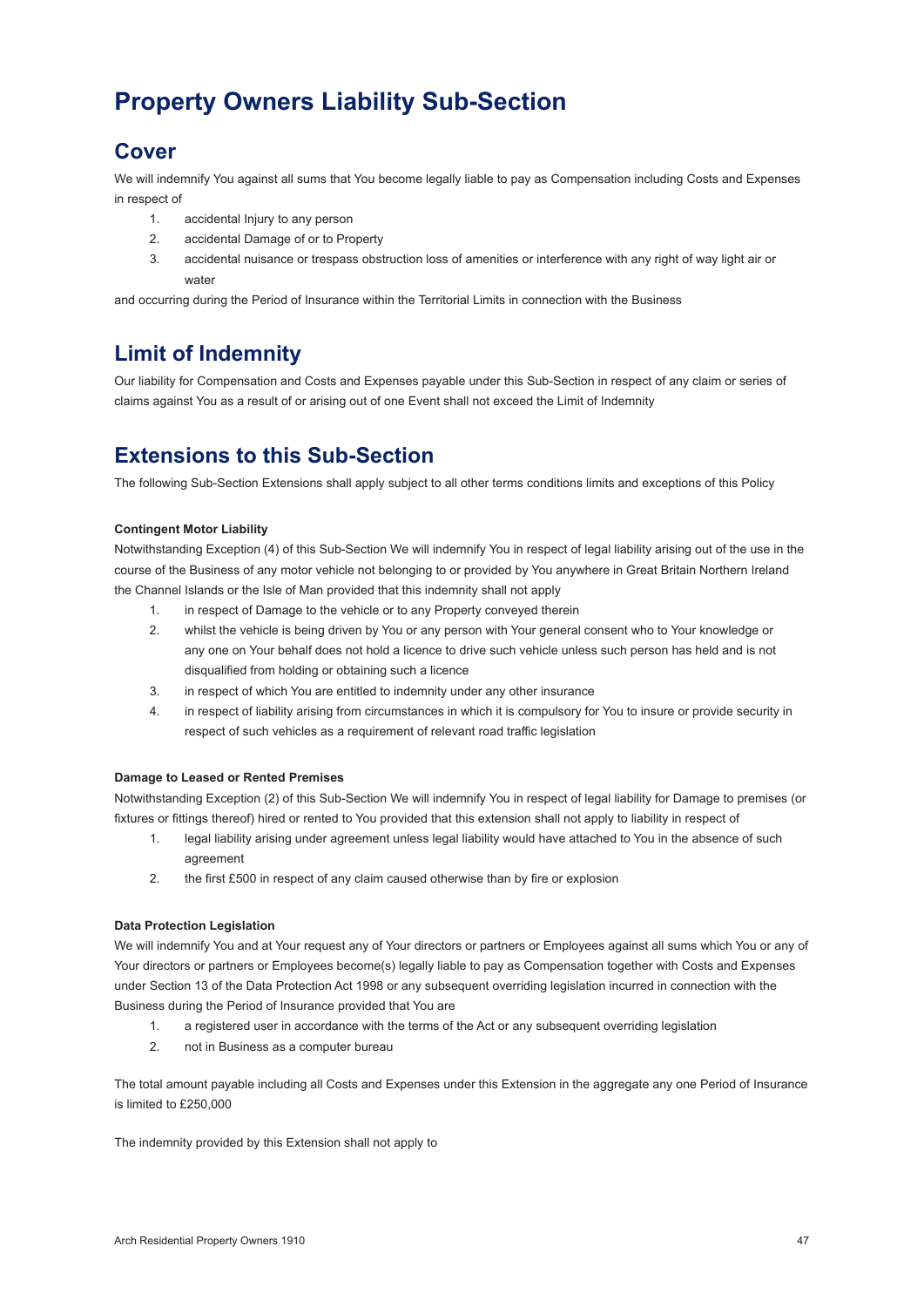- a. legal liability caused by any deliberate act or omission by You the result of which could reasonably have been expected by You having regard to the nature and circumstances of such act or omission
- b. legal liability caused by any act of fraud or dishonesty
- c. the Costs and Expenses of rectifying rewriting or erasing data
- d. legal liability arising from the recording processing or provision of data for reward or to determine the financial status of any person
- e. the payment of fines or penalties
- f. claims which arise out of circumstances notified to previous insurers or known to You at inception of this Policy
- g. legal liability where indemnity is provided by any other insurance

#### **Defective Premises Act**

We will indemnify You in respect of legal liability in respect of accidental Injury or accidental Damage to Property incurred by virtue of Section 3 of the Defective Premises Act 1972 or of Section 5 of the Defective Premises (Northern Ireland) Order 1975 provided that

- 1. such liability is not otherwise insured
- 2. We will not be liable in respect of
	- a. Damage to that part of such premises on which You or anyone on Your behalf has worked if such Damage directly results from such work
	- b. the cost of remedying any defect or alleged defect in the Premises disposed of by You

#### **Employees and Visitors Personal Belongings**

Notwithstanding Exception (2) of this Sub-Section We will indemnify You in respect of legal liability for accidental Damage to the vehicles and personal belongings of Your directors partners Employees and visitors which are in Your custody or control

We will not provide indemnity where this Property is

- 1. loaned leased hired or rented to You
- 2. stored for a fee or other consideration
- 3. in Your custody or control for the purposes of being worked upon

#### **Indemnity to Managing Agents**

Cover under this Sub-Section is extended to include Your managing agent in respect of any Premises owned but not occupied by You

We will not pursue subrogation rights against Your managing agents

#### **Overseas Personal Liability**

We will indemnify You and if You so request any of Your directors partners or Employees or spouse or civil partner of such person against legal liability incurred in a personal capacity whilst temporarily outside Great Britain Northern Ireland the Channel Islands or the Isle of Man but excluding the United States of America or Canada in connection with the Business

The indemnity will not apply to legal liability

- 1. arising out of the ownership or occupation of land or buildings
- 2. in respect of which any person referred to above is entitled to indemnity under any other insurance

### **Exceptions to this Sub-Section**

The following exceptions apply to this Sub-Section and should be read in conjunction with the General Exceptions

We will not indemnify You against legal liability in respect of

- 1. Injury to any Employee
- 2. Damage to Property belonging to You held in trust by You or in Your custody or control or which is leased let rented hired or lent to You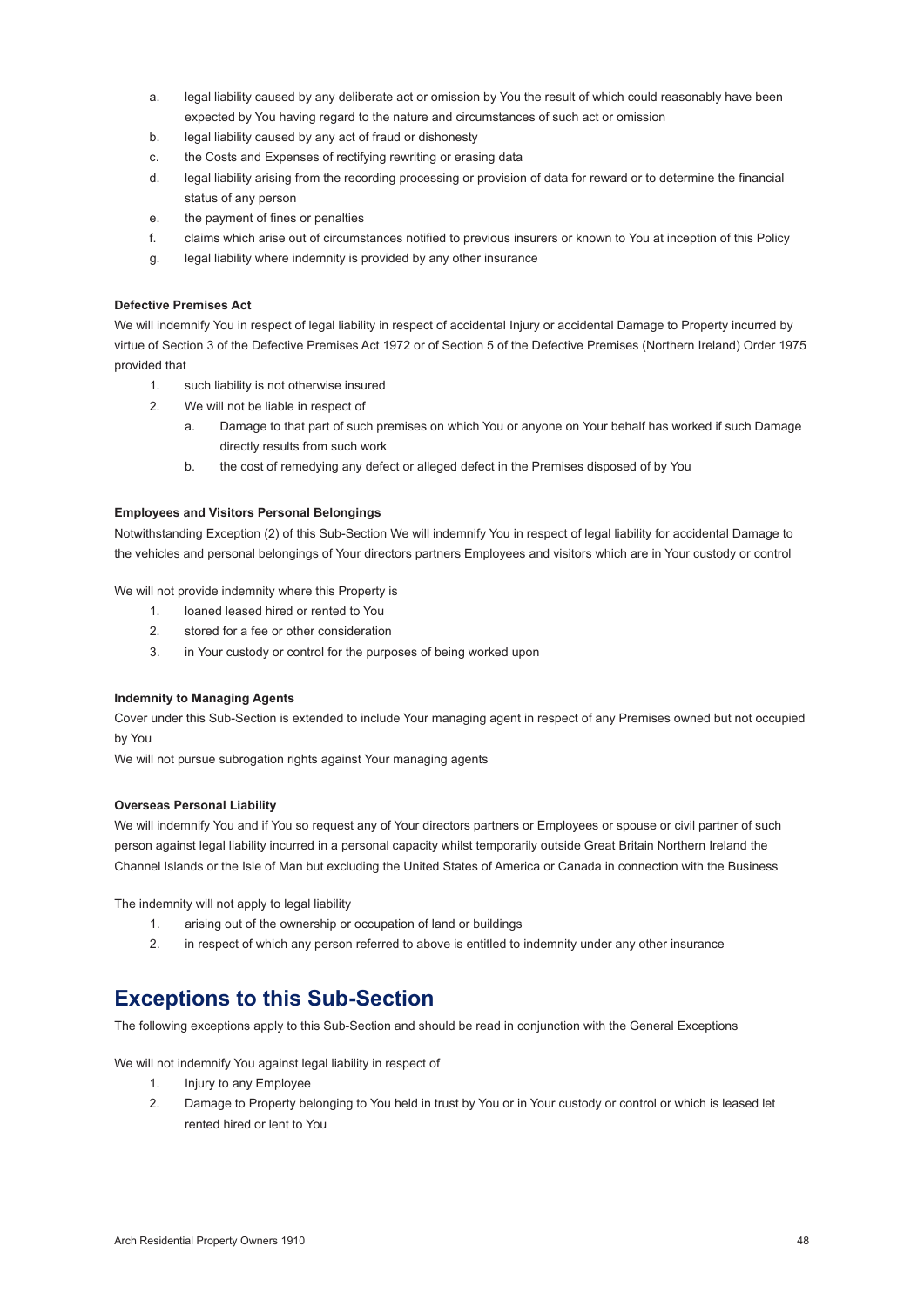- 3. Damage to any Property
	- a. comprising or to be incorporated in the contract works in respect of any contract undertaken by You
	- b. which requires to be insured under the terms of Clause 21.2.1 of Standard Form of Building Contract issued by the Joint Contracts Tribunal or a clause of similar intent under other contract conditions
- 4. the costs of remedying any defect or alleged defect in land or Premises sold or disposed of by You or for any reduction in value thereof
- 5. Damage to any Product Supplied or for the costs of recall removal repair alteration replacement or reinstatement of such Product Supplied caused by any defect therein or the unsuitability thereof for its intended purpose
- 6. the ownership possession or use by You or on Your behalf of any mechanically propelled motor vehicles or mobile plant
	- a. which is licenced for road use
	- b. for which compulsory motor insurance or security is required
	- c. which is more specifically insured

Provided always that this exception will not apply in respect of

- i. liability arising during the act of loading or unloading any mechanically propelled motor vehicle or mobile plant or the bringing to or the taking away of a load from such vehicle
- ii. the authorised movement on Your Premises of any mechanically propelled motor vehicle or mobile plant unless more specifically insured or unless compulsory motor insurance or security is required
- 7. the ownership possession or use by You or on Your behalf of any craft designed to travel through air or space hovercraft or waterborne vessels other than hand propelled watercraft
- 8. any advice instruction consultancy inspection certification testing treatment design formula or specification performed or provided by You or on Your behalf for a fee under a separate contract or in circumstances where a fee would normally be charged
- 9. professional services rendered
- 10. the Excess shown in the Schedule in respect of each and every claim for Damage to Property
- 11. any liquidated damages fine or penalty
- 12. punitive exemplary aggravated or restitutionary damages or any additional damages resulting from the multiplication of compensatory damages
- 13. any Product Supplied which is in Your custody or control
- 14. any Product Supplied which to Your knowledge is for use in or on any aircraft missile or for aviation or aerospatial purposes or for the safety or navigation of marine craft of any sort

### **Exceptions applicable to Legal Liabilities Section**

The following exceptions apply to this Section and should be read in conjunction with the General Exceptions

#### **Asbestos**

We will not provide indemnity in respect of

- 1. exposure to
- 2. inhalation of
- 3. fears of the consequences of exposure to or inhalation of
- 4. the costs incurred by anyone in repairing removing replacing recalling rectifying reinstating or managing (including those of any persons under any statutory duty to manage) any Property arising out of the presence of

Asbestos Asbestos Dust or Asbestos Containing Materials

Except in respect of the Employers Liability Sub-Section to the extent that it is necessary to comply with the minimum requirements of the law within Great Britain Northern Ireland the Isle of Man or the Channel Islands relating to compulsory insurance of liability to Employees

**Pollution or Contamination** (applicable to Property Owners Liability Sub-Section) We will not indemnify You in respect of Pollution or Contamination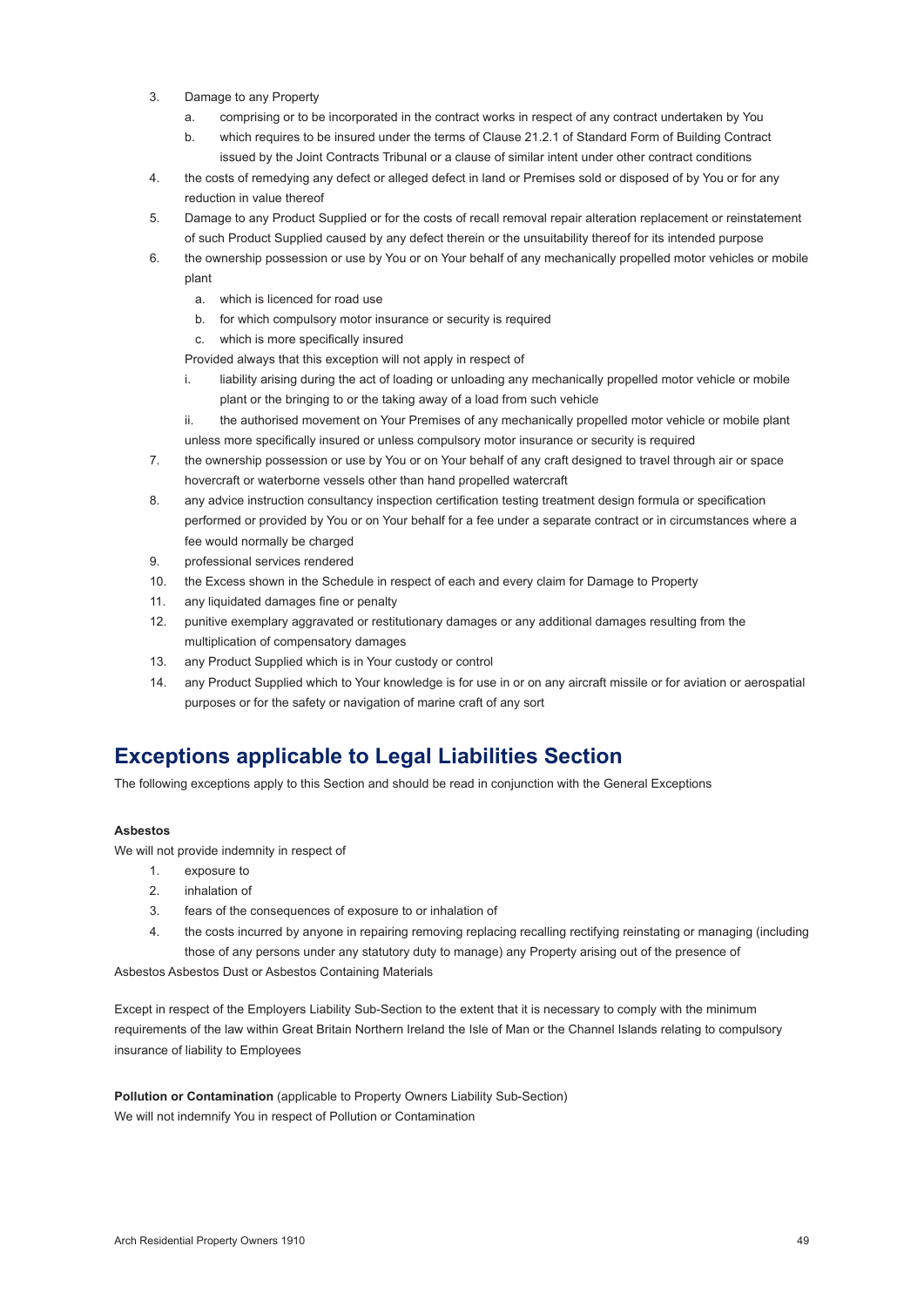- 1. occurring in the United States of America or Canada or dependency or trust territory
- 2. occurring elsewhere unless caused by a sudden identifiable unintentional and unexpected incident which takes place in its entirety at specific moment in time and place during the Period of Insurance

All Pollution or Contamination which arises out of one event shall be deemed to have occurred at the time such event takes place

Our liability for all Compensation together with Costs and Expenses payable in respect of all Pollution or Contamination which is deemed to have occurred during the Period of Insurance will not exceed in the aggregate the Limit of Indemnity shown in the Schedule in respect of any Sub-Section of this Section

For the purpose of this exclusion and limitation 'Pollution or Contamination' shall be deemed to mean

- a. all pollution or contamination of buildings or other structures or of water or land or the atmosphere and
- b. all loss or Damage to Property or Injury directly or indirectly caused by such pollution or contamination

#### **Liability under Contract or Agreement**

We shall not indemnify You against liability which is assumed by You by agreement unless such liability would have attached in the absence of such agreement

#### **Vehicles**

We will not provide indemnity in respect of any legal liability for which compulsory motor insurance or security is required in accordance with any road traffic legislation within the European Union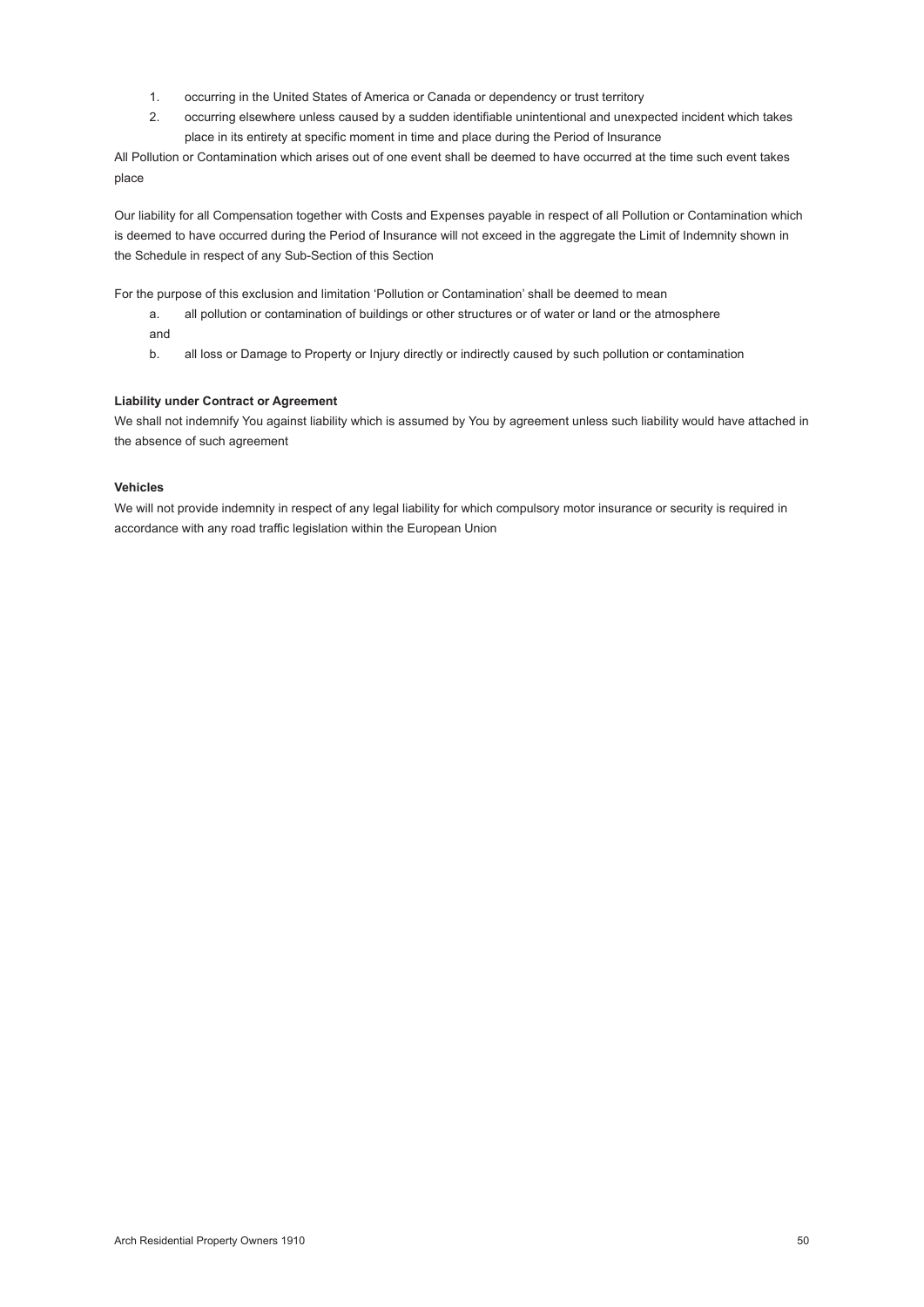### **Landlords' Legal Expenses and Rent Indemnity Section**

### **Definitions**

The following Definitions apply to this Section and shall keep the same meaning wherever they appear in the Section. They should also be read in conjunction with the General Definitions at the start of the Policy

#### **Appointed Advisor**

The solicitor or other advisor appointed by Us to act on Your behalf

#### **Legal Costs and Expenses**

- 1. Reasonable legal costs fees and disbursements reasonably and proportionately incurred by the Appointed Advisor on the standard basis and agreed in advance by Us The term "standard basis" can be found within the Courts' Civil Procedure Rules Part 44
- 2. Other side's costs incurred in civil claims where You have been ordered to pay them or pays them with Our agreement
	- except if You are prosecuted
- 3. Rent indemnity payments as described under Insured Event B Rent Indemnity

#### **Limit of Indemnity**

As specified in the Policy Schedule

#### **Reasonable Prospects of Success**

- 1. Other than as set out in 2. and 3. below a greater than 50% chance of successfully pursuing or defending Your claim against another person If You are seeking damages or compensation there must also be a greater than 50% chance of enforcing any Judgment that might be obtained
- 2. In criminal prosecution claims where You
	- a. plead guilty where there is a greater than 50% chance of successfully mitigating Your sentence or fine or
	- b. plead not guilty where there is a greater than 50% chance of that plea being accepted by the court
- 3. In all claims involving an appeal where You have a greater than 50% chance of being successful

#### **Residential Property**

The Residential Property shown in Your Schedule and which is located in England, Wales or Scotland

#### **Small Claims Court**

A court in England & Wales that hears a claim falling under the Small Claims Track in the County Court as defined by Section 26.6 (1) of the Civil Procedure Rules 1999 a court in Scotland where that uses the small claims procedure as set out by the Act of Sederunt (Small Claims) Rules 2002

#### **Tenancy Agreement**

An agreement to let Your Residential Property

- 1. under an assured shorthold tenancy or
- 2. under a shorthold tenancy or
- 3. under an assured tenancy

as defined by the Housing Act 1988 as amended by the Housing Act 1996 and the Assured Tenancies (Amendment) (England) Order 2010 or the Housing (Scotland) Act or

- 4. to a limited company or business partnership for residential purposes by its Employees
- 5. where You live at Your Residential Property and have one or two written licence agreements(s) which contain(s) a termination clause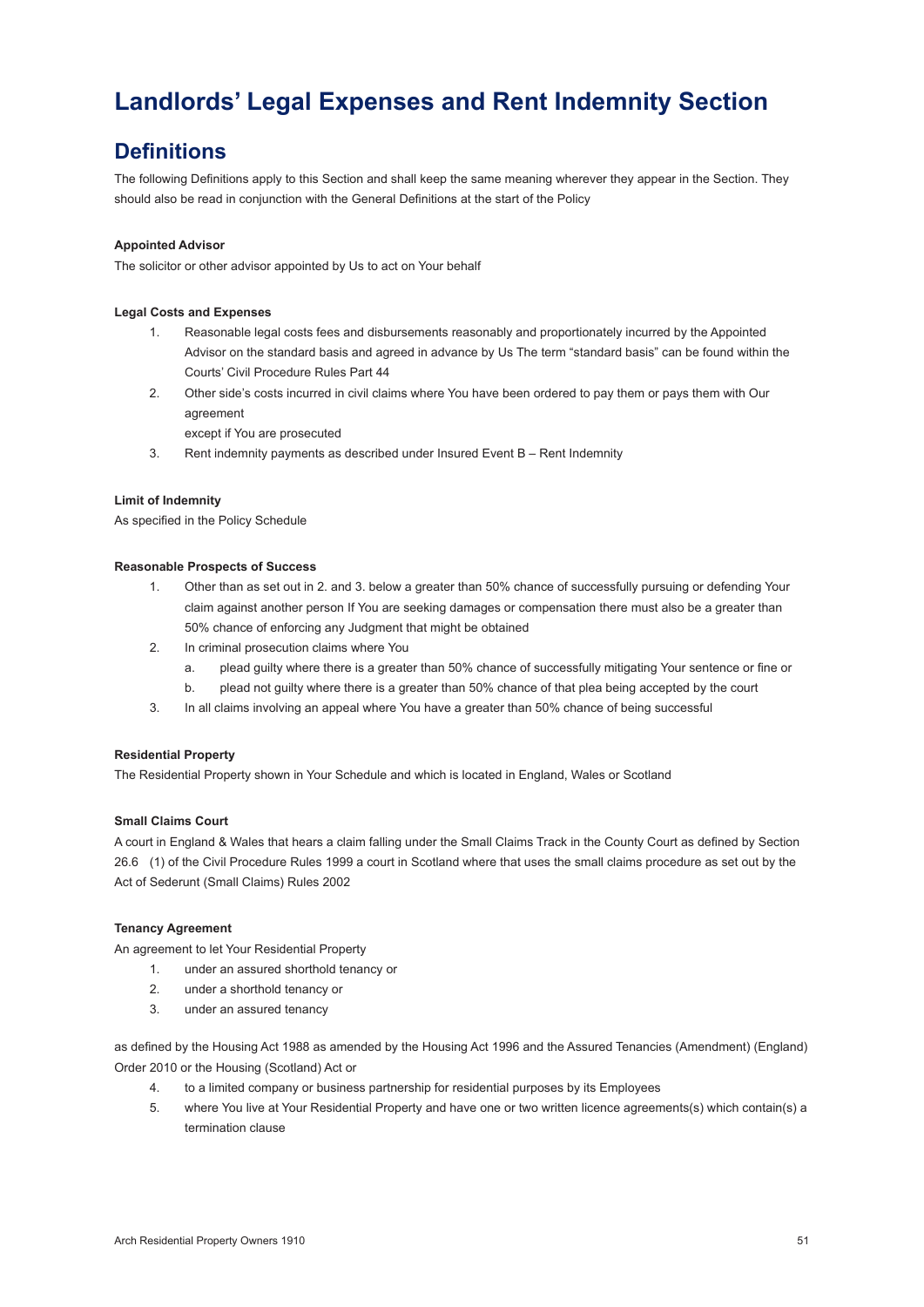#### <span id="page-52-0"></span>**We/Us/Our**

shall extend to include ARAG plc in so far as ARAG acts on Our behalf under a binding authority agreement between the parties

### **Cover**

Following an Insured Event We will pay Your Legal Costs & Expenses up to the Limit of Indemnity for all claims related by time or originating cause including the cost of appeals provided that

- 1. You keep to the terms of this Section of the Policy and cooperate fully with Us
- 2. Your claim
	- a. always has Reasonable Prospects of Success
	- b. is reported to Us during the Period of Insurance as soon as possible after first becoming aware of circumstances which could give rise to a claim under this Section of the Policy and in relation to rent arrears within 60 days of the rent first becoming due
- 3. unless there is a conflict of interest, You agree to use the Appointed Advisor chosen by Us in any claim
	- a. falling under the jurisdiction of the Small claims court, and/or
	- b. prior to the issue of proceedings
- 4. the dispute can be heard by a court

A claim is considered to be reported to Us when We have received Your fully completed claims form and all supporting documentation

### **Insured Events Covered**

#### **A – LEGAL EXPENSES**

#### **1. Repossession**

Cover to pursue Your legal rights to repossess Your Residential Property that You have let under a Tenancy Agreement provided You have

- a. demanded rent in writing from Your tenant as soon as it is overdue and can provide evidence of this
- b. given the tenant the correct notices for the repossession of Your Residential Property
- c. a right of repossession under
	- i. Schedule 2 Part 1 (grounds 1 to 8) or
	- ii. Schedule 5 Part 1 (grounds 1 to 8) or
	- iii. Part 1 Section 21 or
	- iv. Part 2 Section 33

Where the Housing Act 1988 as amended by the Housing Act 1996 the Assured Tenancies (Amendment) (England) Order 2010 or the Housing (Scotland) Act applies to Your Tenancy Agreement

(Visit Our Landlords' Legal Services website to download notices demanding payment of late rent and Sections 8 and 21 notices with covering letters)

#### **2. Property damage, nuisance and trespass**

- a. An event which causes visible Damage to Your Residential Property and/or anything owned by You at Your Residential Property provided that in respect of a claim against Your tenant for Damage You have prepared prior to the granting of the tenancy a detailed inventory of the contents and condition of the Residential Property which the tenant has signed
- b. A public or private nuisance or a trespass relating to Your Residential Property

#### What is not insured under Insured Event 2

- a. Damage to Your Residential Property that arises from or relates to a contractual agreement other than a Tenancy Agreement
- b. Trespass by Your tenant or ex-tenant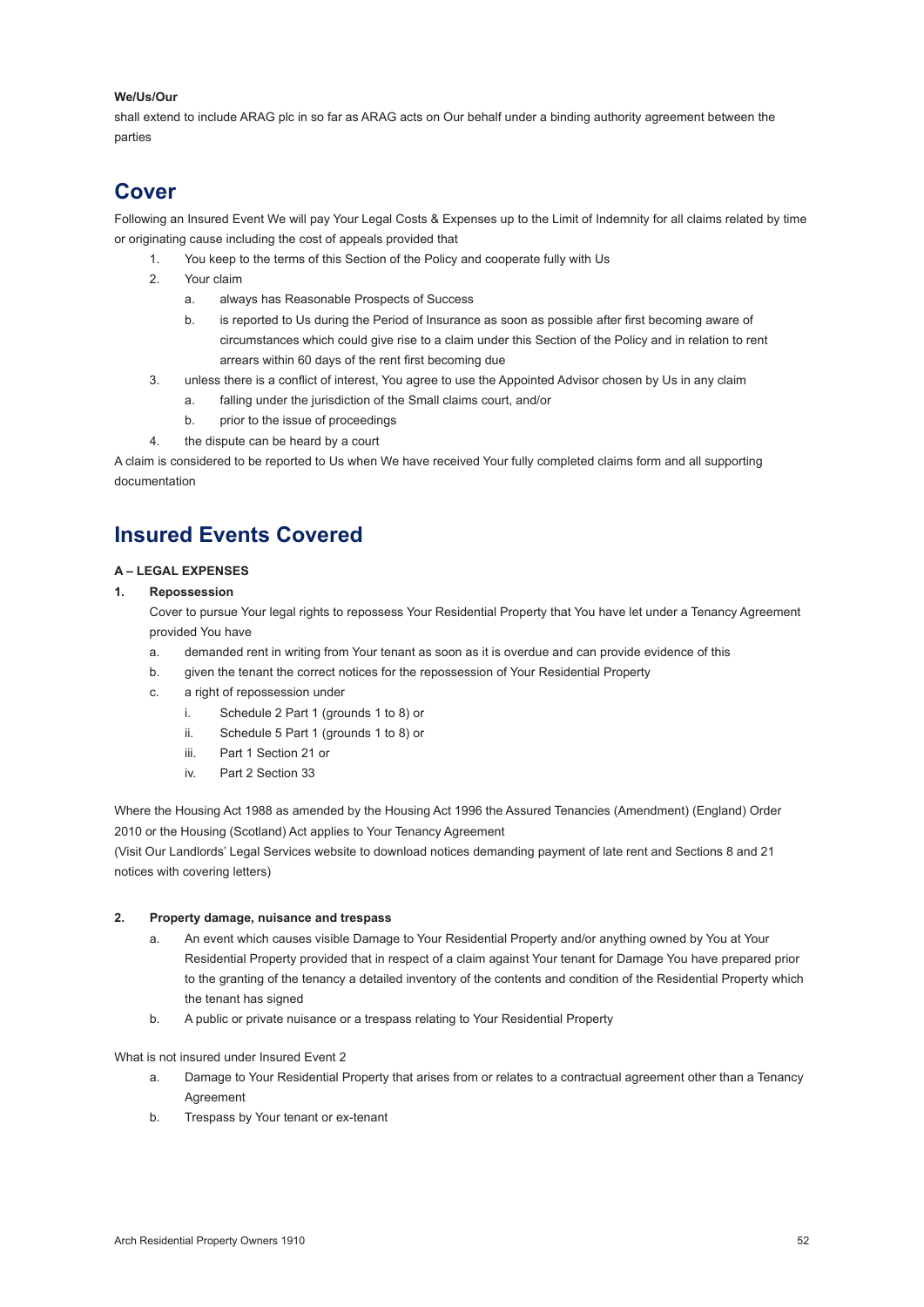#### **3. Recovery of rent arrears**

Pursuit of Your legal right to recover rent due under a Tenancy Agreement for Your Residential Property (Visit Our Landlords' Legal Services website to download initial letters to tenants regarding rent arrears)

#### **4. Prosecution defence**

A prosecution against You that arises from You letting out Your Residential Property

#### **B – RENT INDEMNITY (only operative if shown on the schedule)**

Following a claim We have accepted for repossession of Your Residential Property under Insured Event A 1. above, We will pay You any rent owed to You until You gain possession provided that rent first falls into arrears and is reported during the Period of insurance and while the tenant is living at Your Residential Property.

Once you have gained possession of Your Residential Property the most We will pay shall be 75% of the monthly rent that was previously payable for a maximum further period of two months provided that You agree to re-let Your Residential Property where an offer equal to or greater than 85% of the preceding rent is offered

You are responsible for the first unpaid month's rent (which You have collected as a deposit) and after that the maximum rent We will pay is

- a. 5 months for a 6 month policy or
- b. 11 months for a 12 month policy

#### **Conditions relating to B – RENT INDEMNITY**

You must:

- 1. have signed a Tenancy Agreement with each tenant before You allow occupation of the Residential Property
- 2. obtain, prior to granting the tenancy a satisfactory reference for the tenant from
	- a. a previous managing agent or
	- b. previous landlord and
	- c. an employer or (other financial source) and
	- d. a credit history check (including County Court Judgements the Enforcement of Judgements Office and bankruptcy) where a guarantor is required only items c and d will apply to the guarantor
- 3. not grant the tenancy if You are in any doubt of the integrity or the financial standing of the tenant or their guarantor
- 4. ensure that all conditions on the reference report are met and be able to demonstrate this
- 5. not enter into a Tenancy Agreement where a person has been requested to stand surety for the tenant unless that person has entered into a legally enforceable agreement in Your favour
- 6. not allow a tenant to occupy the Residential Property until the first month's rent in advance and one month's rent as a deposit has been paid in cash or payment has cleared in Your bank account
- 7. comply with laws regarding tenant deposits before allowing a tenant to occupy the Residential Property
- 8. keep up-to-date rental records
- 9. ensure that where a tenant makes a payment of arrears, such payment is received on the express understanding that it is being taken on account of the longest outstanding sum of arrears that are due and is received without any prejudice to any termination notice and/or proceedings
- 10. agree to Us setting off any retained deposit against the tenant's outstanding rent

### **Exceptions under this Section**

You are not insured for any claim arising from or relating to

- 1. Legal Costs & Expenses incurred without Our consent
- 2. any actual or alleged act omission or dispute occurring prior to or existing at the inception of this Section of the Policy and which You believed or ought reasonably to have believed could give rise to a claim
- 3. any claim occurring during the first 90 days of the first Period of insurance where the Tenancy Agreement started before the start of this Section of the Policy (except where You have had equivalent cover in force immediately before the start of this Section of the Policy)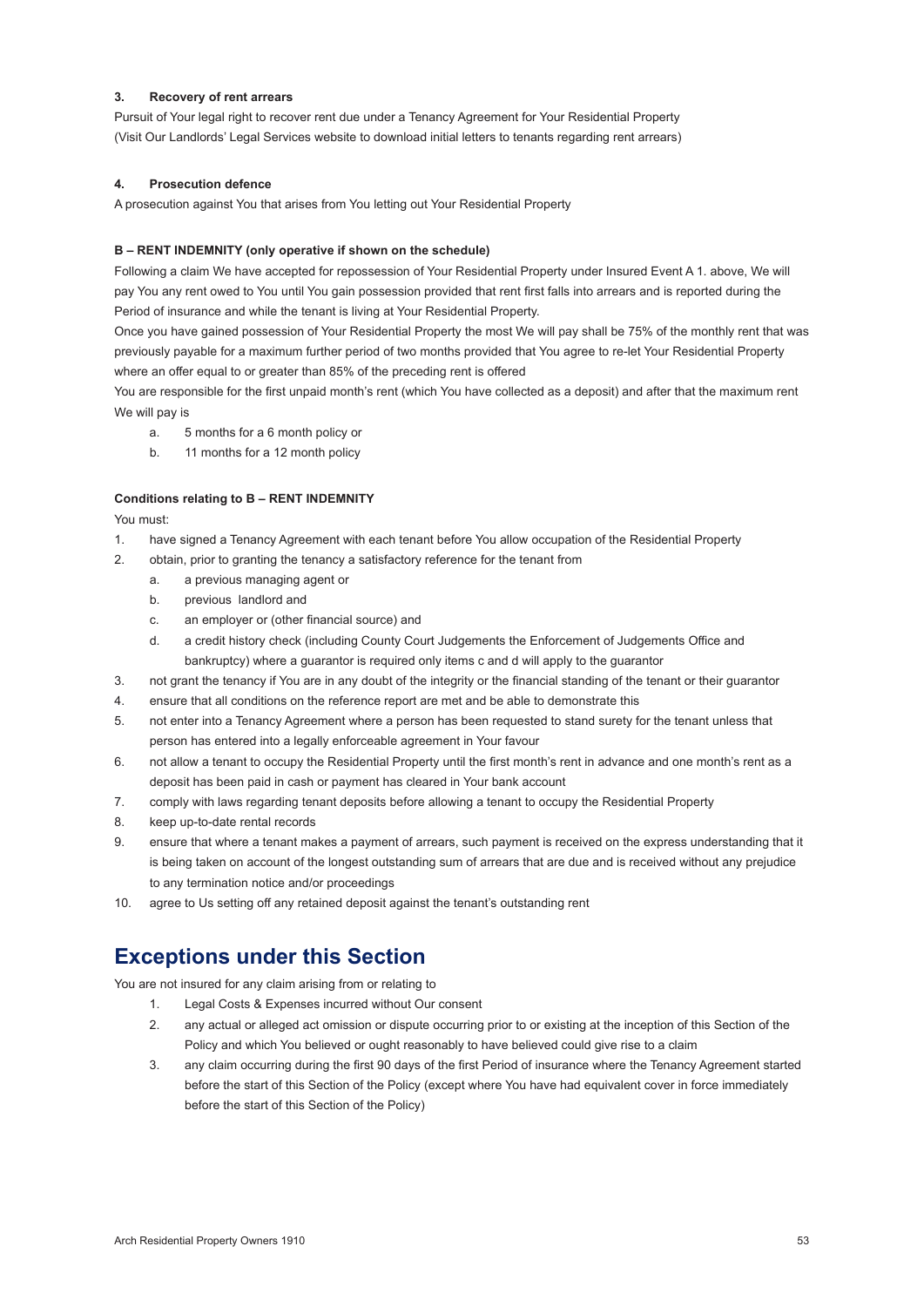- 4. an allegation or prosecution against You involving
	- a. assault violence indecent or obscene materials dishonesty malicious falsehood
	- b. the manufacture dealing in or use of alcohol illegal drugs illegal immigration
	- c. offences under Part 7 of the Proceeds of Crime Act 2002 (money laundering offences)
- 5. registering assessing or reviewing rent rent control leasehold valuation or the jurisdiction of the First-tier Tribunal (Property Chamber)
- 6. a Residential Property which is or should have been registered as a House of Multiple Occupation
- 7. a judicial review
- 8. a dispute with Us or the party who arranged this cover not dealt with under Arbitration a managing agent or the party who sold You this Section of the Policy

### **Conditions Which Apply to This Section**

Failure to keep to any of these conditions without good reason will lead Us to cancel Your Policy refuse a claim or withdraw from an ongoing claim We also reserve the right to recover Legal Costs & Expenses from You should this occur

#### **Your responsibilities**

You must

- a. tell Us immediately of anything that may make it more costly or difficult for the Appointed Advisor to resolve the claim in Your favour
- b. cooperate fully with Us give the Appointed Advisor any instructions We require and keep them updated with progress of the claim and not hinder them
- c. take reasonable steps to recover Legal Costs & Expenses and where recovered pay them to Us
- d. keep Legal Costs & Expenses as low as possible
- e. allow Us at any time to take over and conduct in Your name any claim

#### **Freedom to choose an Appointed Advisor**

- a. In certain circumstances as set out in b. below You may choose an Appointed Advisor In all other cases no such right exists and We shall choose the Appointed Advisor
- b. If
	- i. We agree to start proceedings or proceedings are issued against You or
	- ii. there is a conflict of interest

You may choose a qualified Appointed Advisor except where Your claim is to be dealt with by the Small Claims Court where unless there is a conflict of interest We will always choose the Appointed Advisor

c. where You wish to exercise the right to choose You must write to Us with Your preferred representative's contact details

#### **Our Consent**

You must agree to Us having sight of the Appointed Advisor's file relating to Your claim You are considered to have provided consent to Us or Our appointed agent to have sight of the file for auditing and quality and cost control purposes

#### **Settlement**

- 1. We can settle the claim by paying the reasonable value of Your claim
- 2. You must not negotiate settle the claim or agree to pay any Legal Costs & Expenses incurred without Our written agreement
- 3. If You refuse to settle the claim following advice to do so from the Appointed Advisor We reserve the right to refuse to pay any further Legal Costs & Expenses

#### **Barrister's Opinion**

We may require You to obtain and pay for an opinion from a barrister if a dispute arises regarding the merits or value of the claim If the opinion supports You then We will reimburse the reasonable costs of that opinion If that opinion conflicts with advice obtained by Us then We will pay for a final opinion which shall be binding on You and Us this does not affect Your right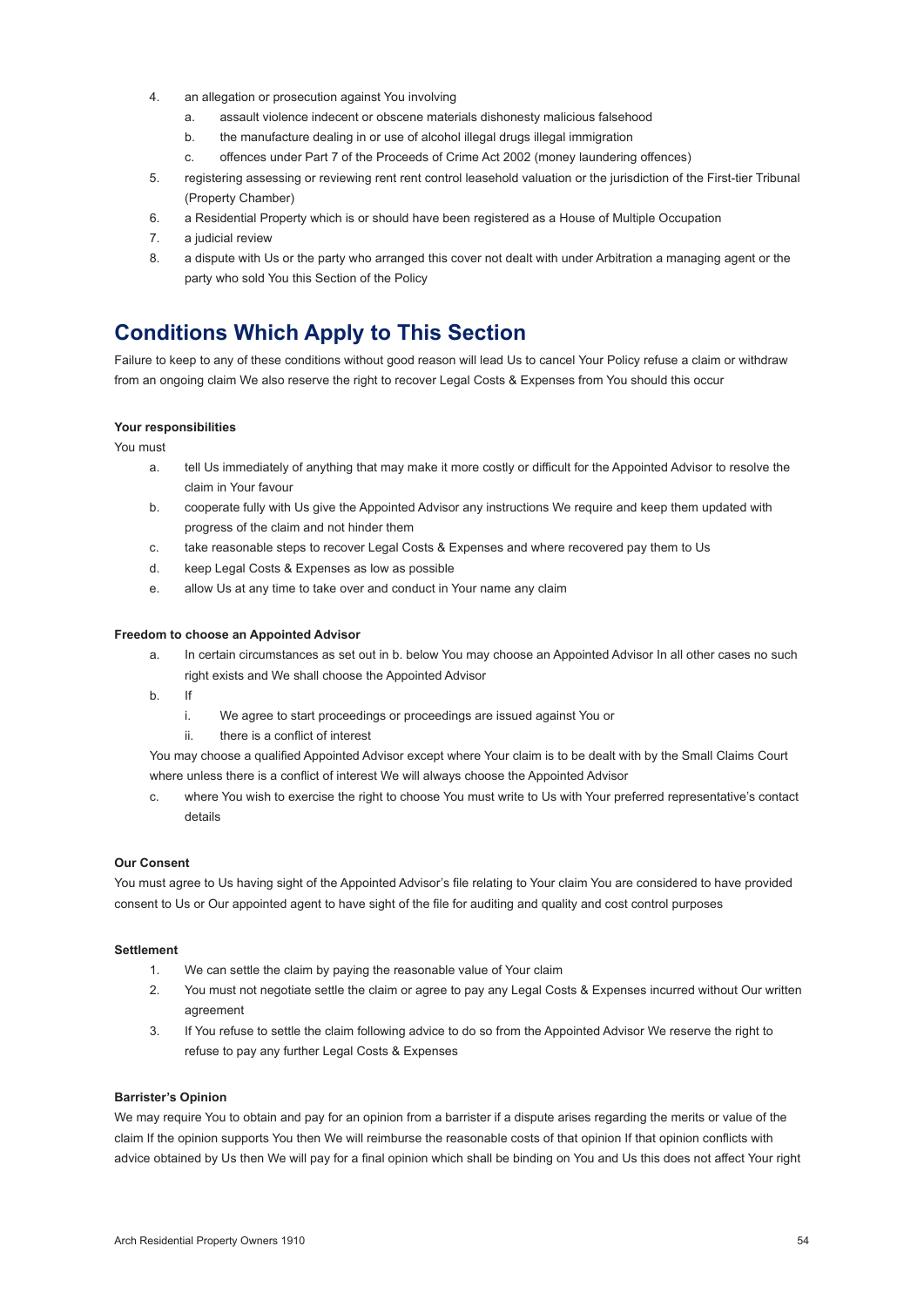under Arbitration below

#### **Arbitration**

If any dispute between You and Us arises from this Section of the Policy You can make a complaint to Us as described in the complaints section of this Policy and We will try and resolve the matter if We are unable to satisfy Your concerns and the matter can be dealt with by the Financial Ombudsman Service You can ask them to arbitrate over the complaint If the dispute cannot be dealt with by the Financial Ombudsman Service it can be referred for independent arbitration to a qualified person agreed upon by both parties

The loser of the dispute shall be liable to pay the costs incurred

If We fail to agree on a suitable person to arbitrate the matter We will ask the President of the relevant law society to nominate The arbitration shall be subject to the Arbitration Acts and the arbitrator's decision shall be binding on the parties

#### **Acts of Parliament Statutory Instruments Civil Procedure Rules & Jurisdiction**

All legal instruments and rules referred to within this Section of the Policy shall include equivalent legislation in Scotland and any subsequent amendment or replacement legislation

This Policy will be governed by the law of England and Wales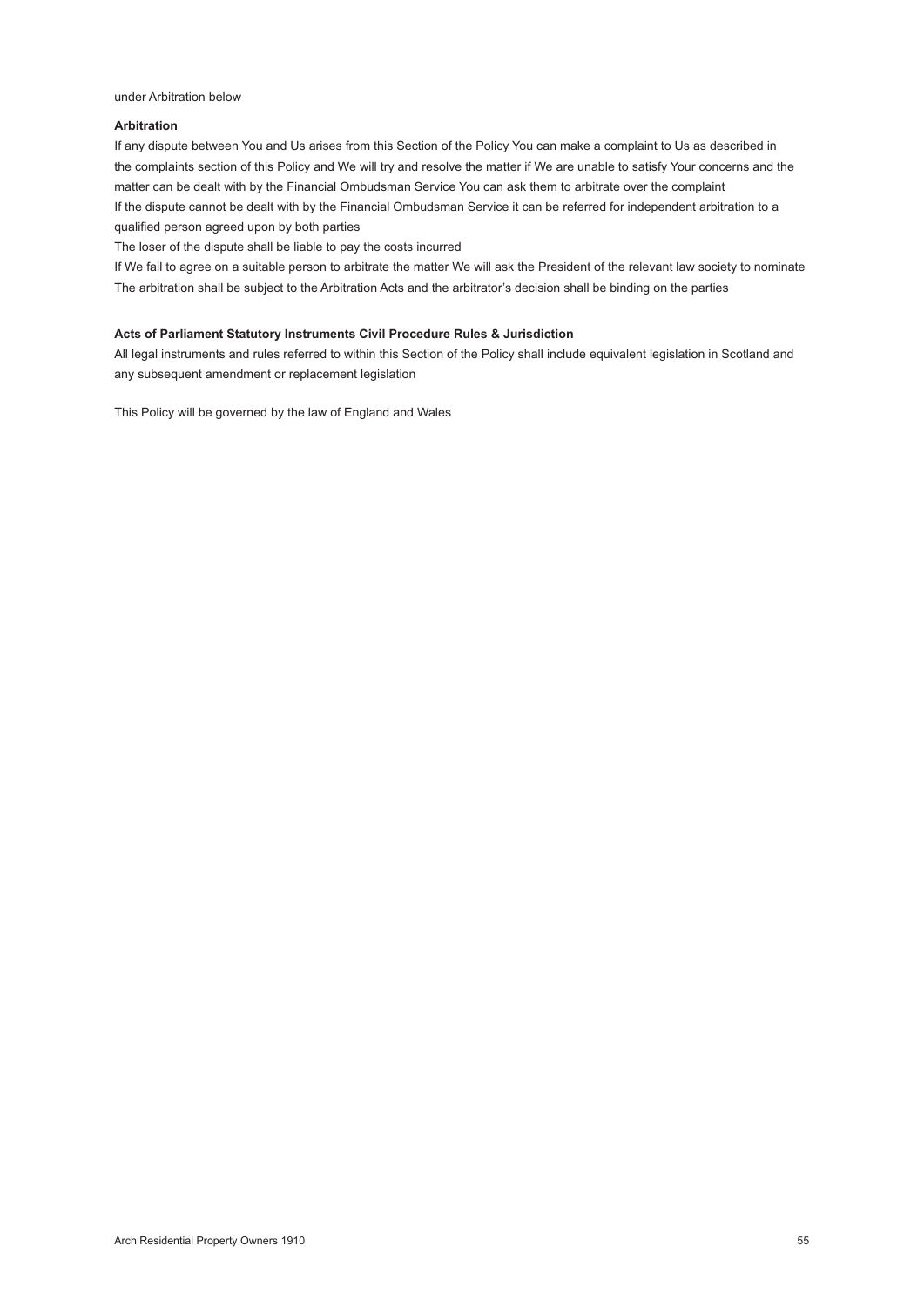### **Extended Loss of Rental Income Section**

### **Definitions**

The following Definitions apply to this Section and shall keep the same meaning wherever they appear in the Section they should also be read in conjunction with the General Definitions at the start of the Policy

#### **Damage**

Loss of or Damage to the Property used by You at the Premises for the purpose of the Business

#### **Indemnity Period**

The period beginning with the occurrence of the Damage and ending not later than the Maximum Indemnity Period thereafter during which the results of the Business shall be affected in consequence thereof

#### **Maximum Indemnity Period**

The period stated in the Schedule unless amended in any Additional Contingency

#### **Rent Receivable**

The Money paid or payable to You by tenants for rental of the Premises and for the services provided in connection with the Business at the Premises

#### **Estimated Rent Receivable**

The amount declared by You to Us as representing not less than the Rent Receivable which it is anticipated will be earned by the Business during the financial year most nearly concurrent with the Period of Insurance (or a proportionately increased multiple thereof where the Maximum Indemnity Period exceeds twelve months)

#### **Annual Rent Receivable**

The Rent Receivable during the twelve months immediately before the date of the Damage

#### **Standard Rent Receivable**

The Rent Receivable during that period in the twelve months immediately before the date of the Damage which corresponds with the Indemnity Period

to which such adjustments shall be made as may be necessary to provide for the trend of the Business and for variations in or other circumstances affecting the Business either before or after the Damage or which would have affected the Business had the Damage not occurred so that the figures thus adjusted shall represent as nearly as may be reasonably practicable the results which but for the Damage would have been obtained during the relative period after the Damage

### **Cover**

In respect of each item in the Schedule We will indemnify You in respect of loss resulting from interruption of or interference with the Business carried on by You at the Premises in consequence of Damage occurring during the Period of Insurance caused by the operation of a Contingency under the Property Damage Section of the Policy unless otherwise stated in the Schedule

Provided that

- 1. payment shall have been made or liability admitted for the Damage under an insurance covering Your interest in the Property
	- or
- 2. payment would have been made or liability admitted for the Damage but for the operation of a provision in such
- insurance excluding liability for losses below a specified amount

#### **Limit of Liability**

Our liability under this Section shall not exceed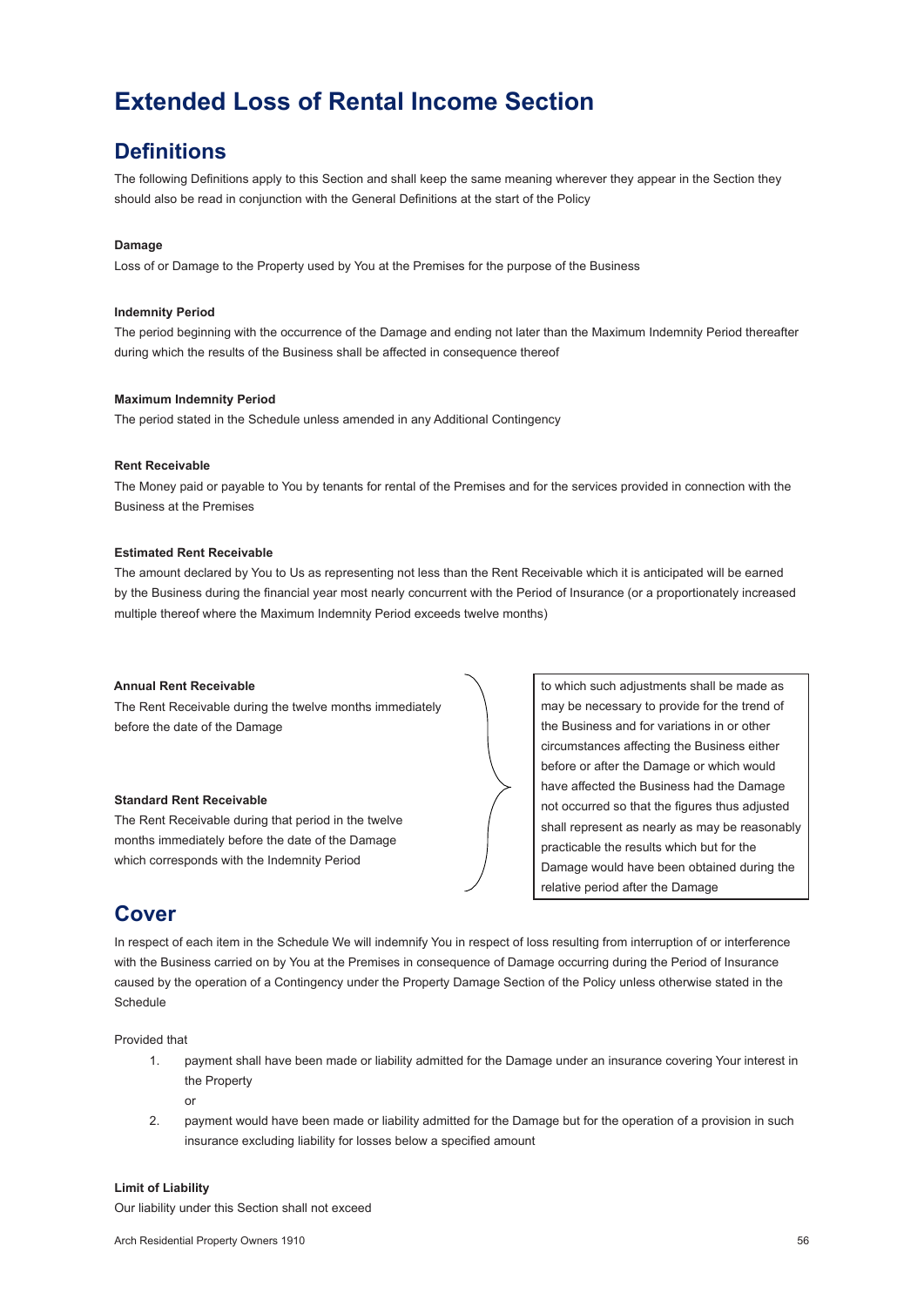- <span id="page-57-0"></span>1. 200% of the Estimated Rent Receivable shown in the Schedule and
- 2. 100% of the Sum Insured shown in the Schedule for each other item or Extension stated in the Schedule Unless otherwise agreed by Us

#### **Basis of Settlement**

The following items of settlement apply only if the paragraph title appears in the Schedule

#### **Rent Receivable or Estimated Rent Receivable**

The insurance under this item is limited to (1) loss of Rent Receivable and (2) increase in cost of working and the amount payable as indemnity thereunder shall be

- 1. in respect of the loss of Rent Receivable the amount by which the Rent Receivable during the Indemnity Period shall fall short of the Standard Rent Receivable in consequence of the Damage
- 2. in respect of increase of cost of working the additional expenditure necessarily and reasonably incurred for the sole purpose of avoiding or diminishing the loss of Rent Receivable which but for the expenditure would have taken place during the Indemnity Period in consequence of the Damage but not exceeding the amount of the reduction in Rent Receivable thereby avoided

less any sum saved during the Indemnity Period in respect of such of the expenses and charges payable out of Rent Receivable as may cease or be reduced in consequence of the Damage

If the Sum Insured by the item on Rent Receivable be less than the Annual Rent Receivable (or at a proportionately increased multiple thereof where the Maximum lndemnity Period exceeds twelve months) the amount payable shall be proportionately reduced

#### **Prevention of Access**

We will indemnify You in respect of Damage to Property in the vicinity of the Premises as a result of Damage caused by any of the Contingencies insured under the Property Damage Section which prevents or hinders use of or access to the Premises whether the Premises have been Damaged or not

The maximum We will pay is the Sum Insured as stated in the Schedule

### **Section Extensions**

#### **Auditors and Professional Accountants and Legal Fees**

Included within the Rent Receivable or Estimated Rent Receivable item is an allowance for auditors professional accountants and solicitors reasonable charges for

- 1. producing information We required for investigating any claim and
- 2. confirming the information is in accordance with Your Business books
- 3. determining Your contractual rights under any rent cessor clause or insurance break clause contained in the lease

The maximum We will pay for any claim including auditors and professional accountants and solicitors charges is the Sum Insured

#### **Buildings Awaiting Sale**

If at the time of Damage You have contracted to sell Your interest in the Buildings and the sale is cancelled or delayed solely due to the Damage We will pay at Your option either

- 1. The loss of Rent Receivable from the date of Damage until the Buildings would have been sold or the expiry of the Indemnity Period if earlier or
- 2. The loss in respect of interest from the date the Buildings would have been sold if the Damage had not occurred to the actual date of sale or the expiry of the Indemnity Period if earlier The loss in respect of interest being
	- a. The actual interest incurred on capital borrowed (solely to offset in whole or in part the loss of use of the sale proceeds) for the purpose of financing the Business
	- b. The investment interest lost to You on any balance of the sale proceeds (after deduction of any capital borrowed as provided for under paragraph a) above)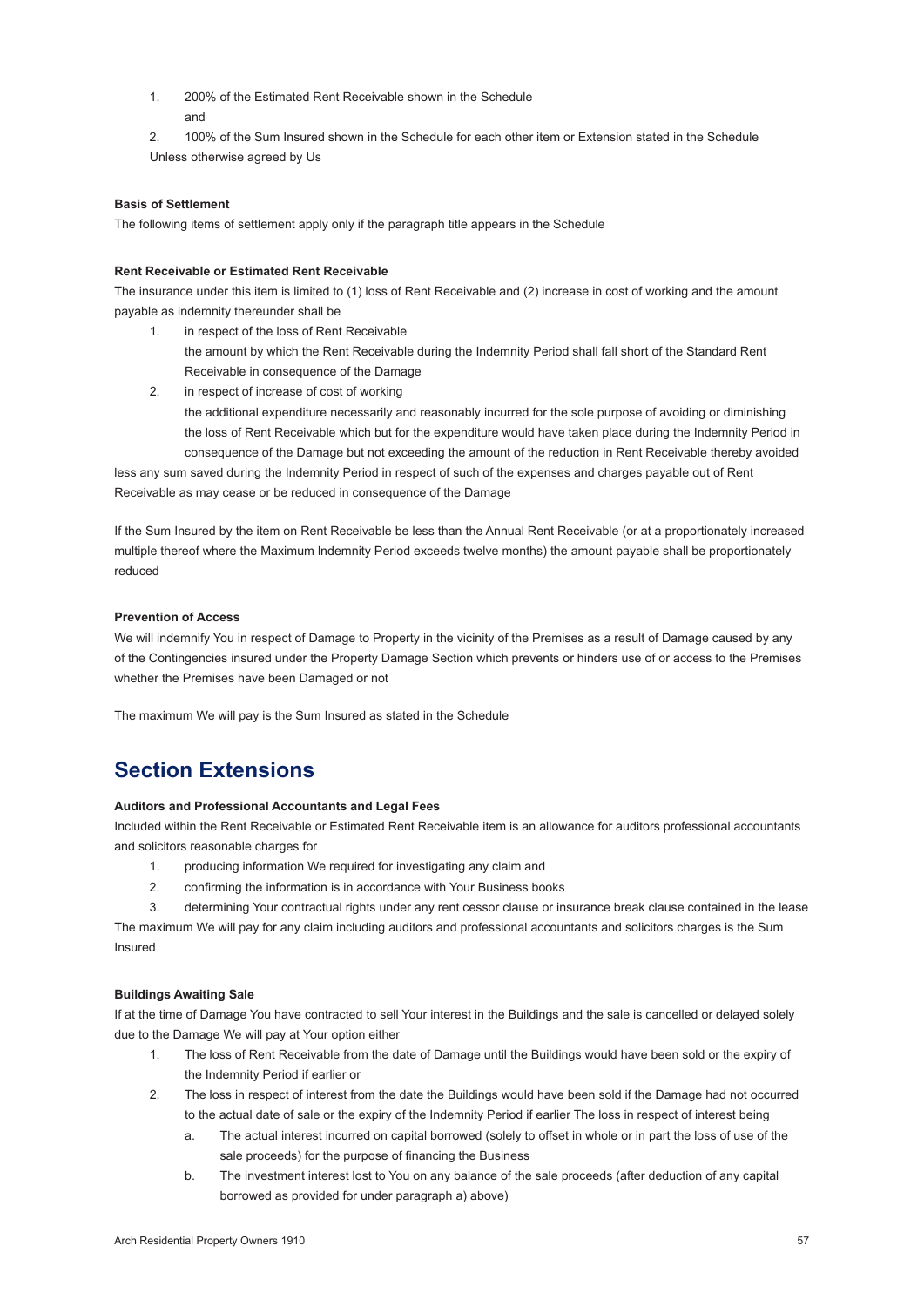Less any amount of Rent Receivable

We will also pay with Our written consent Additional expenditure being the expenditure necessarily and reasonably incurred during the Indemnity Period following Damage solely to avoid or minimise the loss payable under a) and b) above

#### **Capital Additions Rent Receivable**

We will pay for loss of Rent Receivable for any newly acquired or newly erected Buildings or alterations additions or extensions to Buildings covered under the Property Damage Section that is not otherwise insured Provided that

- a. the most We will pay at one situation is 10% of the Sum Insured under this Section up to a maximum of £100,000 during any one Period of Insurance
- b. You must tell Us as soon as possible of any extension of cover as detailed above and take out insurance cover from the date Our liability commenced

#### **Contracting Purchaser's Interest**

Between You contracting to sell Your interest in any of the Premises and the completion of the purchase by a third party if Damage occurs which is not otherwise insured by the third party on completion the third party will be entitled to benefit under this Section without prejudice to the rights and liabilities of You or Us

#### **Cost of reletting**

We will pay costs that You necessarily and reasonably incur in reletting the Premises (including legal fees) solely in consequence of Damage The maximum We will pay is the Sum Insured in respect of the Buildings affected by the Damage

#### **Inadvertent Failure to Insure**

Buildings owned by You in Great Britain Northern Ireland the Channel Islands or the Isle of Man for which You have an obligation to insure (whether owned or leased to You) but which have inadvertently been left uninsured

The maximum We will pay at any one Premises is £100,000 in respect of loss of Rent Receivable

You must advise Us in writing immediately You become aware of a Premises inadvertently left uninsured and pay the appropriate premium due from the date the insurance becomes Your responsibility

You must carry out at not less than twelve months intervals a check of all properties owned or leased by You and for which You are responsible to ensure that effective insurance is in force on each of them

We will not indemnify You in respect of

- 1. any building more specifically insured
- 2. any appreciation in value

#### **Subrogation Waiver**

In the event of a claim arising under this Section We agree to waive any rights remedies or relief to which We might become entitled by subrogation against

- 1. any Company standing in the relationship of Parent to Subsidiary (Subsidiary to Parent) to You as defined in the Companies Acts or Companies (NI) Order as appropriate current at the time of Damage
- 2. any Company which is a Subsidiary of a Parent Company of which You are a subsidiary in each case within the meaning of the Companies Acts or Companies (NI) Order as appropriate current at the time of Damage
- 3. any tenant or lessee in respect of loss of Rent Receivable unless the loss of Rent Receivable is caused by a criminal or malicious act of the tenant or lessee

### **Conditions**

#### **Automatic Reinstatement of Loss**

Unless there is written notice by Us to the contrary in the event of Damage under this Section We shall automatically reinstate the Sum Insured provided that You undertake to pay the appropriate additional premium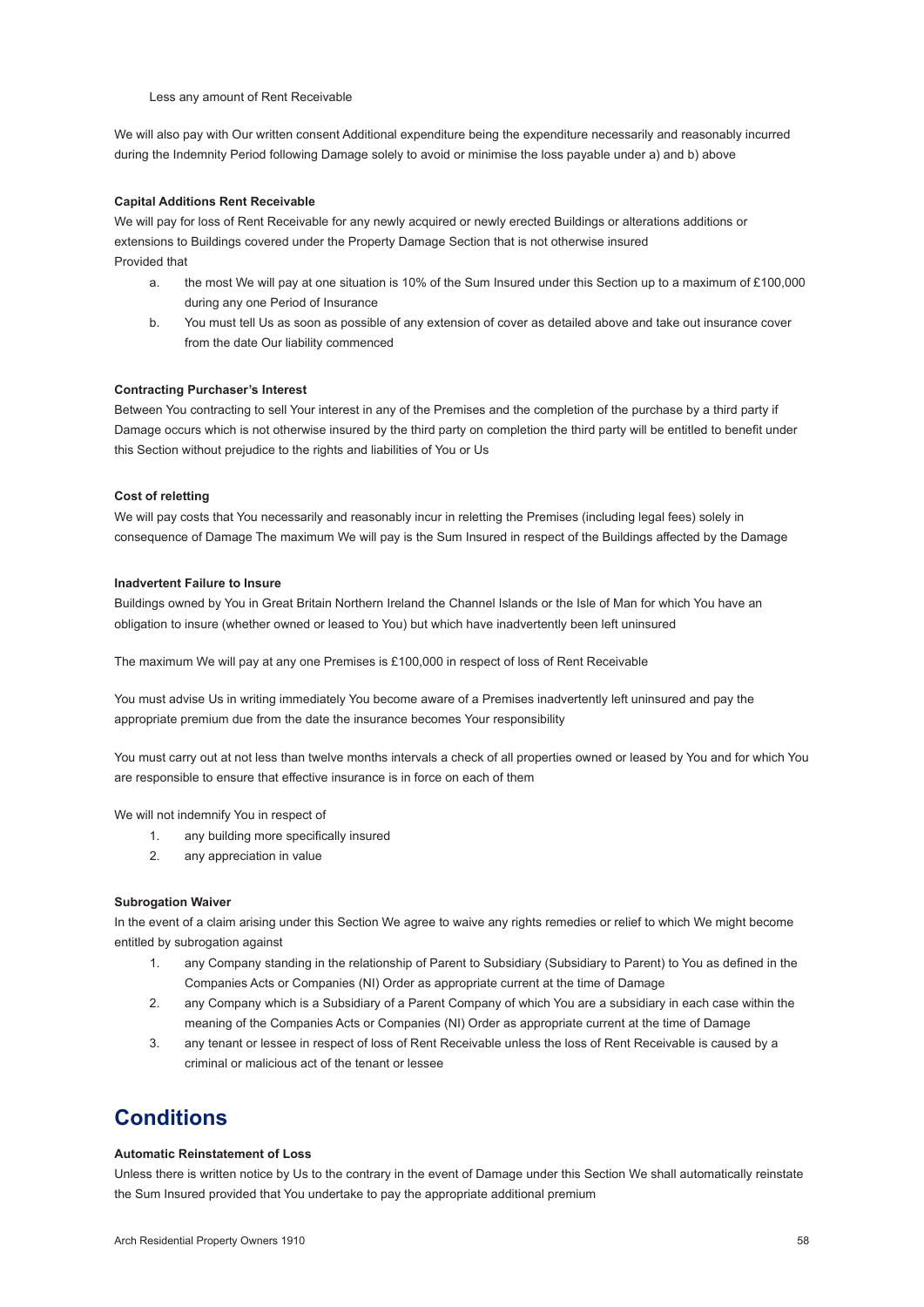#### <span id="page-59-0"></span>**Cessation of Trading**

This Section shall be avoided if the Business is wound up or carried on by a liquidator or receiver or permanently discontinued at any time after the commencement of the Period of Insurance unless We give Our written consent

#### **Payments on Account**

Claims payments on account may be made to You during the Indemnity Period if required

#### **Renewal**

You will supply prior to each renewal the Estimated Rent Receivable for the financial year most closely corresponding to the following Period of Insurance

#### **Statutory Inspection of Plant**

Any item of plant or machinery belonging to You or under Your control which requires to be examined to comply with any Statutory Regulations must be inspected in accordance with such Regulations Failure to comply with this will invalidate cover in respect of an explosion originating within and causing Damage to the item of Plant

#### **Value Added Tax**

To the extent that You are accountable to the tax authorities for Value Added Tax all terms in this Section shall be exclusive of such tax

### **Additional Contingencies**

#### **Public Utilities – Water Gas or Electricity**

We will indemnify You in respect of interruption or interference with the Business as a result of accidental failure of Your public supply of electricity gas or water at the terminal ends of Your suppliers service feeders to the Premises We will not indemnify You in respect of

- 1. accidental failure which lasts less than 4 hours
- 2. a deliberate act of the supply undertaking unless for the sole purpose of safeguarding life or protecting any part of the supply undertaking system
- 3. accidental failure caused by the exercise of any supply authority's power to withdraw or restrict supply or services
- 4. any industrial action
- 5. drought or other weather conditions unless equipment has been Damaged
- 6. other than in Great Britain Northern Ireland the Channel Islands or the Isle of Man

The maximum We will pay under this Additional Contingency is £50,000 in respect of any one loss unless otherwise stated in the Schedule

#### **Telecommunications**

We will indemnify You in respect of interruption or interference with the Business as a result of accidental failure of the public supply of telecommunication services at the incoming line terminals or receivers at the Premises

- We will not indemnify You in respect of accidental failure
	- 1. lasting less than 24 consecutive hours
	- 2. caused by any industrial action or other deliberate act of the supply undertaking unless for the sole purpose of safeguarding life or protecting any part of the supply undertaking system
	- 3. caused by the exercise of any supply authority's power to withdraw or restrict supply or services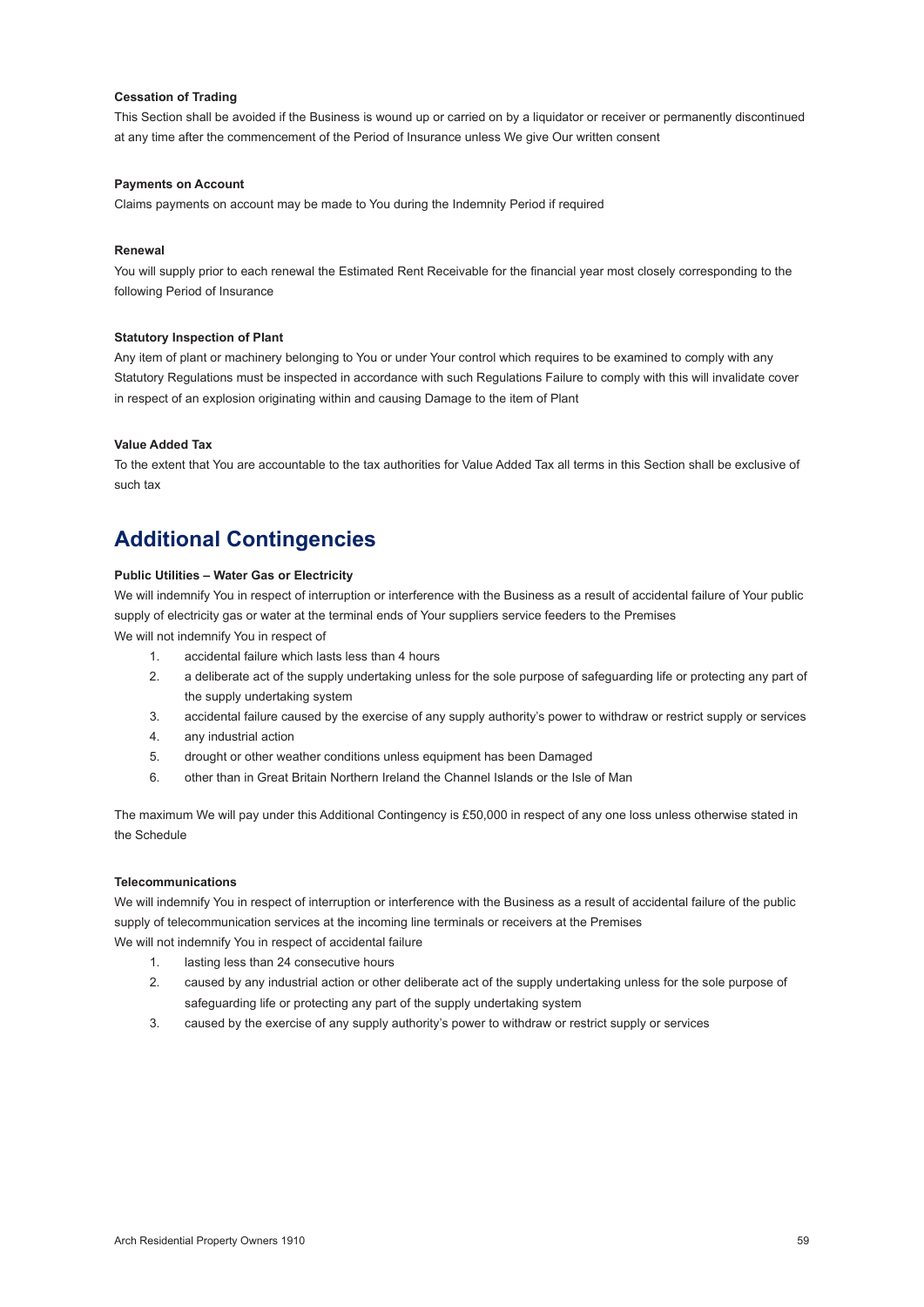- 4. caused by atmospheric or other weather conditions unless equipment has been Damaged caused by those conditions
- 5. other than in Great Britain Northern Ireland the Channel Islands or the Isle of Man
- 6. caused by failure of any satellite

The maximum We will pay under this Additional Contingency is £50,000 in respect of any one loss unless otherwise stated in the Schedule

#### **Public Emergency**

We will indemnify You in respect of loss resulting from interruption or interference with the Business as a result of the actions or advice of a government or local authority due to an emergency likely to endanger life or property in the vicinity of the Premises which prevents or hinders the use of or access to the Premises excluding

- 1. any incident lasting less than 12 hours
- 2. any period other than the actual period when access to the Premises was prevented
- 3. a Notifiable Human Infectious or Contagious Disease as defined in the current legislation occurring at the Premises

The maximum We will pay under this extension is £100,000 in respect of the total of all losses occurring during the Period of Insurance unless otherwise stated in the Schedule

The provisions of any Automatic Reinstatement Condition do not apply in respect of this Additional Contingency

#### **Legionella**

We will indemnify You in respect of loss resulting from interruption or interference with the Business as a result of any outbreak of legionellosis at the Premises causing restrictions on the use of the Premises on the order or advice of the competent authority

Maximum Indemnity Period – three months

The maximum We will pay under this extension is £25,000 (or the limit as detailed in the Schedule) in respect of the total of all losses occurring during the Period of Insurance

#### Condition applicable to Additional Contingency Legionella

If in relation to any claim arising directly or indirectly from an occurrence of Legionellosis or Legionnaires Disease You have failed to fulfil the following condition You will lose Your right to indemnity or payment for that claim

At the Premises You must ensure compliance at all times with the Health and Safety Commissions Approved Code of Practice "The Prevention and Control of Legionellosis (including Legionnaires Disease)" Ref ISBN-0-7176-1772-6 or any supplementary replacement or amending Code of Practice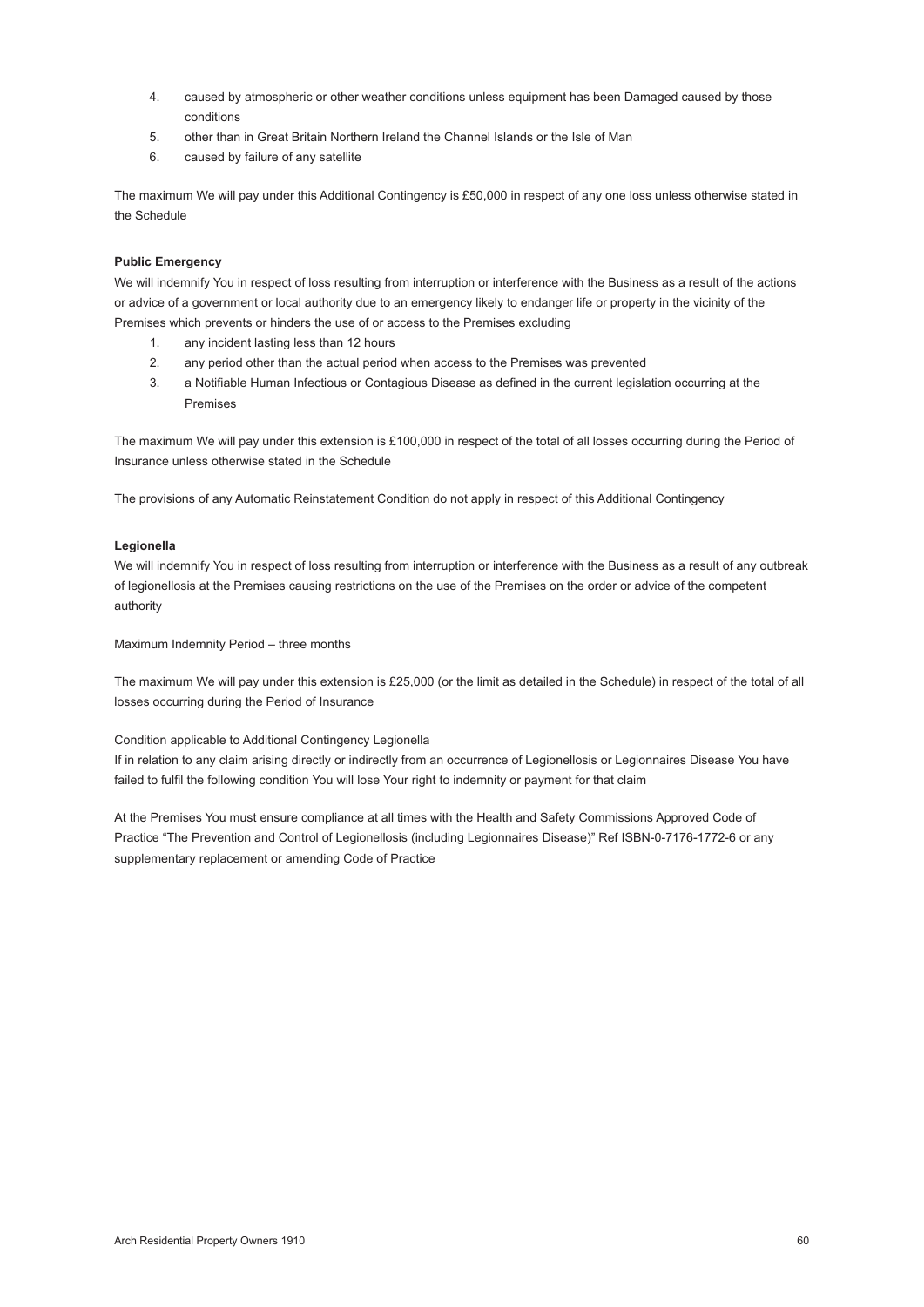### **Terrorism Section**

### **Section Definitions**

The following Definitions apply to this Section and shall keep the same meaning wherever they appear within the Section and they should also be read in conjunction with the General Definitions at the start of the Policy

#### **Act of Sabotage**

means a subversive act or series of such acts committed for political, religious or ideological purposes including the intention to influence any government and/or to put the public in fear for such purposes

#### **Act of Terrorism**

means an act or series of acts including the use of force or violence of any person or group(s) of persons whether acting alone or on behalf of or in connection with any organisation(s) committed for political religious or ideological purposes including the intention to influence any government and/or to put the public in fear for such purposes

#### **Occurrence**

shall mean any one loss or series of losses arising out of and directly occasioned by any one act or series of Acts of Terrorism or Acts of Sabotage for the same purpose or cause sustained by You at the Premises during any period of 72 consecutive hours arising out of the same purpose or cause

However no such period of 72 consecutive hours may extend beyond the expiration of this Policy unless You shall first sustain direct physical damage by an Act of Terrorism or an Act of Sabotage prior to expiration and within said period of 72 consecutive hours nor shall any period of 72 consecutive hours commence prior to the attachment of this Policy

#### **Private Individual**

Any person other than

- 1. a business partnership
- 2. a trustee or body of trustees or trust beneficiary where insurance is arranged under the terms of a trust
- 3. an executor of a will or the beneficiary of such will
- 4. a person who insures Residential Property for the purpose of their business as a sole trader
- 5. a person who insures Residential Property of which in excess of 20 per cent of the property is commercially occupied

#### **Note**

- a. where the Residential Property is occupied in part by a sole trader business partner trustee or executor of a will or beneficiary of such will or trust as as their own private residence each will be deemed to be a Private Individual in respect of that same property unless in excess of 20 per cent of the Residential Property is commercially occupied
- b. where two or more persons have arranged insurance on Residential Property in their several names and/or the name of the policyholder includes the name of a bank or a building society or other financial institution for the purpose of noting their interest in the property insured they will be deemed to be a Private Individual in respect of that property

#### **Property Insured**

All property as detailed in the Schedule

#### **Residential Property**

- 1. Private dwelling houses flats
- 2. Household contents and personal effects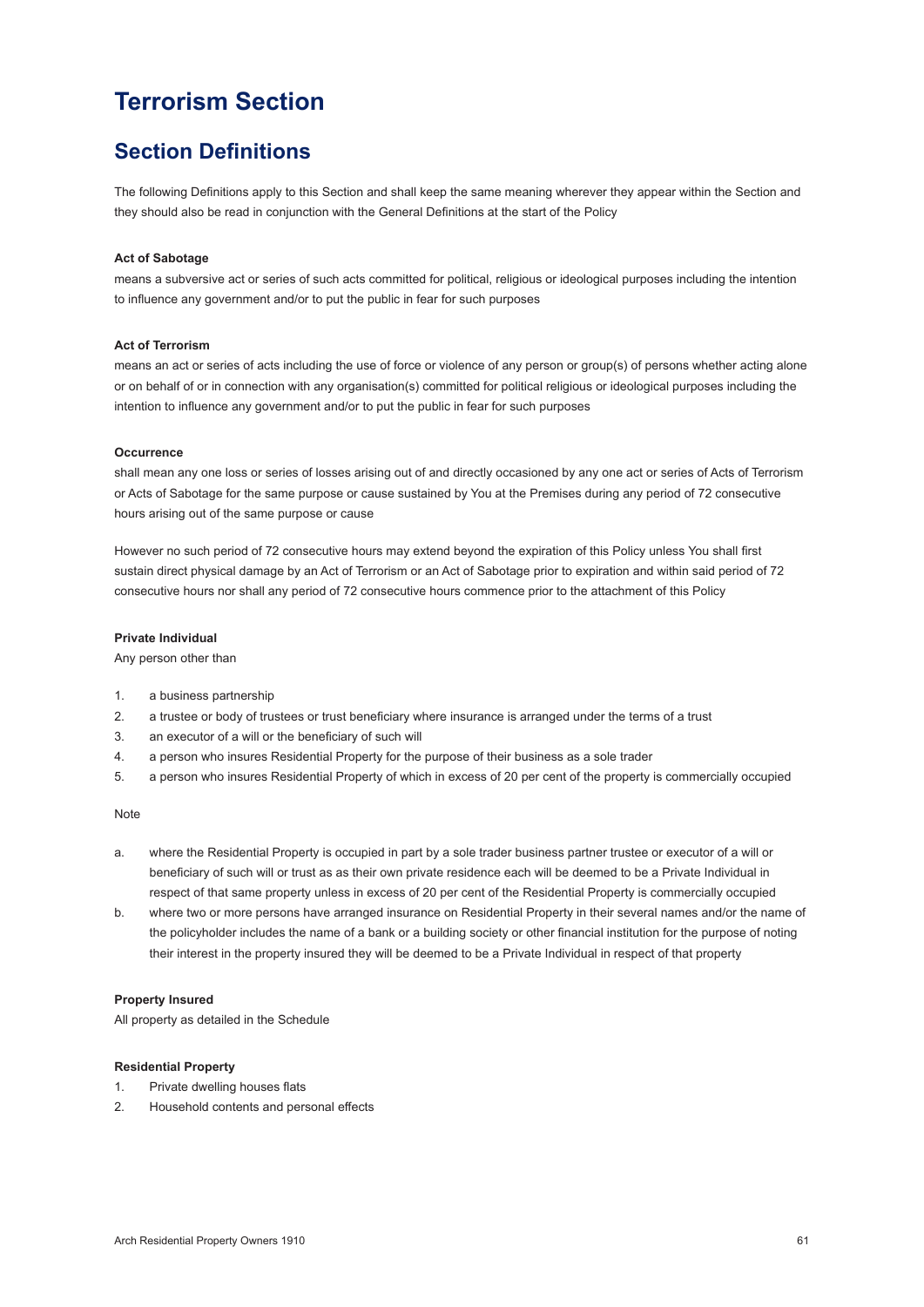#### **Territorial Limits**

England Wales and Scotland but not the territorial seas adjacent thereto as defined by the Territorial Seas Act 1987 This shall include the Channel Tunnel up to the frontier with the Republic of France as set out by the treaty of Canterbury This excludes Northern Ireland the Isle of Man and the Channel Islands

### **Cover**

We will indemnify You in respect of any one Occurrence of loss or Damage to Property Insured caused by an Act of Terrorism or Act of Sabotage during the Period of Insurance within the Territorial Limits

The maximum We will pay under this Section in any one Period of Insurance will not exceed the Limit of Liability or Sum Insured or a limited specified in any extension under the Property Damage or Extended Loss of Rental Income sections

Provided always that insurance by this Section

- a. Is not subject to the General Exceptions
- b. Is subject otherwise to all General Terms and Conditions except where expressly varied within this Section.

### **Exceptions**

The following exceptions apply to this Section

- 1. We will not indemnify You in respect of loss or damage by electronic means including but not limited to computer hacking or the introduction of any form of computer virus or corrupting or unauthorised instructions or code or the use of any electromagnetic weapon
- 2. We will not indemnify You in respect of loss or damage caused by or happening through riot civil commotion war invasion act of foreign enemy hostilities (whether war be declared or not) civil war rebellion revolution insurrection or military or usurped power
- 3. We will not indemnify You in respect of damage or any other loss or expense resulting or arising from damage to any property or any consequential loss directly or indirectly caused by or contributed to by or in connection with or arising from biological or chemical pollution or contamination
- 4. We will not indemnify You in respect of loss or damage arising directly or indirectly from nuclear detonation nuclear reaction nuclear radiation or radioactive contamination however such nuclear detonation nuclear reaction nuclear radiation or radioactive contamination may have been caused
- 5. We will not indemnify You in respect of loss or destruction of or damage to Residential Property insured in the name of a Private Individual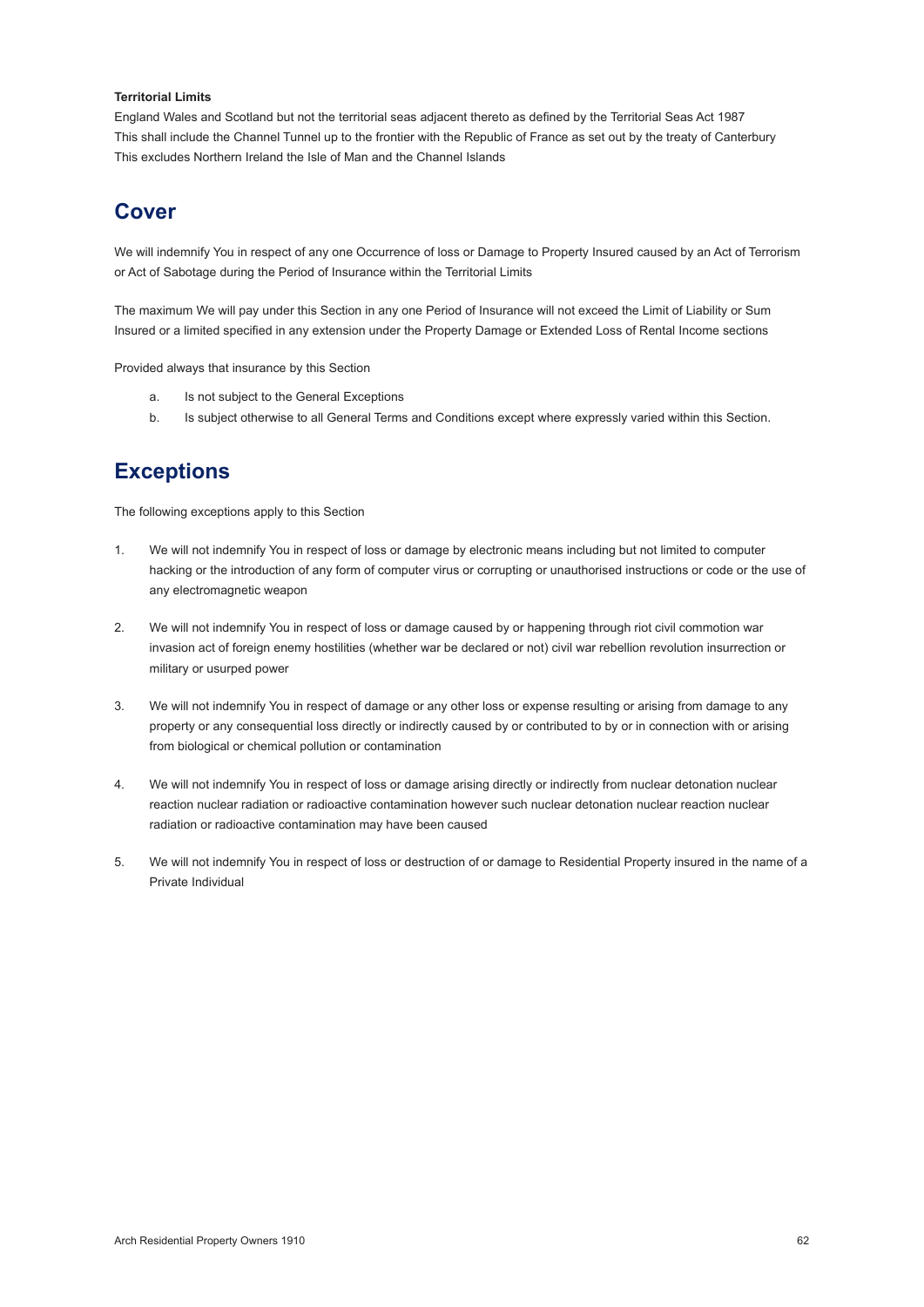### **Engineering Inspection Section**

### **Inspection Service Contract**

#### **1. Definitions**

The following words have been given the specific meaning set forth below and have the same meaning wherever they appear in the Contract whether singular or plural

1.1 Normal Working Hours

8:00 am to 6:00 pm Monday to Friday excluding public bank and local holidays

 1.2 Competent Person

An Engineer Surveyor employed and authorised by Us to perform Inspection Service

1.3 Plant

The machinery appliances and equipment as detailed to Us

1.4 Inspection Service

 Thorough Examination of Plant in accordance with the requirements of such statutory regulations as apply to the Plant or Inspection of Plant in compliance with good established engineering practice Unless otherwise agreed in writing this term shall not include approval or verification of the fitness for purpose of any design or design features of Plant performing or witnessing tests of a non-routine nature including but not limited to ultrasonic radiographic hydrostatic or other non-destructive examination or in the case of lifting and handling Plant any proof load stability anchorage or similar test

We shall

- a. Periodically perform Thorough Examination/Inspection of Plant within Normal Working Hours
- b. Provide a written report of the Thorough Examination/Inspection within a reasonable time

#### **2 Provision of Inspection Service**

- 2.1 We shall comply with Your safe systems of work provided such systems are notified to Us in advance of any visit
- 2.2 We may
	- 1.2.1 refuse to carry out any Inspection Service if at Our sole discretion to do so would pose a health safety or welfare risk
	- 1.2.2 appoint sub-contractors to carry out all or any part of the Inspection Service
	- 1.2.3 make a charge in addition to the fee shown in the Schedule if
		- 2.1.3.1 You request and We agree to perform Inspection Service outside Normal Working Hours
		- 2.1.3.2 You require additional copies of reports
		- 2.1.3.3 You fail to prepare or make the Plant available at the date and time agreed
		- 2.1.3.4 You require additional services or
		- 2.1.3.5 You require the Competent Person to undertake training specific to Your own health safety and welfare procedures

#### **3 Client Responsibilities**

- 3.1 You shall
	- 3.1.1 be responsible for the care custody and control of the Plant at all times
	- 3.1.2 allow Us access to Your site or site of operation and Plant at such reasonable times as shall be agreed
	- 3.1.3 provide Us with
		- 3.1.3.1 A safe working environment on the site on which the Plant is located
		- 3.1.3.2 A safe physical means by which to gain access to perform the Inspection Service
	- 3.1.4 have the Plant properly prepared dismantled and reassembled as necessary in order to enable Us to carry out the appropriate Inspection Service
	- 3.1.5 Cooperate with and upon request provide Us with information and data relating to the Plant as required in order to perform the Inspection Service

#### **4 Fees**

4.1 We shall charge fees for the provision of the Inspection Service and such fees shall be subject to Value Added Tax at the appropriate rate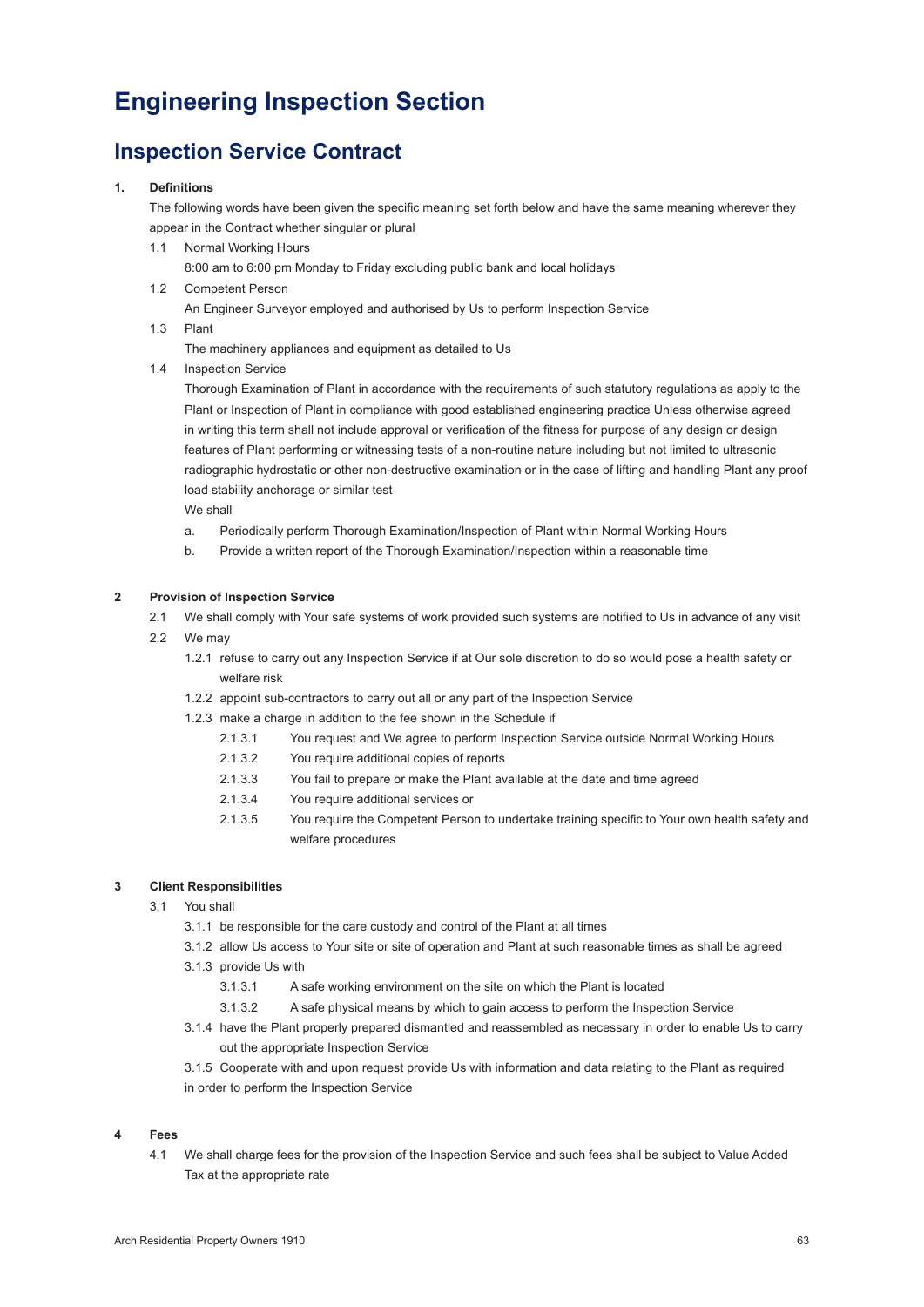- 4.2 You shall pay the fee shown in the Schedule at the beginning of the Contract and at subsequent renewals of the **Contract**
- 4.3 If You add or delete Premises during the Contract term the fee will be adjusted

#### **5 Term and Termination**

- 5.1 The term of this Contract is as shown in the Schedule
- 5.2 Either party may terminate this Contract by giving 30 days written notice to the other party if the other commits any breach of the Contract

#### **6 Confidentiality**

- 6.1 Unless otherwise agreed all reports and similar material prepared by Us in connection with Inspection Service shall be released only to You or Your designated representative
- 6.2 We may use data gathered in connection with Inspection Service for statistical purposes

#### **7 Limitation of Liability and Indemnification**

- 7.1 Neither We nor any of Our Employees shall be liable directly or indirectly for any Damage or Injury to Property or persons resulting from any accident or defect in any Plant nor shall We be liable directly or indirectly for loss Damage or Injury of any kind arising from or connected in any way with any Inspection Service or documentation of any Inspection Service or from the omission of any Inspection Service or documentation of any Inspection Service whether or not such Inspection Service documentation or omission was at Your request
- 7.2 Neither We nor any of Our Employees makes any warranty express or implied concerning the activities described in this Contract
- 7.3 Notwithstanding anything else in this Contract to the contrary to the fullest extent permitted by law
	- 7.3.1 We shall not be liable to You for any special incidental indirect consequential or exemplary damages including but not limited to loss of profits or revenue loss of use loss of opportunity loss of goodwill cost of substitute facilities goods or services cost of capital governmental and regulatory sanctions and claims of third parties for such damages
	- 7.3.2 The total cumulative liability of Us to You whether in tort or in contract for all claims losses damages and expenses resulting in any way from this Contract shall not be greater than the total amount received by Us from You as compensation during the Contract term specified in the Schedule
	- 7.3.3 Except in the case of death or personal Injury caused by Our negligence or in other circumstances where liability may not be so limited under applicable law Our liability under or in connection with this Contract whether arising in contract tort negligence breach of statutory duty or otherwise shall not exceed the sum of £5,000,000 (five million pounds)
- 7.4 Upon completion of the Inspection Service or termination of this Contract the provisions relating to indemnity waivers limitations of remedies and limitations of liability including but not limited to those contained in this section shall remain in full force and effect

#### **8 Force Majeure**

8.1 We shall not be liable for any delay or the consequences of any delay if such delay is due to any cause beyond Our reasonable control and shall be entitled to a reasonable extension of time for performance of the Contract

#### **9 General**

All matters relating to the validity performance or interpretation of this Contract shall be governed by the laws of England and Wales We and You hereby submit to the exclusive jurisdiction of the Courts of England and Wales

- 9.1 No term of this Contract is intended either expressly or by implication or other inference to purport to confer a benefit or right of action upon any third party No such third party (whether or not in existence at the date of this Contract) is named or described herein The Contracts (Rights of Third Parties) Act 1999 is expressly excluded to the fullest extent permitted by law
- 9.2 The provision of Inspection Service under this Contract does not relieve the Client of any statutory obligation to have the Plant inspected
- 9.3 Inspection Service will only be subcontracted to suitably qualified subcontractors with the agreement of both Parties and We shall retain responsibility for the execution of such work